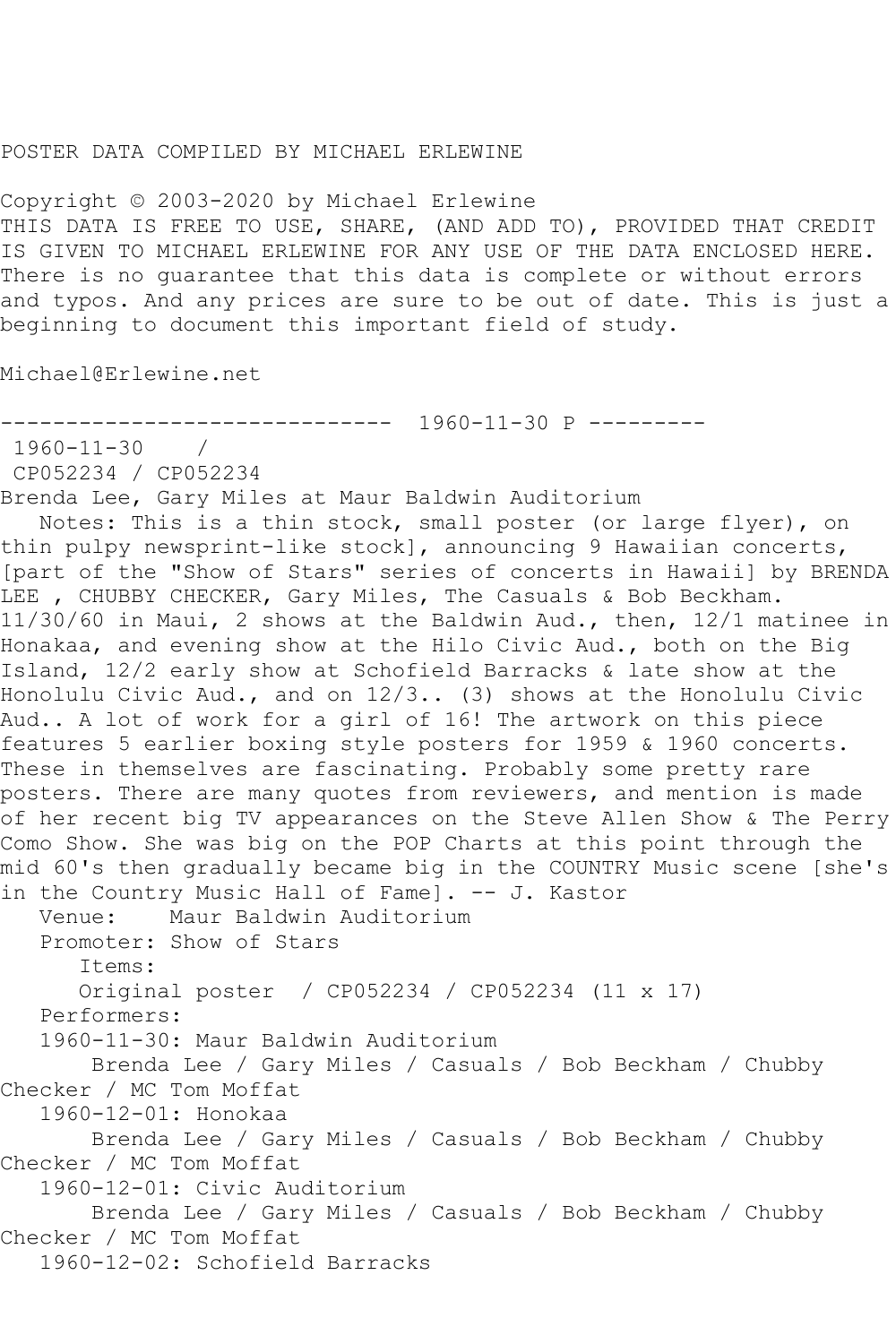Brenda Lee / Gary Miles / Casuals / Bob Beckham / Chubby Checker / MC Tom Moffat 1960-12-02: Civic Auditorium Brenda Lee / Gary Miles / Casuals / Bob Beckham / Chubby Checker / MC Tom Moffat 1960-12-03: Civic Auditorium Brenda Lee / Gary Miles / Casuals / Bob Beckham / Chubby Checker / MC Tom Moffat ------------------------------ -1.064 1964-01-11 P-1 --------- 1964-01-11 / 1.064 CP003130 / A1 64 Sam Cooke, Bobby Blue Bland at Richmond Civic Auditorium - Richmond, CA Notes: Printer: Tilghman Press This item appears in the Art of Rock book, plate no. 1.064 Venue: Richmond Civic Auditorium Promoter: Book: Art of Rock Items: Original poster -1.064 / CP003079 / 5031 AORPlate: 1.064 Original poster -1.064 Edition 1 / CP003130 / A1 64 AORPlate: 1.064 Performers: 1964-01-11: Richmond Civic Auditorium Sam Cooke / Bobby Blue Bland / Al Braggs / Eloise Hester ------------------------------ 1964-11-25 P --------- 1964-11-25 / CP052152 / CP052152 Bob Dylan at Civic Auditorium - San Francisco, CA Venue: Civic Auditorium Items: Original poster / CP052152 / CP052152 Performers: 1964-11-25: Civic Auditorium Bob Dylan ------------------------------ SMA 1965-04-14 P-1 --------- 1965-04-14 / SMA CP020019 / XK19650414 Joan Baez at Santa Monica Civic Auditorium - Santa Monica, CA Venue: Santa Monica Civic Auditorium Items: Original poster SMA Edition 1 / CP020019 / XK19650414 SMA / NONE / XK1965041 Performers: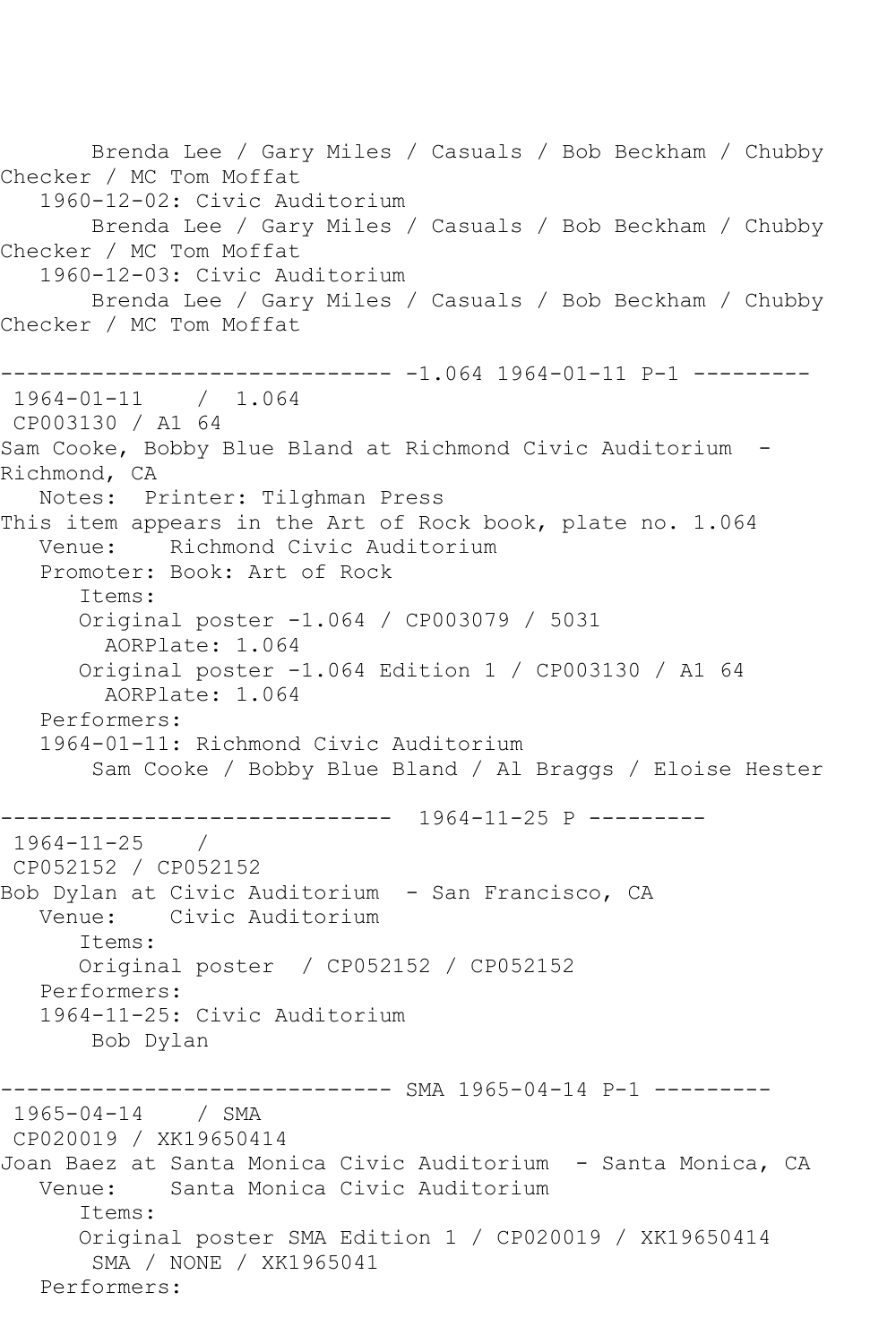1965-04-14: Santa Monica Civic Auditorium Joan Baez ------------------------------ 1965-05-14 P --------- 1965-05-14 / Rolling Stones, Byrds at San Francisco Civic Auditorium - San Francisco, CA Event: Boss of the Bay, KYA presents ... Venue: San Francisco Civic Auditorium Items: Original poster / Performers: 1965-05-14: Rolling Stones / San Francisco Civic Auditorium Byrds / Paul Revere and the Raiders / Vejtables ------------------------------ -2.134 1966-06-04 P-1 --------- 1966-06-04 / 2.134 CP009826 / CS04921 Jefferson Airplane, E Types at Civic Auditorium - San Francisco, CA Notes: This item appears in the Art of Rock book, plate no. 2.134 Event: Ectodelic Trip Venue: Civic Auditorium Promoter: Book: Art of Rock Items: Original poster (Reprint) -2.134 Edition 1 / CP009826 / CS04921 (17-3/16 x 22) AORPlate: 2.134 Price: 1000.00 Original poster -2.134 Edition 1 / CP070000 AORPlate: 2.134 Original poster -2.134 Edition 1 / CP000975 / 0995 Var. VAR  $(17-1/4 \times 22-1/4)$  AORPlate: 2.134 -2.134 / CP001112 / 1126 AORPlate: 2.134 Performers: 1966-06-04: Civic Auditorium Jefferson Airplane / E Types / William Penn Five ---------- SJC 1966-11-23 P-1 ---------1966-11-23 / SJC CP001778 / 1800 Love, Ray Columbus at San Jose Civic Auditorium - San Jose, CA Event: Thanksgiving Eve Venue: San Jose Civic Auditorium Items: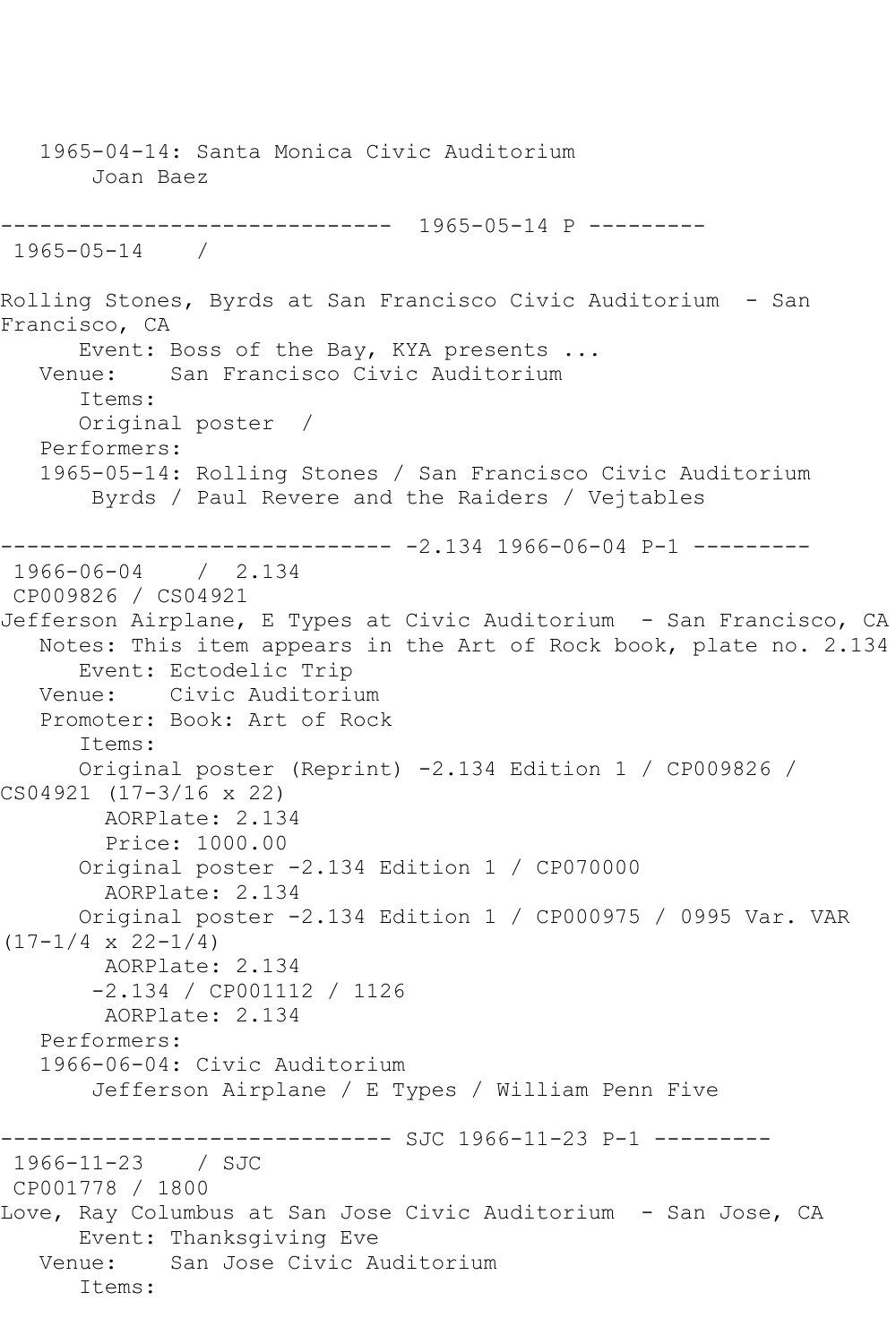Original poster SJC Edition 1 / CP001778 / 1800 Performers: 1966-11-23: San Jose Civic Auditorium Love / Ray Columbus / Chocolate Watch Band / Giant Sunflower / Leaves / Tijuana Rejects ------------------------------ 1967-03-20 P --------- 1967-03-20 / CP060327 / CP060327 Eric Burdon and the Animals, Mourning Souls Reign at Santa Maria Fairground Artist: Cannon<br>Venue: Santal Santa Maria Fairground Items: Original poster / CP060327 / CP060327 (15-1/4 x 23-3/8) Performers: 1967-03-20: Santa Maria Fairground Eric Burdon and the Animals / Mourning Souls Reign / 37 Sense 1967-03-22: Eric Burdon and the Animals / Mourning Souls Reign / 37 Sense 1967-03-23: Stockton Civic Auditorium Eric Burdon and the Animals / Mourning Souls Reign / 37 Sense ------------------------------ -2.235 1967-03-21 P-1 --------- 1967-03-21 / 2.235 CP001198 / 1208 Eric Burdon and the Animals at Civic Auditorium - San Francisco, CA Notes: This item appears in the Art of Rock book, plate no. 2.235 Artist: Sparta Graphics Venue: Civic Auditorium Promoter: Book: Art of Rock Items: Original poster -2.235 Edition 1 / CP001198 / 1208 (17 x 22) AORPlate: 2.235 Performers: 1967-03-21: Civic Auditorium Eric Burdon and the Animals ------------------------------ 1967-04-07 P-1 --------- 1967-04-07 / CP015194 / ME0341 Byrds at Civic Auditorium - San Francisco, CA Venue: Civic Auditorium Promoter: Live Music Items: Original poster Edition 1 / CP015194 / ME0341 Performers: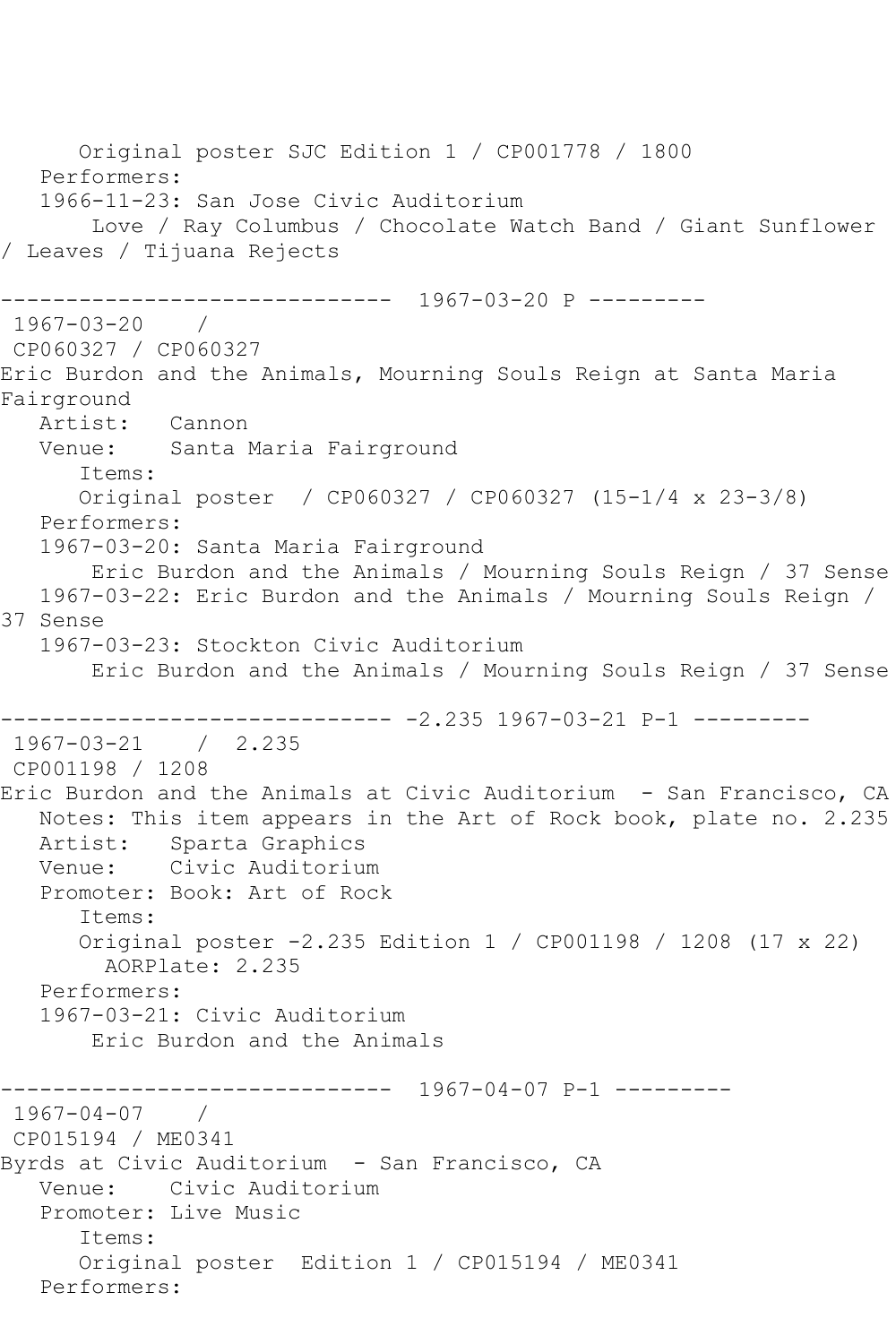1967-04-07: Civic Auditorium Byrds ------------------------------ 1967-04-07 P ---------  $1967 - 04 - 07$ CP060392 / CP060392 Byrds at Civic Auditorium - San Francisco, CA Artist: Sparta Poster Venue: Civic Auditorium Promoter: Live Music Items: Original poster / CP060392 / CP060392 (17 x 22) Performers: 1967-04-07: Civic Auditorium Byrds ------------------------------ STCA-3.022 1967-04-16 P-1 --------- 1967-04-16 / STCA 3.022 CP009870 / CS04965 Big Brother and the Holding Company, New Breed at Stockton Civic Auditorium - Stockton, CA Notes: This item appears in the Art of Rock book, plate no. 3.022 Event: S&P Co. Turns You On with ... Psychedelic Dance and Light Show Artist: Stanley Mouse<br>Venue: Stockton Civio Stockton Civic Auditorium Promoter: Book: Art of Rock Items: Original poster STCA-3.022 Edition 1 / CP009870 / CS04965 (14 x 20) AORPlate: 3.022 Price: 75.00 Original poster STCA-3.022 Edition 1 / CP002830 / 2793 AORPlate: 3.022 STCA-3.022 / CP000072 / 0073 AORPlate: 3.022 Performers: 1967-04-16: Stockton Civic Auditorium Big Brother and the Holding Company / New Breed  $------------2.340 1967-05-18 P-1 --------$ 1967-05-18 / 2.340 CP001752 / 1776 Jefferson Airplane, Chocolate Watch Band at Civic Auditorium - San Francisco, CA Notes: This item appears in the Art of Rock book, plate no. 2.340 Artist: Mike Spenar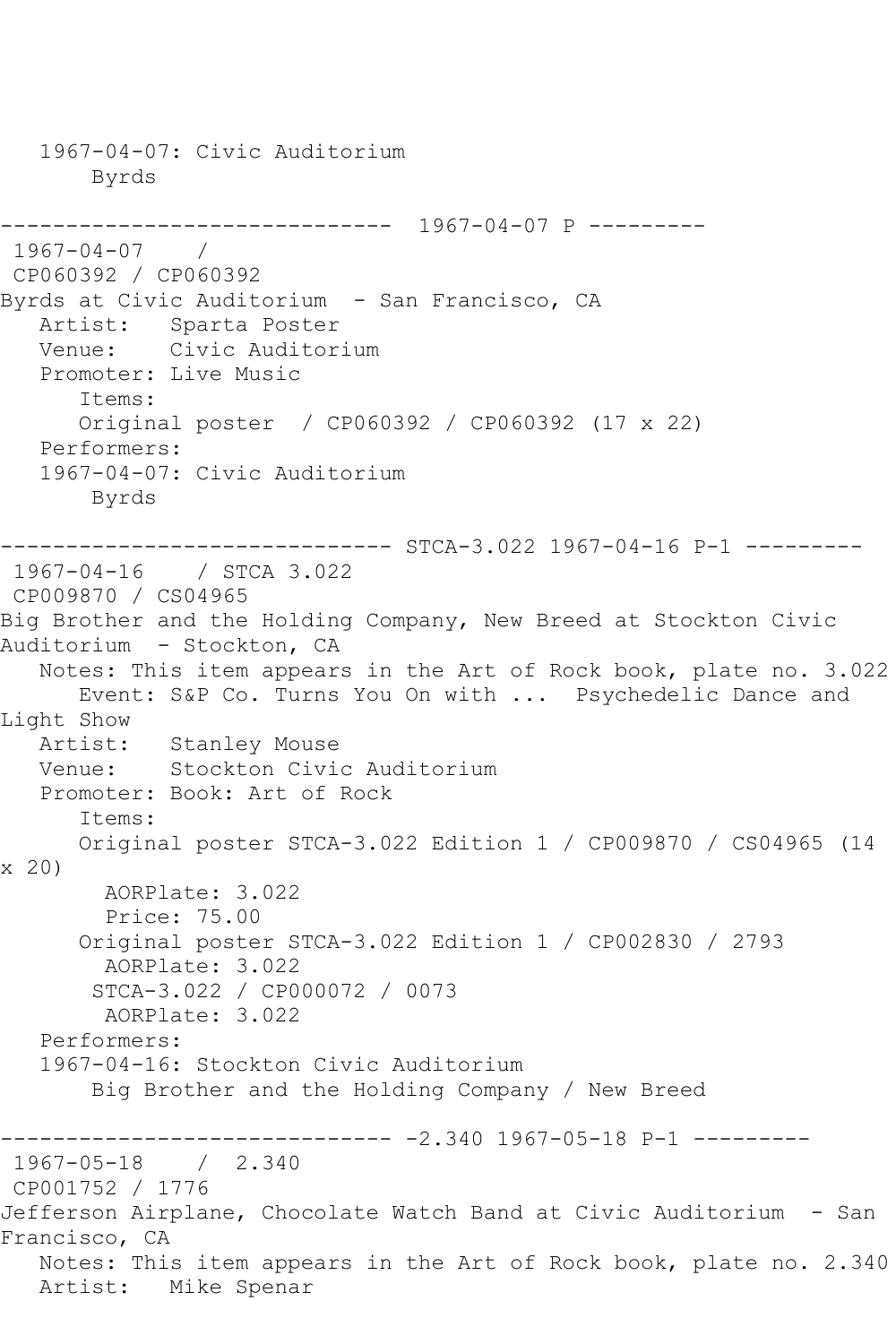Venue: Civic Auditorium Promoter: Book: Art of Rock Items: Original poster -2.340 Edition 1 / CP001752 / 1776 (18 x 24) AORPlate: 2.340 Performers: 1967-05-18: Civic Auditorium Jefferson Airplane / Chocolate Watch Band / Rainy Daze / Lewis and Clark Expedition / Acapulco Gold ------------------------------ SMA-3.049 1967-07-22 P-1 --------- 1967-07-22 / SMA 3.049 CP009835 / CS04930 Yardbirds, Moby Grape at Santa Monica Civic Auditorium - Santa Monica, CA Notes: This item appears in the Art of Rock book, plate no. 3.049 Artist: Randy Tolmach Venue: Santa Monica Civic Auditorium Promoter: Jim Salzer Items: Original poster SMA-3.049 / CP070051 AORPlate: 3.049 Original poster SMA-3.049 Edition 1 / CP009835 / CS04930 (14- 11/16 x 23-1/2) AORPlate: 3.049 Price: 1025.00 Original poster SMA-3.049 Edition 1 / CP000771 / 0786 Var. VAR (14-11/16 x 23-1/2) AORPlate: 3.049 Price: 1025.00 Performers: 1967-07-22: Santa Monica Civic Auditorium Yardbirds / Moby Grape / Captain Beefheart and his Magic Band / Iron Butterfly / West Coast Pop Art Experimental Band ------------------------------ 1967-12-09 AD-1 --------- 1967-12-09 / CP000470 / 0474 Mothers of Invention, Tim Buckley at Pasadena Civic Auditorium - Pasadena, CA Notes: LA Free Press 1967-12-08 Venue: Pasadena Civic Auditorium Items: Advertisement Edition 1 / CP000470 / 0474 (11 x 8-1/2) Performers: 1967-12-09: Pasadena Civic Auditorium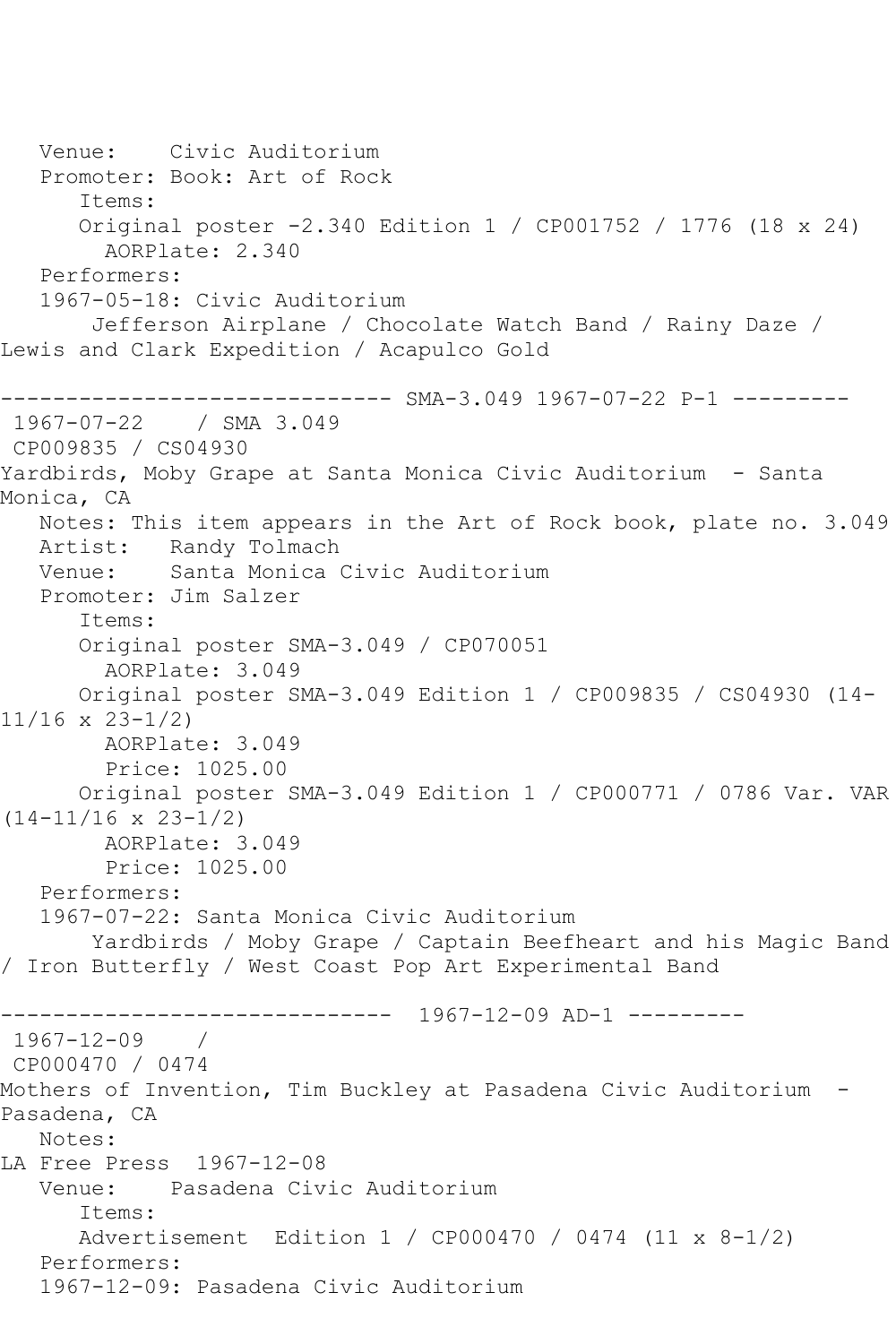Mothers of Invention / Tim Buckley ------------------------------ -3.115 1968-02-23 P-1 --------- 1968-02-23 / 3.115 CP002227 / 2217 Blue Cheer, Wedge at Civic Auditorium - San Francisco, CA Notes: This item appears in the Art of Rock book, plate no. 3.115 Artist: Hero Studios Venue: Civic Auditorium Promoter: Doves Inc. Items: Original poster -3.115 Edition 1 / CP002227 / 2217 (14 x 18) AORPlate: 3.115 Performers: 1968-02-23: Civic Auditorium Blue Cheer / Wedge / Indian Head Band ------------------------------ 1968-04-10 P-1 --------- 1968-04-10 / CP018833 / XA19680410 Loretta Lynn, Ray Griff at Civic Auditorium - San Francisco, CA Venue: Civic Auditorium Promoter: KWJJ Items: Original poster Edition 1 / CP018833 / XA19680410 / NONE / XA1968041 Performers: 1968-04-10: Civic Auditorium Loretta Lynn / Ray Griff / Kenny Starr and the Coal Miners / Cal Smith ------------------------------ SJC 1968-05-25 P-1 --------- 1968-05-25 / SJC CP001783 / 1805 Cream at San Jose Civic Auditorium - San Jose, CA Venue: San Jose Civic Auditorium Items: Original poster SJC Edition 1 / CP001783 / 1805 Performers: 1968-05-25: San Jose Civic Auditorium Cream ------------------------------ 1968-06-21 H --------- 1968-06-21 / Grateful Dead, Mothers of Invention at San Jose Civic Auditorium -

San Jose, CA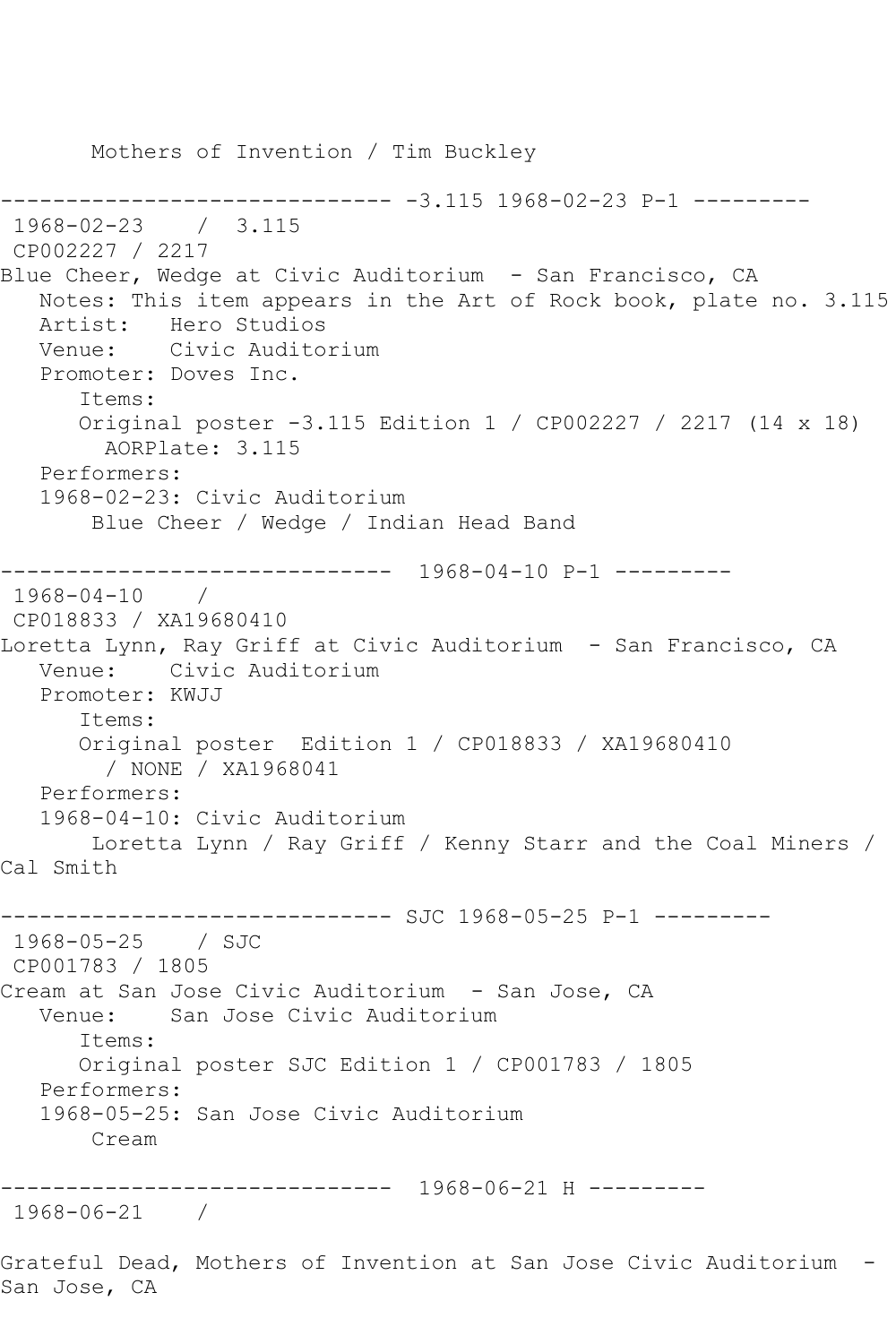Notes: Picture of Mothers of Invention Venue: San Jose Civic Auditorium Items: Handbill / (9-1/2 x 14) Price: 400.00 Performers: 1968-06-21: San Jose Civic Auditorium Grateful Dead / Mothers of Invention ------------------------------ PCA 1968-08-09 P-1 --------- 1968-08-09 / PCA CP020763 / XM19680809 Charley Pride, Ronnie Milsap at Portland Civic Auditorium - Portland, OR Venue: Portland Civic Auditorium Items: Original poster PCA Edition 1 / CP020763 / XM19680809 PCA / NONE / XM1968080 Performers: 1968-08-09: Portland Civic Auditorium Charley Pride / Ronnie Milsap / Four Guys / Pridesmen -------------- SFC 1969-03-09 P-1 ----------1969-03-09 / SFC CP000328 / 0332 James Brown at San Francisco Civic Auditorium - San Francisco, CA Event: Mr. Dynamite Venue: San Francisco Civic Auditorium Promoter: James Brown Enterprises Items: Original poster SFC Edition 1 / CP000328 / 0332 (15-1/2 x 21- 1/4) Performers: 1969-03-09: San Francisco Civic Auditorium James Brown ------------------------------ OCA-3.114 1969-04-19 P-1 --------- 1969-04-19 / OCA 3.114 CP000598 / 0602 Country Joe and the Fish, H.P. Lovecraft at Old Civic Auditorium - Honolulu, HI Notes: This item appears in the Art of Rock book, plate no. 3.114 Artist: Rick Griffin Venue: Old Civic Auditorium Promoter: Doves Incorporated Items: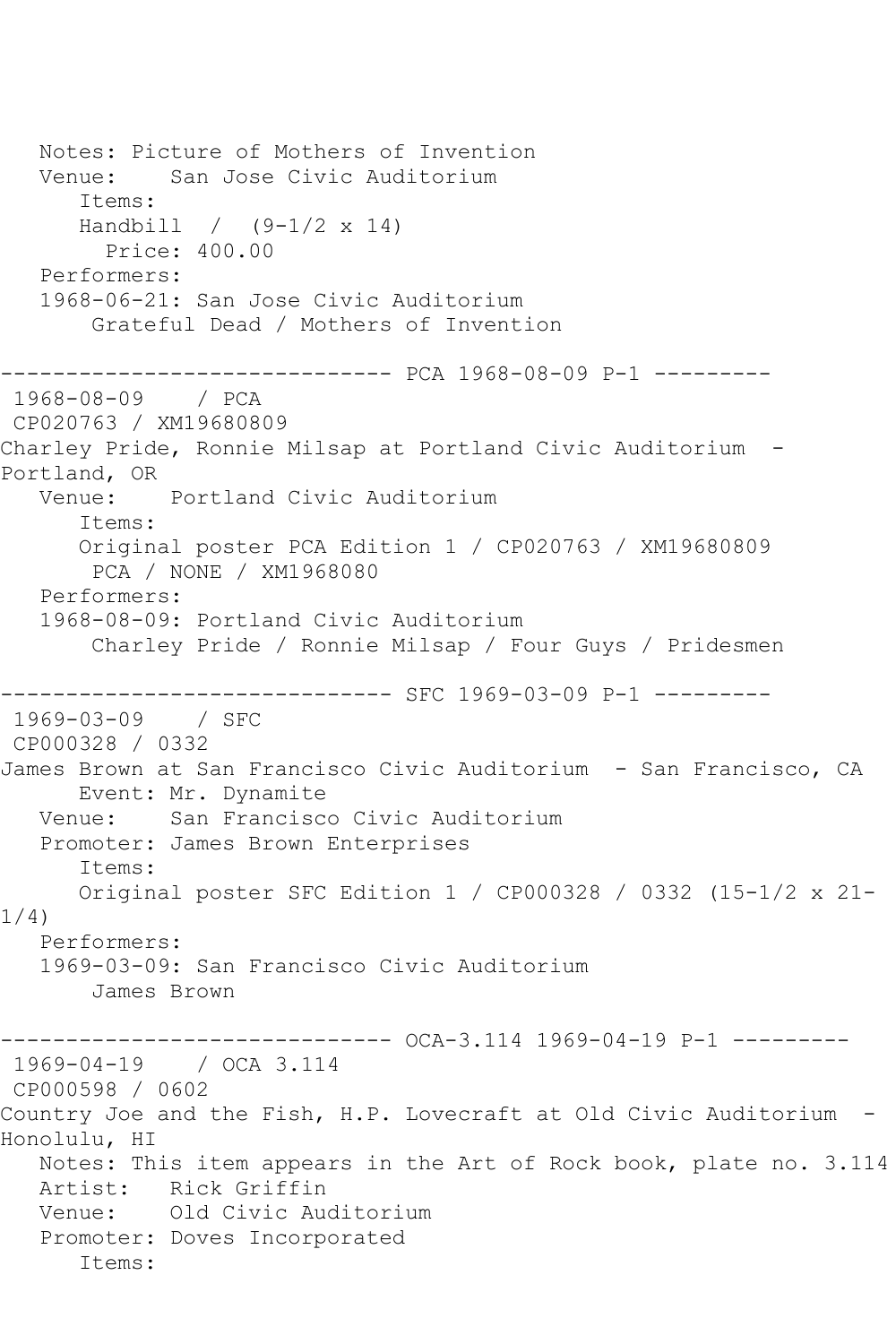Original poster OCA-3.114 Edition 1 / CP000598 / 0602 (22 x 28) AORPlate: 3.114 Price: 4750.00 Performers: 1969-04-19 1969-04-20: Old Civic Auditorium Country Joe and the Fish / H.P. Lovecraft / Silver Bike / Head Trip ------------------------------ OCA 1969-04-19 P --------- 1969-04-19 / OCA CP047466 / CP047466 Country Joe and the Fish, H.P. Lovecraft at Old Civic Auditorium [Honolulu, HI] Artist: Rick Griffin Venue: Old Civic Auditorium Promoter: Doves Incorporated Items: Original poster OCA / CP047466 / CP047466 Performers: 1969-04-19 1969-04-20: Old Civic Auditorium Country Joe and the Fish / H.P. Lovecraft ------------------------------ 1969-11-21 P-1 --------- 1969-11-21 / CP018865 / XA19691121 Hank Snow, Bill Anderson at Civic Auditorium - San Francisco, CA Venue: Civic Auditorium Items: Original poster Edition 1 / CP018865 / XA19691121 / NONE / XA1969112 Performers: 1969-11-21: Civic Auditorium Hank Snow / Bill Anderson / Jimmy Gately / Freddy Weller / Jan Howard ------------------------------ SMA 1970-01-22 P-1 --------- 1970-01-22 / SMA CP020065 / XK19700122 Steppenwolf, Taj Mahal at Santa Monica Civic Auditorium - Santa Monica, CA Venue: Santa Monica Civic Auditorium Items: Original poster SMA Edition 1 / CP020065 / XK19700122 SMA / NONE / XK1970012 Performers: 1970-01-22: Santa Monica Civic Auditorium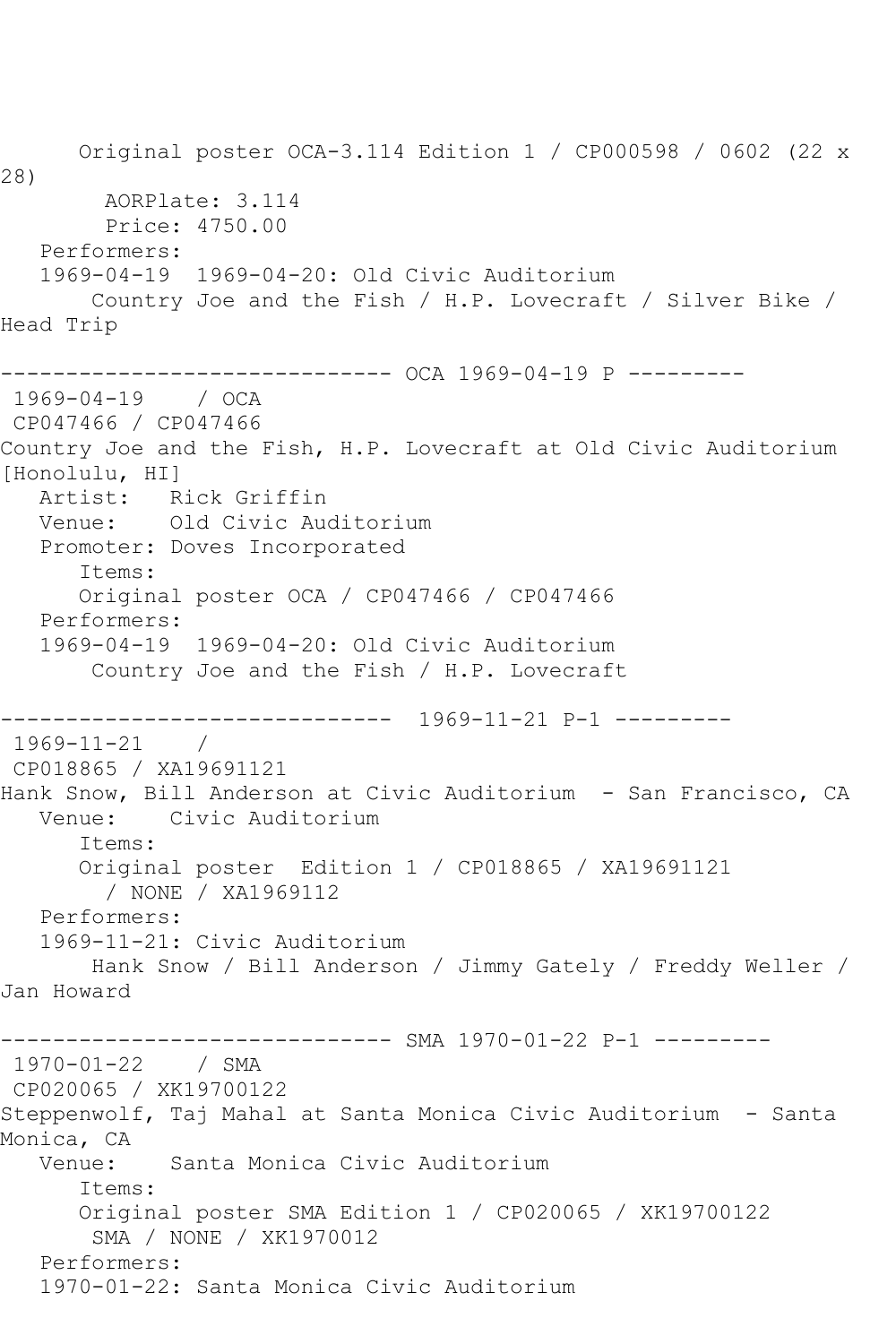Steppenwolf / Taj Mahal / Flying Burrito Brothers ------------------------------ 1970-02-27 P-1 --------- 1970-02-27 / CP016098 / ME1242 Dolly Parton, Faron Young at Civic Auditorium - San Francisco, CA Venue: Civic Auditorium Promoter: Jack Roberts Items: Original poster Edition 1 / CP016098 / ME1242 Performers: 1970-02-27: Civic Auditorium Dolly Parton / Faron Young ------------------------------ -4.143 1970-06-12 P-1 --------- 1970-06-12 / 4.143 CP000617 / 0621 Grateful Dead, Quicksilver Messenger Service at Civic Auditorium - San Francisco, CA Notes: This item appears in the Art of Rock book, plate no. 4.143 Venue: Civic Auditorium Promoter: Diamond Head Productions Items: Original poster -4.143 Edition 1 / CP000617 / 0621 (13 x 20) AORPlate: 4.143 Performers: 1970-06-12 1970-06-13: Civic Auditorium Grateful Dead / Quicksilver Messenger Service / New Riders of the Purple Sage ------------------------------ 1970-06-14 P --------- 1970-06-14 / CP060965 / CP060965 Portland Music and Art Fair Artist: Michael James Strickland Venue: Civic Auditorium Promoter: Jim Felt Items: Original poster / CP060965 / CP060965 (18 x 30) Performers: 1970-06-14 1970-06-14: Civic Auditorium Country Joe and the Fish / B.B. King / Ravi Shankar / Delaney and Bonnie and Friends / Little Richard / Flying Burrito Brothers / Big Brother and the Holding Company / Roxy / Nick Gravenities / Albert Collins / Love / Bo Diddley

------------------------------ FW 1971-04-08 P ---------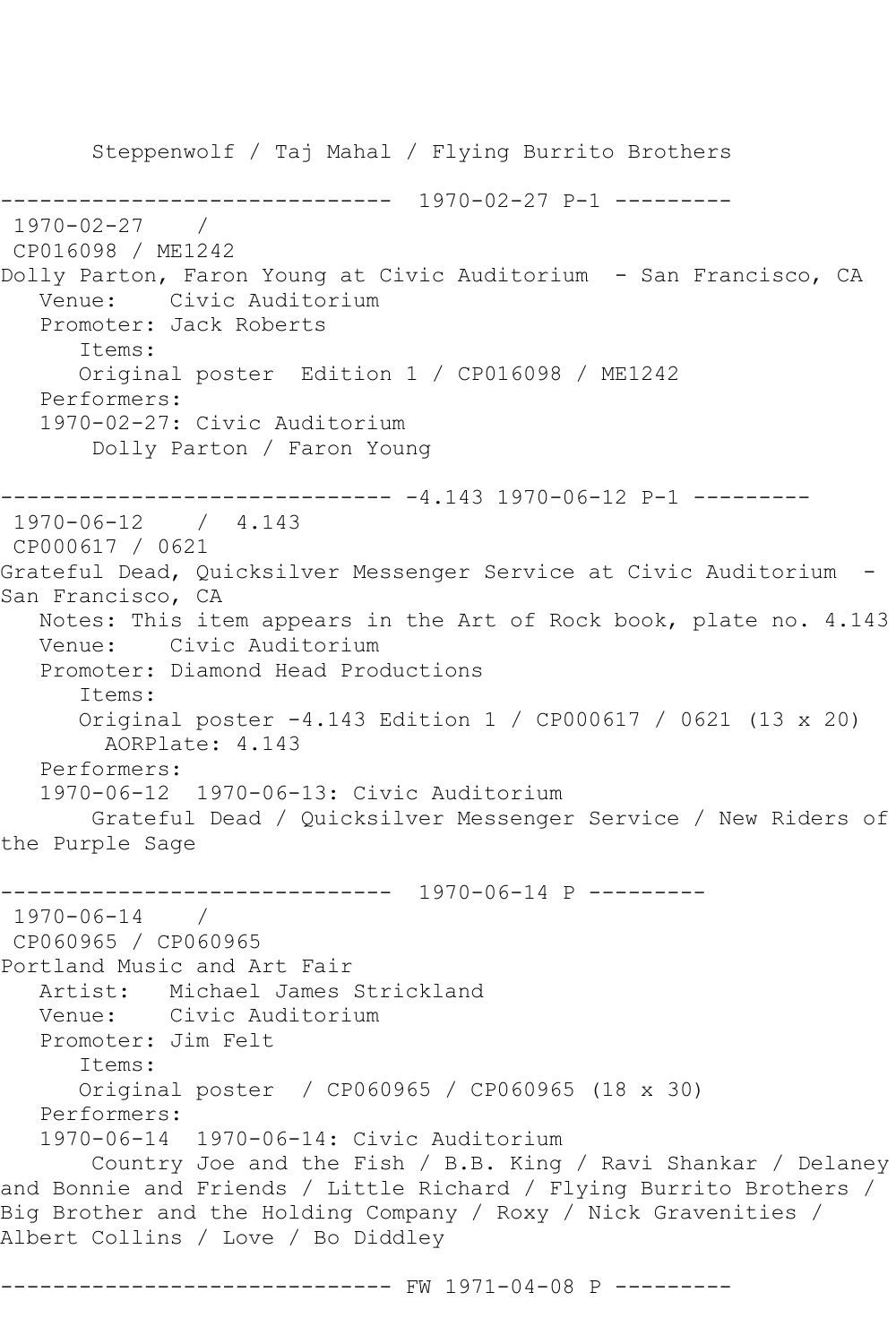```
1971-04-08 / FW 
CP031337 / NM11287
Johnny Winter, J. GEILS BAND at Fillmore West - San Francisco, CA
  Artist: Randy Tuten<br>Venue: Fillmore We
            Fillmore West
       Items:
       Original poster FW / CP031337 / NM11287
         Notes: Bill had asked me to do a quick lettering poster for 
these shows, as the artist that was working on the regular poster
BG276 was running late getting it to the printer. This is how the 
straight information poster started for Bill Graham Presents in San 
Francisco. I believe it's the first infomation type poster for the 
Fillmore West, Winterland, Civic Auditorium. Bill needed this right 
now! I didn't have any time to do this so I just used the formula 
lettering that I had been using as I was very busy with other 
posters, so it had to be simple. There was only a poster produced in
very limited number until the offical poster came out with handbills 
and all, There was no handbill produced of this image.
```

```
 1971-04-08 1971-04-11: Fillmore West
        Johnny Winter / J. Geils Band
    1971-04-09 1971-04-10: Winterland
        John Mayall / Sha Na Na
    1971-04-15 1971-04-18: Fillmore Auditorium - SF
        Dave Mason / Isley Brothers
    1971-04-17: Civic Auditorium
        Chicago
    1971-04-18: Winterland
        Grand Funk Railroad
         ------------------------------ 1971-04-27 P-1 ---------
1971-04-27 / 
CP015891 / ME1035
Lily Tomlin at Civic Auditorium - San Francisco, CA
   Venue: Civic Auditorium
   Promoter: Northwest Releasing
       Items:
       Original poster Edition 1 / CP015891 / ME1035
   Performers:
   1971-04-27: Civic Auditorium
        Lily Tomlin
                  ------------------------------ 1971-09-24 P-1 ---------
1971-09-24 / 
CP020777 / XM19710924
Statler Brothers, Bobby Bare at Civic Auditiorium
```
Performers: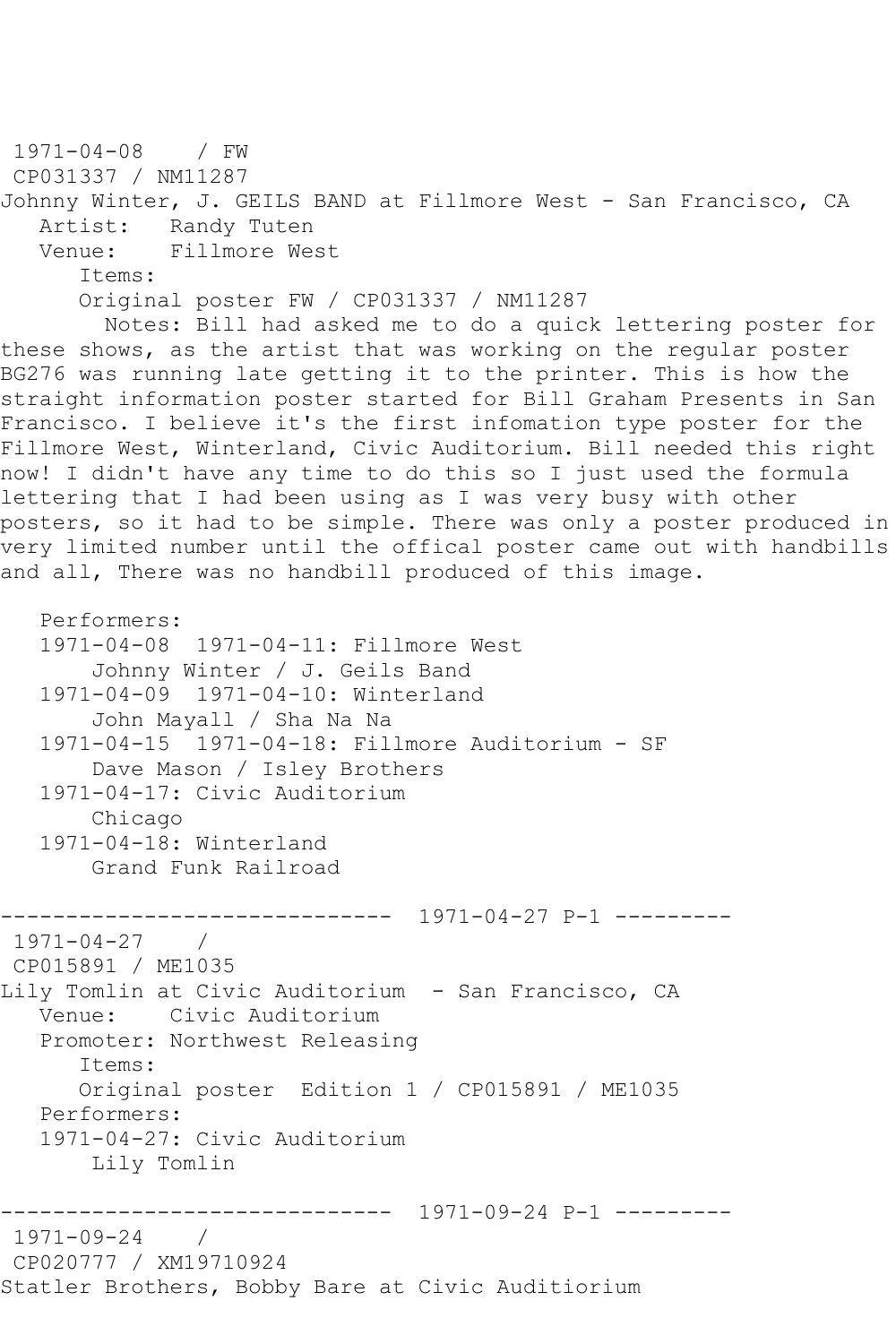Venue: Civic Auditorium Items: Original poster Edition 1 / CP020777 / XM19710924 Performers: 1971-09-24: Civic Auditorium Statler Brothers / Bobby Bare ------------------------------ 1971-10-22 H --------- 1971-10-22 / CP031356 / NM11306 Boz Scaggs, Youngbloods at Civic Auditorium - San Francisco, CA Artist: Randy Tuten Venue: Civic Auditorium Items: Handbill / CP031356 / NM11306 Price: 10.00 Performers: 1971-10-22 1971-10-23: Civic Auditorium Boz Scaggs / Youngbloods / Flash Cadillac / Tucky Buzzard ------------------------------ -1.057 1971-10-23 P-1 --------- 1971-10-23 / 1.057 CP002237 / 2227 James Brown, Dramatics at Civic Auditorium - San Francisco, CA Notes: Printer: Globe Poster This item appears in the Art of Rock book, plate no. 1.057 Venue: Civic Auditorium Promoter: Book: Art of Rock Items: Original poster -1.057 Edition 1 / CP002237 / 2227 (22 x 30- 1/2) AORPlate: 1.057 Performers: 1971-10-23: Civic Auditorium James Brown / Dramatics / Bobby Byrd / Stylistics / Clay Tyson / Lynn Collins ------------------------------ 1971-10-28 P-1 --------- 1971-10-28 / CP020781 / XM19711028 Marty Robbins, Don Williams at Civic Auditorium - San Francisco, CA Venue: Civic Auditorium Items: Original poster Edition 1 / CP020781 / XM19711028 / NONE / XM1971102 Performers: 1971-10-28: Civic Auditorium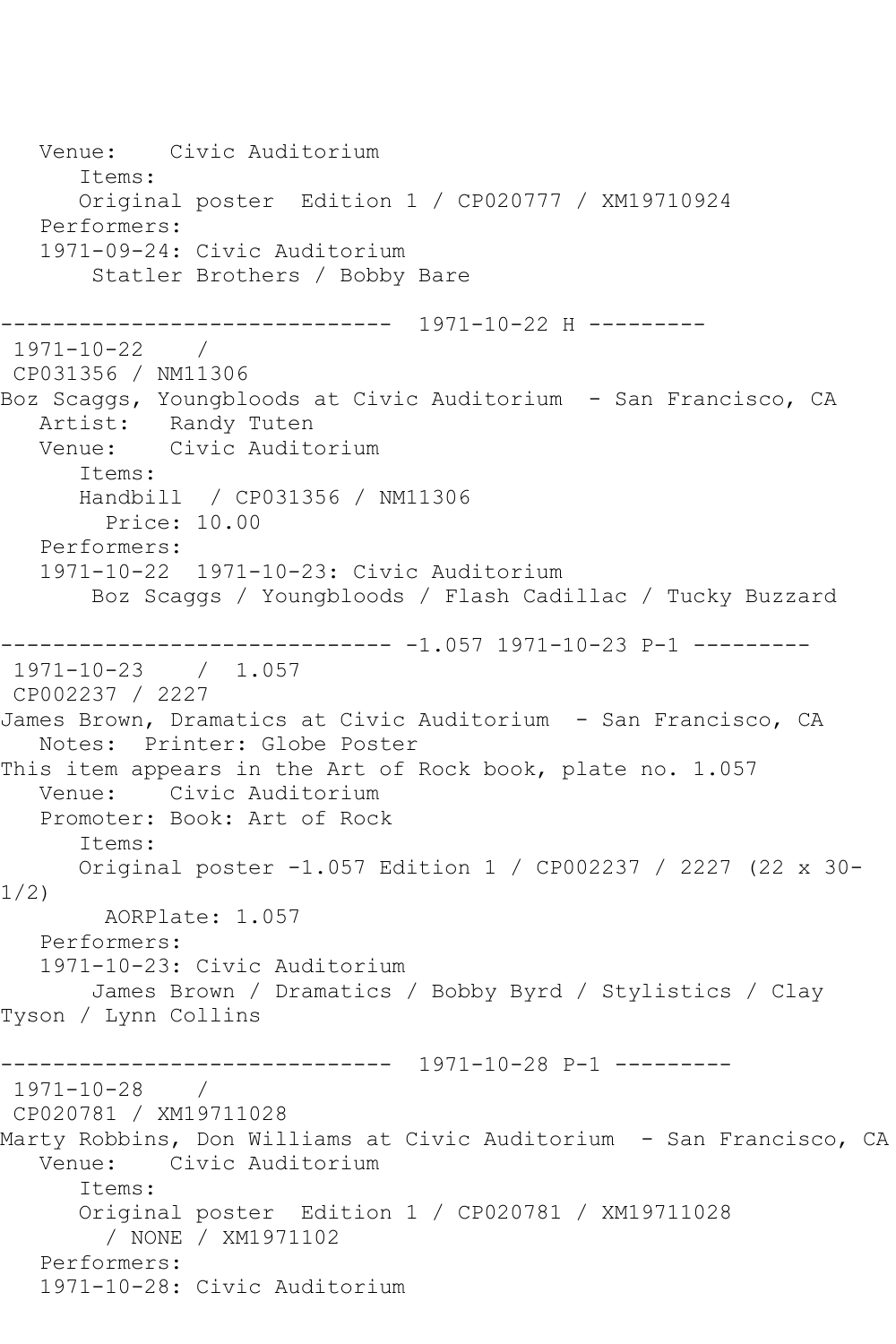Marty Robbins / Don Williams ------------------------------ 1971-11-06 P-1 --------- 1971-11-06 / CP016097 / ME1241 Merle Haggard, Ray Griff at Civic Auditorium - San Francisco, CA Venue: Civic Auditorium Promoter: KWJJ Items: Original poster Edition 1 / CP016097 / ME1241 Performers: 1971-11-06: Civic Auditorium Merle Haggard / Ray Griff ------------------------------ SFC 1971-11-27 P --------- 1971-11-27 / SFC CP031361 / NM11311 Band, Taj Mahal at San Francisco Civic Auditorium - San Francisco, CA Artist: Randy Tuten Venue: San Francisco Civic Auditorium Items: Original poster SFC / CP031361 / NM11311 Performers: 1971-11-27: San Francisco Civic Auditorium Band / Taj Mahal ------------ SFC 1971-11-27 H ----------1971-11-27 / SFC CP031362 / NM11312 Band, Taj Mahal at San Francisco Civic Auditorium [San Francisco, CA] Artist: Randy Tuten<br>Venue: San Francis San Francisco Civic Auditorium Promoter: Joy of Cooking Items: Handbill SFC / CP031362 / NM11312 Price: 20.00 Performers: 1971-11-27: San Francisco Civic Auditorium Band / Taj Mahal 1971-12-03 1971-12-04: Winterland Hot Tuna / Tower of Power 1971-12-10 1971-12-11: Winterland Beach Boys / Stoneground / Mason Proffit 1971-12-17 1971-12-18: Winterland It's a Beautiful Day / Chambers Brothers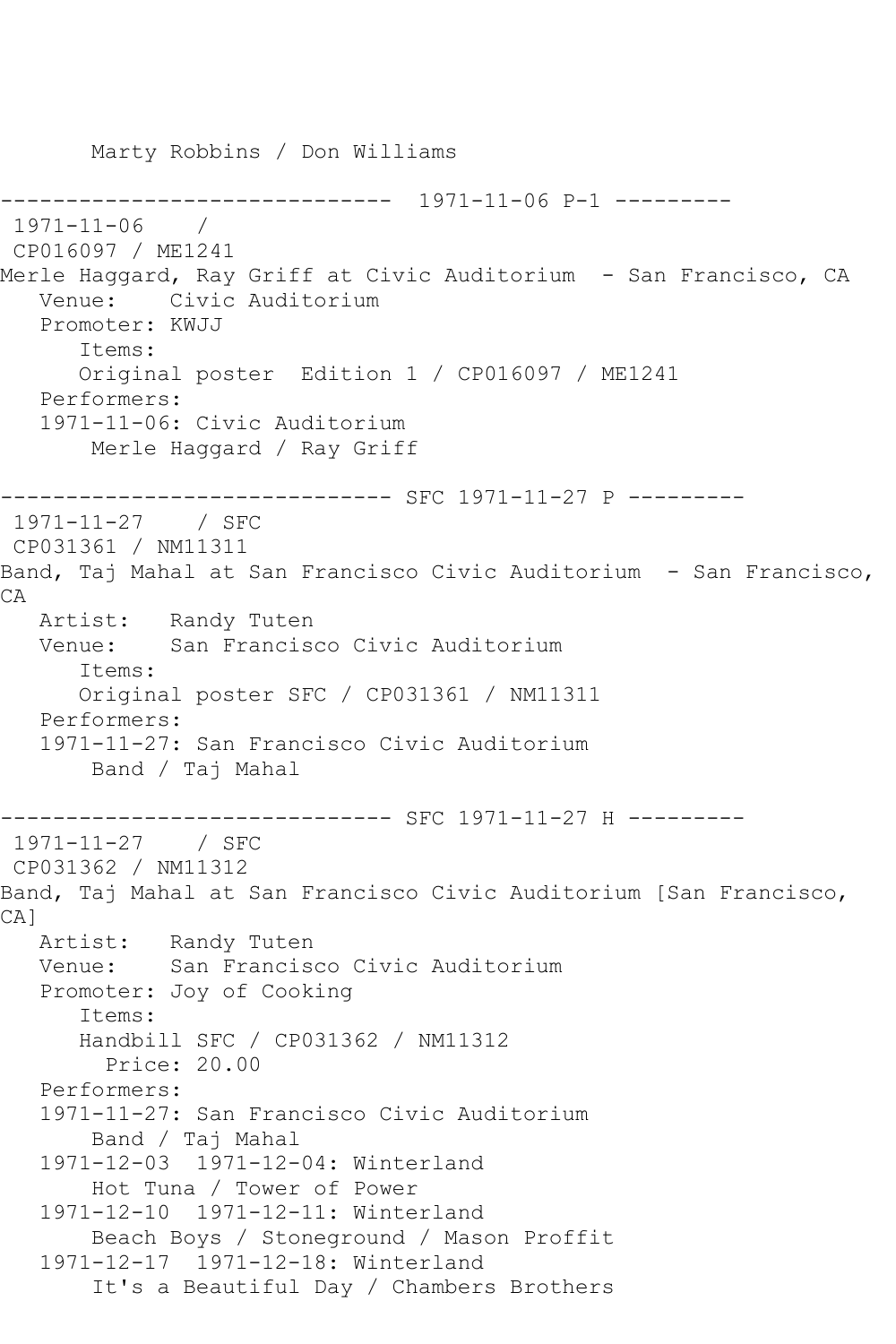1971-12-31: Winterland Grateful Dead / New Riders of the Purple Sage ------------------------------ PCA 1972-02-05 P-1 --------- 1972-02-05 / PCA CP016318 / ME1461 Jean-Luc Ponty, Stanley Jordan at Portland Civic Auditorium - Portland, OR Venue: Portland Civic Auditorium Items: Original poster PCA Edition 1 / CP016318 / ME1461 Performers: 1972-02-05: Portland Civic Auditorium Jean-Luc Ponty / Stanley Jordan ------------------------------ 1972-04-22 P-1 --------- 1972-04-22 / CP016420 / ME1563 Peter Nero at Civic Auditorium - San Francisco, CA Venue: Civic Auditorium Promoter: Northwest Releasing Items: Original poster Edition 1 / CP016420 / ME1563 / CP020787 / XM19720422 / NONE / XM1972042 Performers: 1972-04-22: Civic Auditorium Peter Nero ------------------------------ 1972-05-09 P --------- 1972-05-09 / CP053406 Guess Who, Nils Lofgren at Grand Rapids Civic Auditorium Artist: Dennis Preston Venue: Grand Rapids Civic Auditorium Promoter: WLAV Items: Original poster / CP053406 / CP053406 (11 x 17) Performers: 1972-05-09: Grand Rapids Civic Auditorium Guess Who / Nils Lofgren / Grin ------------------------------- BCA 1972-05-25 P ---------<br>1972-05-25 / BCA 1972-05-25 CP031379 / NM11329 Rare Earth, Doobie Brothers at Bakersfield Civic Auditorium - Bakersfield, CA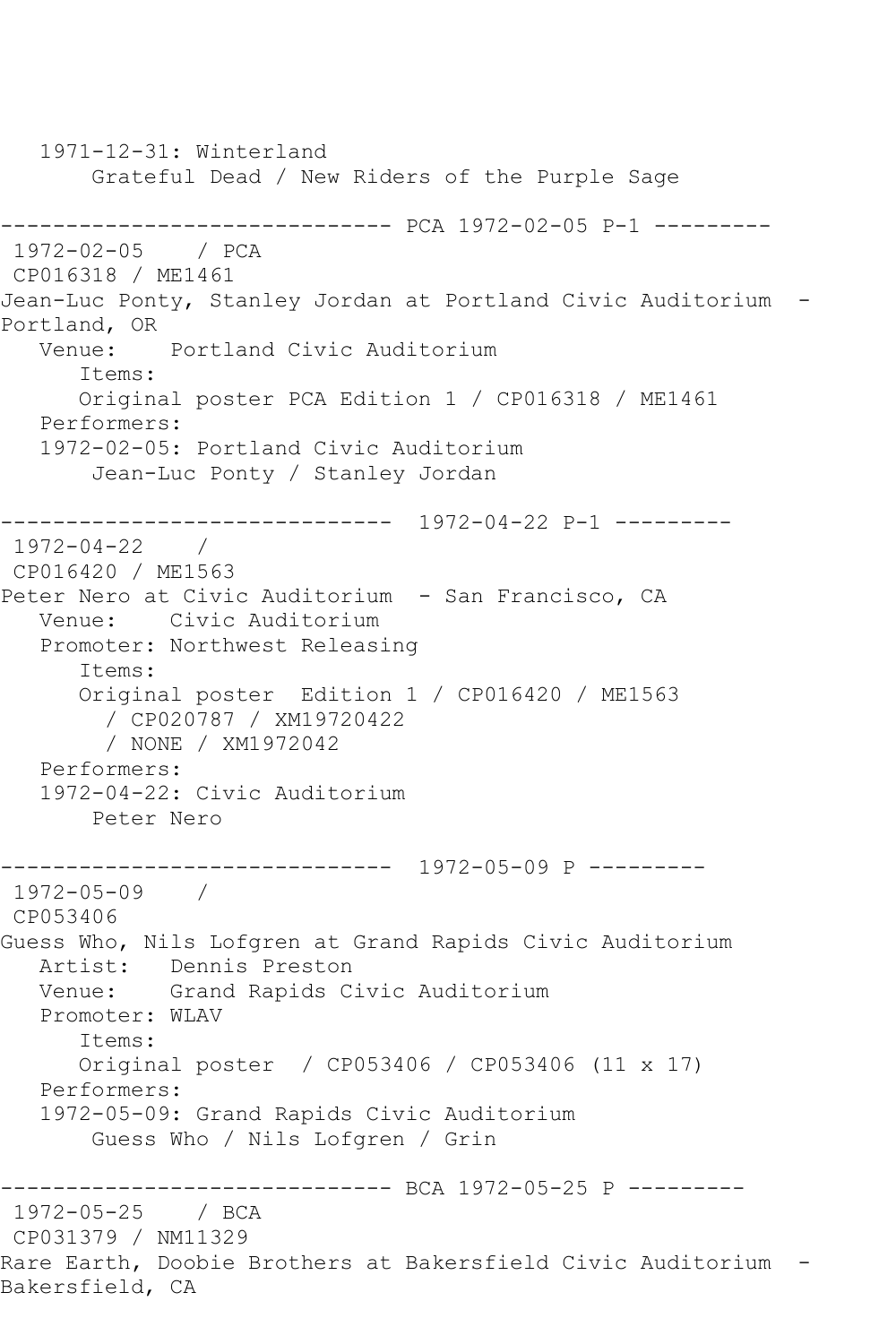Artist: Randy Tuten Venue: Bakersfield Civic Auditorium Items: Original poster BCA / CP031379 / NM11329 Performers: 1972-05-25: Bakersfield Civic Auditorium Rare Earth / Doobie Brothers ------------------------------ BCA 1972-08-07 P --------- 1972-08-07 / BCA CP031387 / NM11337 Lee Michaels, Ballin' Jack at Bakersfield Civic Auditorium - Bakersfield, CA Artist: Randy Tuten Venue: Bakersfield Civic Auditorium Items: Original poster BCA / CP031387 / NM11337 Notes: REPLACE EXISTING IMAGE Performers: 1972-08-07: Bakersfield Civic Auditorium Lee Michaels / Ballin' Jack ------------------------------ SJC 1972-08-12 P --------- 1972-08-12 / SJC CP031389 / NM11339 Jeff Beck, Edgar Winter at San Jose Civic Auditorium - San Jose, CA Artist: Randy Tuten<br>Venue: San Jose Ci San Jose Civic Auditorium Items: Original poster SJC / CP031389 / NM11339 Performers: 1972-08-12: San Jose Civic Auditorium Jeff Beck / Edgar Winter ------------------------------ 1972-10-04 P --------- 1972-10-04 / CP053390 Ike and Tina Turner, Ginger Barker at Civic Auditorium [San Francisco, CA] Artist: Dennis Preston Venue: Civic Auditorium Promoter: WLAV Items: Original poster / CP053390 / CP053390 (11 x 17) Performers: 1972-10-04: Civic Auditorium Ike and Tina Turner / Ginger Barker / Salt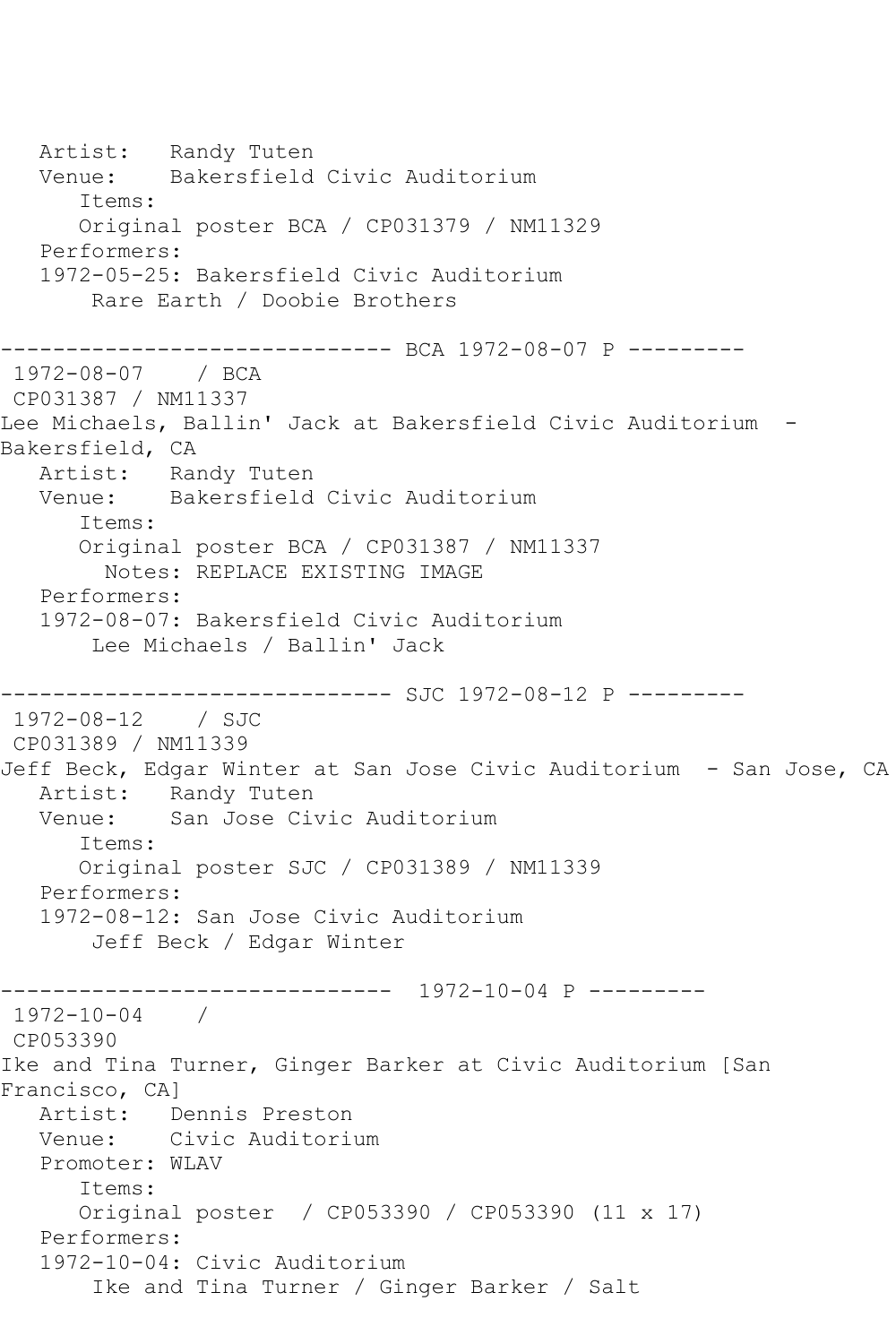------------------------------ 1972-11-11 P --------- 1972-11-11 / CP053405 John Mayall, Delbert and Glen at Grand Rapids Civic Auditorium Artist: Dennis Preston Venue: Grand Rapids Civic Auditorium Promoter: WLAV Items: Original poster / CP053405 / CP053405 (11 x 17) Performers: 1972-11-11: Grand Rapids Civic Auditorium John Mayall / Delbert and Glen ------------------------------ STCA 1972-11-12 P --------- 1972-11-12 / STCA CP031402 / NM11352 Cheech and Chong at Stockton Civic Auditorium - Stockton, CA Artist: Randy Tuten<br>Venue: Stockton Ci Stockton Civic Auditorium Items: Original poster STCA / CP031402 / NM11352 Performers: 1972-11-12: Stockton Civic Auditorium Cheech and Chong ------------------------------ SMA 1972-11-17 P --------- 1972-11-17 / SMA CP031403 / NM11353 Sha Na Na, Persuasions at Santa Monica Civic Auditorium - Santa Monica, CA Artist: Randy Tuten<br>Venue: Santa Monica Santa Monica Civic Auditorium Items: Original poster SMA / CP031403 / NM11353 Performers: 1972-11-17: Santa Monica Civic Auditorium Sha Na Na / Persuasions ------------------------------ PCA 1972-11-28 P-1 --------- 1972-11-28 / PCA CP015569 / ME0715 Sonny James, Ronnie Milsap at Portland Civic Auditorium - Portland, OR Venue: Portland Civic Auditorium Promoter: KWJJ Items: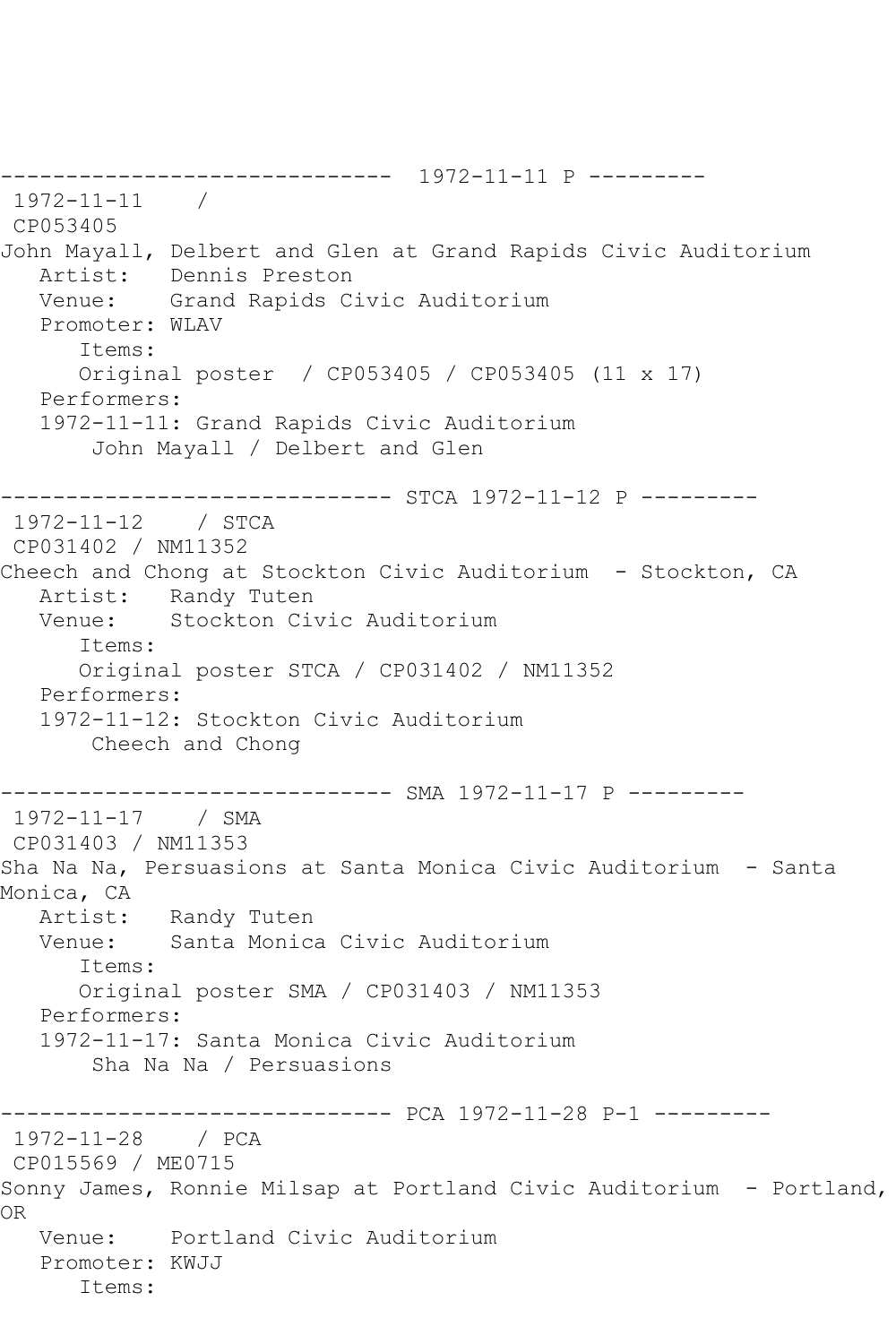Original poster PCA Edition 1 / CP015569 / ME0715 PCA / CP015852 / ME0996 Performers: 1972-11-28: Portland Civic Auditorium Sonny James / Ronnie Milsap / Southern Gentlemen ------------------------------ SMA 1972-12-01 P --------- 1972-12-01 / SMA CP031404 / NM11354 Roy Buchanan, Snakestretchers at Santa Monica Civic Auditorium - Santa Monica, CA Artist: Randy Tuten<br>Venue: Santa Monica Santa Monica Civic Auditorium Items: Original poster SMA / CP031404 / NM11354 Performers: 1972-12-01: Santa Monica Civic Auditorium Roy Buchanan / Snakestretchers ------------------------------ STCA 1973-09-30 P --------- 1973-09-30 / STCA CP031414 / NM11364 Tower of Power at Stockton Civic Auditorium - Stockton, CA Artist: Randy Tuten Venue: Stockton Civic Auditorium Items: Original poster STCA / CP031414 / NM11364 Performers: 1973-09-30: Stockton Civic Auditorium Tower of Power ------------------------------ 1974-02-01 P-1 --------- 1974-02-01 / CP020813 / XM19740201 Doc Severinsen, Now Generation Brass at Civic Auditorium - San Francisco, CA Venue: Civic Auditorium Items: Original poster Edition 1 / CP020813 / XM19740201 / CP016237 / ME1380 / NONE / XM1974020 Performers: 1974-02-01: Civic Auditorium Doc Severinsen / Now Generation Brass / Today's Children ------------------------------ SMA 1974-03-23 P --------- 1974-03-23 / SMA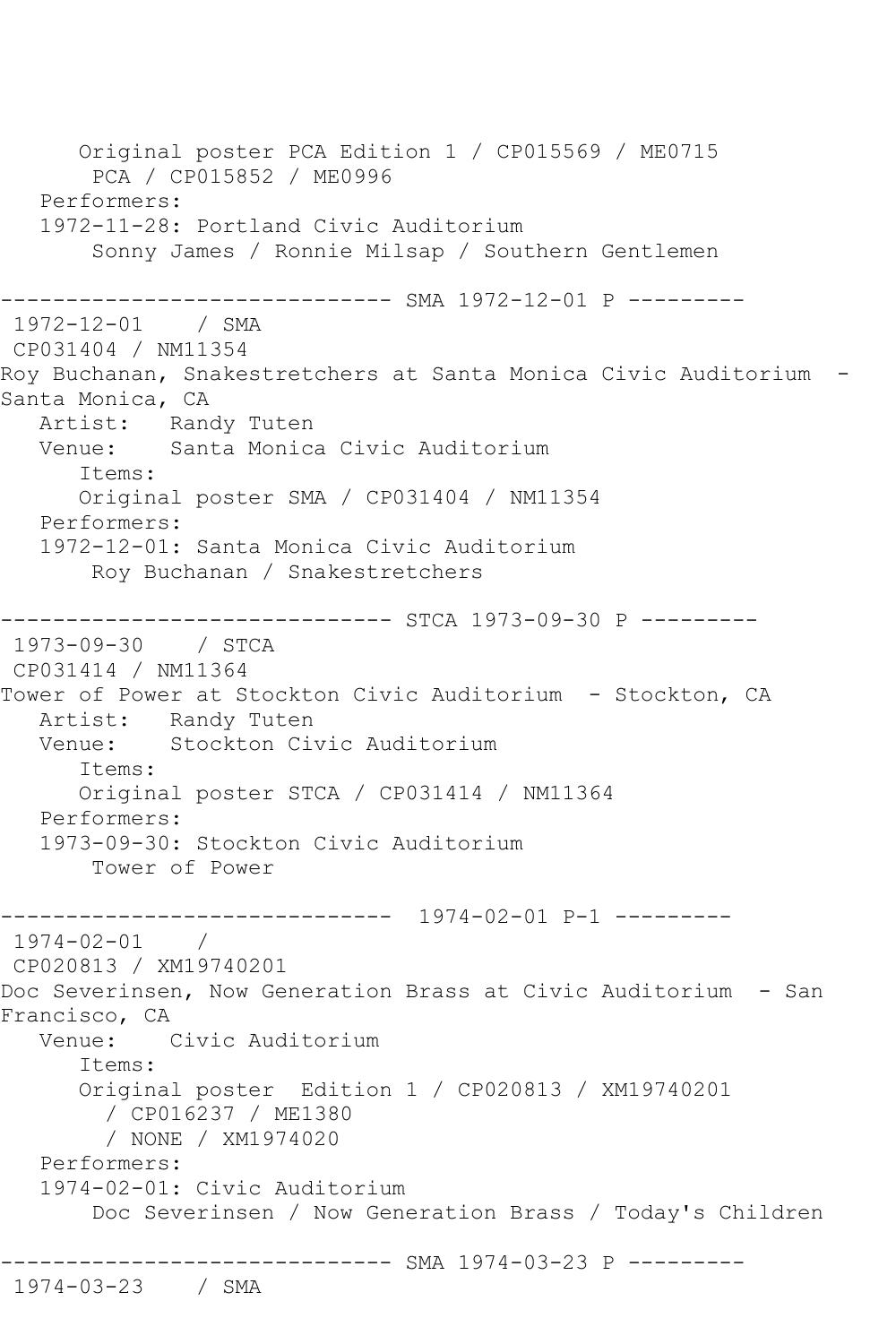CP031421 / NM11371 John Prine, Steve Goodman at Santa Monica Civic Auditorium - Santa Monica, CA Artist: Randy Tuten<br>Venue: Santa Monica Santa Monica Civic Auditorium Items: Original poster SMA / CP031421 / NM11371 Performers: 1974-03-23: Santa Monica Civic Auditorium John Prine / Steve Goodman ------------------------------ 1974-04-05 P-1 --------- 1974-04-05 / CP016034 / ME1178 Stan Kenton at Civic Auditorium - San Francisco, CA Venue: Civic Auditorium Items: Original poster Edition 1 / CP016034 / ME1178 Performers: 1974-04-05: Civic Auditorium Stan Kenton ------------------------------ 1974-08-12 P-1 --------- 1974-08-12 / CP016386 / ME1529 Rickie Lee Jones at Civic Auditorium - San Francisco, CA Venue: Civic Auditorium Promoter: Kink Items: Original poster Edition 1 / CP016386 / ME1529 Performers: 1974-08-12: Civic Auditorium Rickie Lee Jones ------- SMA-4.121 1974-10-05 P-1 ---------1974-10-05 / SMA 4.121 CP000011 / 0011 Electric Flag, Buddy Miles at Santa Monica Civic Auditorium - Santa Monica, CA Notes: This item appears in the Art of Rock book, plate no. 4.121 Artist: Roger Shepherd Venue: Santa Monica Civic Auditorium Promoter: Book: Art of Rock Items: Original poster SMA-4.121 Edition 1 / CP000011 / 0011 (11 x 18-1/4) AORPlate: 4.121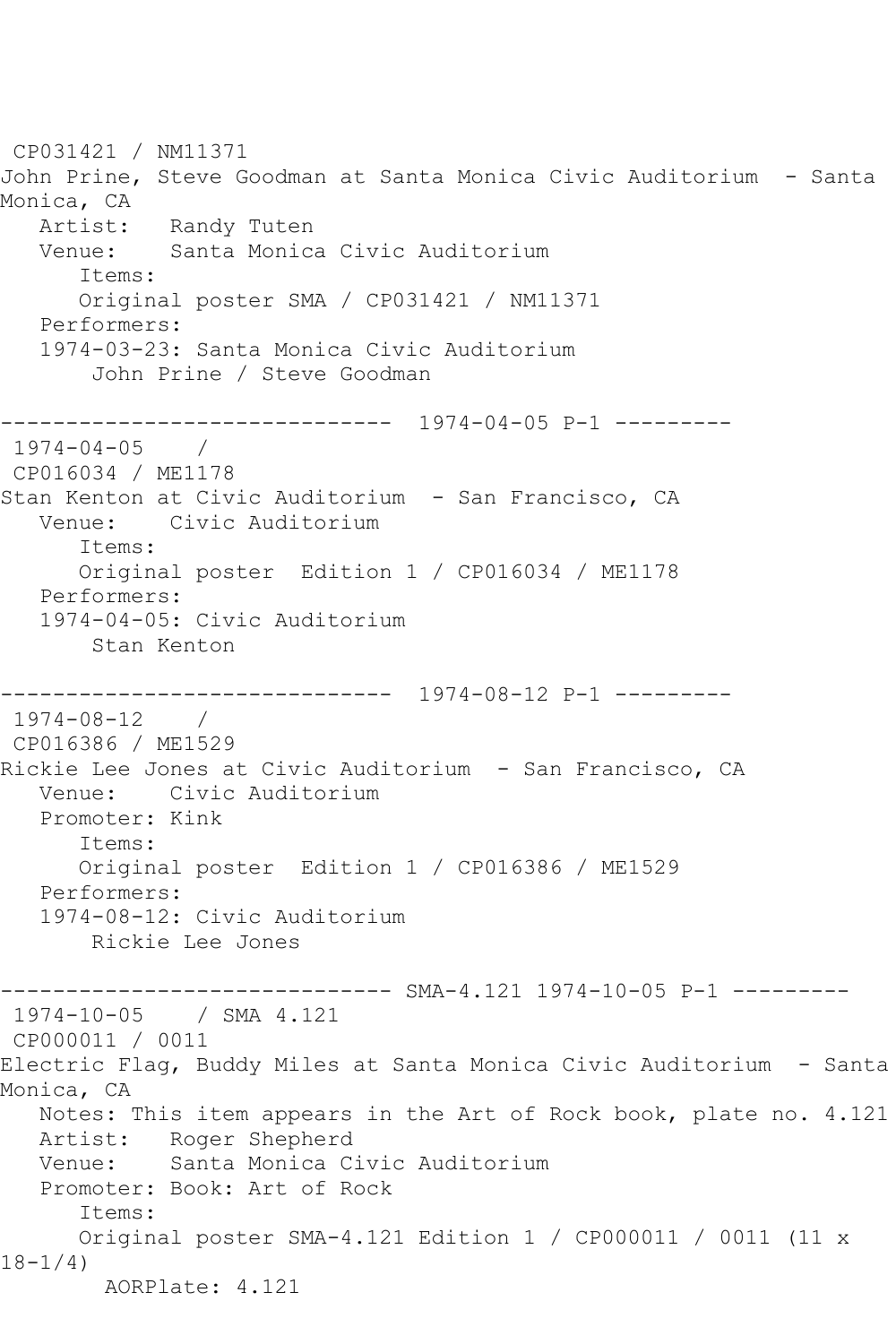```
 Performers:
   1974-10-05: Santa Monica Civic Auditorium
       Electric Flag / Buddy Miles / Michael Bloomfield / Nick 
Gravenites / Barry Goldberg / Moby Grape
        ------------------------------ PCA 1974-11-01 P-1 ---------
1974-11-01 / PCA 
CP016141 / ME1285
Randy Newman, Ry Cooder at Portland Civic Auditorium - Portland, OR
   Venue: Portland Civic Auditorium
   Promoter: Kink
       Items:
      Original poster PCA Edition 1 / CP016141 / ME1285
   Performers:
   1974-11-01: Portland Civic Auditorium
       Randy Newman / Ry Cooder
------------------------------ 1974-11-24 P-1 ---------
1974-11-24 / 
CP016261 / ME1404
Phoebe Snow at Civic Auditorium - San Francisco, CA
   Venue: Civic Auditorium
   Promoter: Albatross Productions
       Items:
      Original poster Edition 1 / CP016261 / ME1404
         / CP015832 / ME0976
         / CP020269 / XK19840713A
   Performers:
   1974-11-24: Civic Auditorium
       Phoebe Snow
------------------------------ PCA 1974-12-05 P-1 ---------
1974-12-05 / PCA 
CP016406 / ME1549
Maria Muldaur at Portland Civic Auditorium - Portland, OR
   Venue: Portland Civic Auditorium
   Promoter: Albatross Productions
       Items:
      Original poster PCA Edition 1 / CP016406 / ME1549
        PCA / CP018977 / XA19741205
   Performers:
   1974-12-05: Portland Civic Auditorium
       Maria Muldaur
 ------------------------------ SFC 1974-12-14 P ---------
1974-12-14 / SFC 
CP031427 / NM11377
```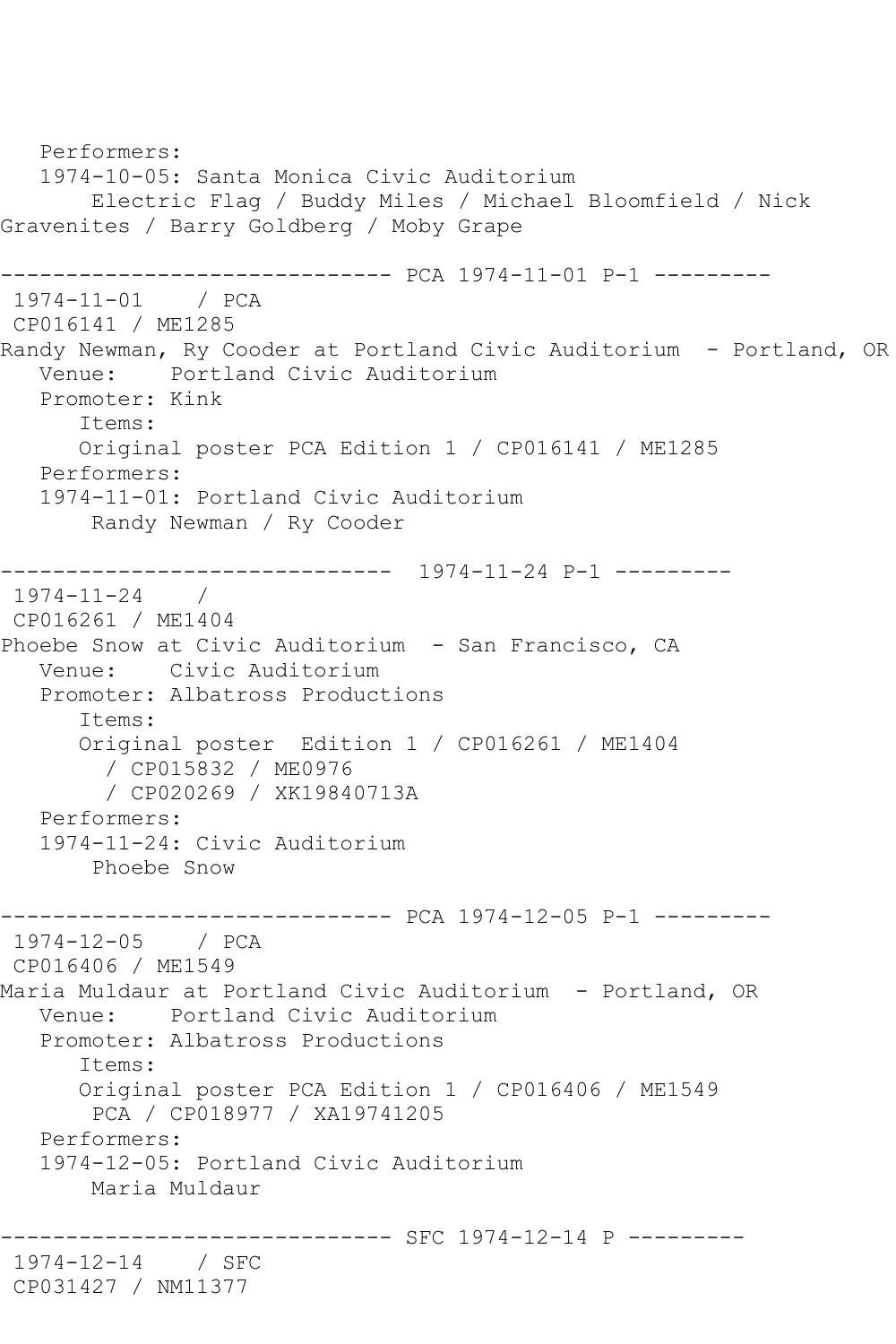David Crosby, Graham Nash at San Francisco Civic Auditorium - San Francisco, CA Artist: Randy Tuten Venue: San Francisco Civic Auditorium Items: Original poster SFC / CP031427 / NM11377 Performers: 1974-12-14: San Francisco Civic Auditorium David Crosby / Graham Nash ------------------------------ 1975-01-14 P-1 --------- 1975-01-14 / CP015884 / ME1028 Grover Washington Jr., Gil Scott-Heron at Civic Auditorium - San Francisco, CA Venue: Civic Auditorium Promoter: Kink Items: Original poster Edition 1 / CP015884 / ME1028 Performers: 1975-01-14: Civic Auditorium Grover Washington Jr. / Gil Scott-Heron ------------------------------ 1975-01-28 P-1 --------- 1975-01-28 / CP015920 / ME1064 Tanya Tucker, La Costa at Civic Auditorium - San Francisco, CA Venue: Civic Auditorium Promoter: KWJJ Items: Original poster Edition 1 / CP015920 / ME1064 Performers: 1975-01-28: Civic Auditorium Tanya Tucker / La Costa / Jeff Allen ------------------------------ PCA 1975-03-07 P-1 --------- 1975-03-07 / PCA CP016069 / ME1213 Kreskin at Portland Civic Auditorium - Portland, OR Venue: Portland Civic Auditorium Promoter: Albatross Productions Items: Original poster PCA Edition 1 / CP016069 / ME1213 Performers: 1975-03-07: Portland Civic Auditorium Kreskin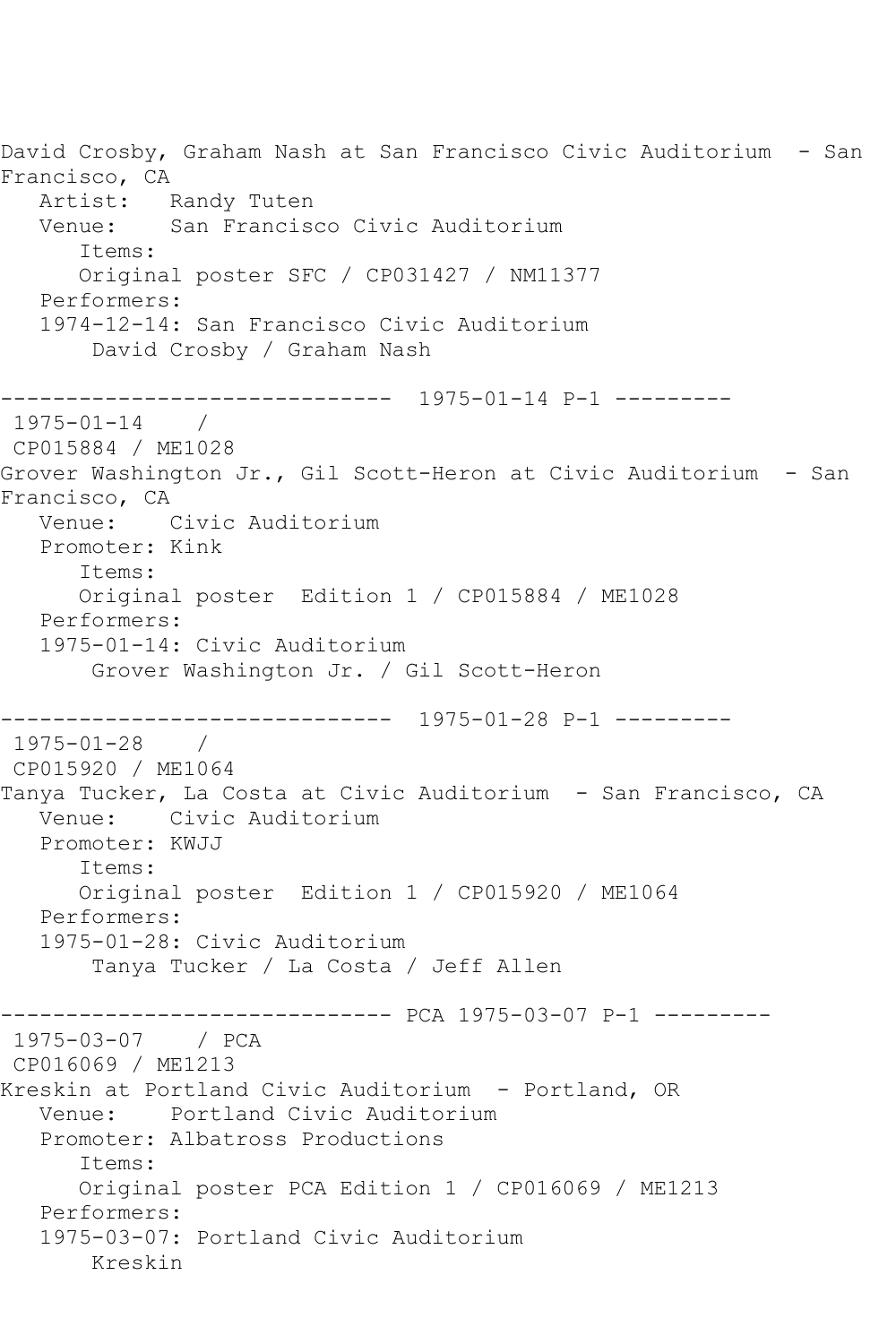------------------------------ PCA 1975-08-29 P-1 --------- 1975-08-29 / PCA CP015900 / ME1044 Emmylou Harris at Portland Civic Auditorium - Portland, OR Venue: Portland Civic Auditorium Promoter: Northwest Releasing Items: Original poster PCA Edition 1 / CP015900 / ME1044 PCA / CP015871 / ME1015 Performers: 1975-08-29: Portland Civic Auditorium Emmylou Harris ------------------------------ 1976-06-15 P-1 --------- 1976-06-15 / CP016240 / ME1383 Keith Jarrett, Charlie Haden at Civic Auditorium - San Francisco, CA Venue: Civic Auditorium Promoter: Albatross Productions Items: Original poster Edition 1 / CP016240 / ME1383 Performers: 1976-06-15: Civic Auditorium Keith Jarrett / Charlie Haden / Jan Garbarek ------------------------------ PCA 1976-08-03 P-1 --------- 1976-08-03 / PCA CP020862 / XM19760803 Charley Pride, Pridesmen at Portland Civic Auditorium - Portland, OR Venue: Portland Civic Auditorium Items: Original poster PCA Edition 1 / CP020862 / XM19760803 PCA / NONE / XM1976080 Performers: 1976-08-03: Portland Civic Auditorium Charley Pride / Pridesmen ------------------------------ 1976-08-16 P-1 --------- 1976-08-16 / CP015505 / ME0651 Wishbone Ash, Status Quo at Paramount Theater Venue: Paramount Theater, Oakland Promoter: Albatross Productions Items: Original poster Edition 1 / CP015505 / ME0651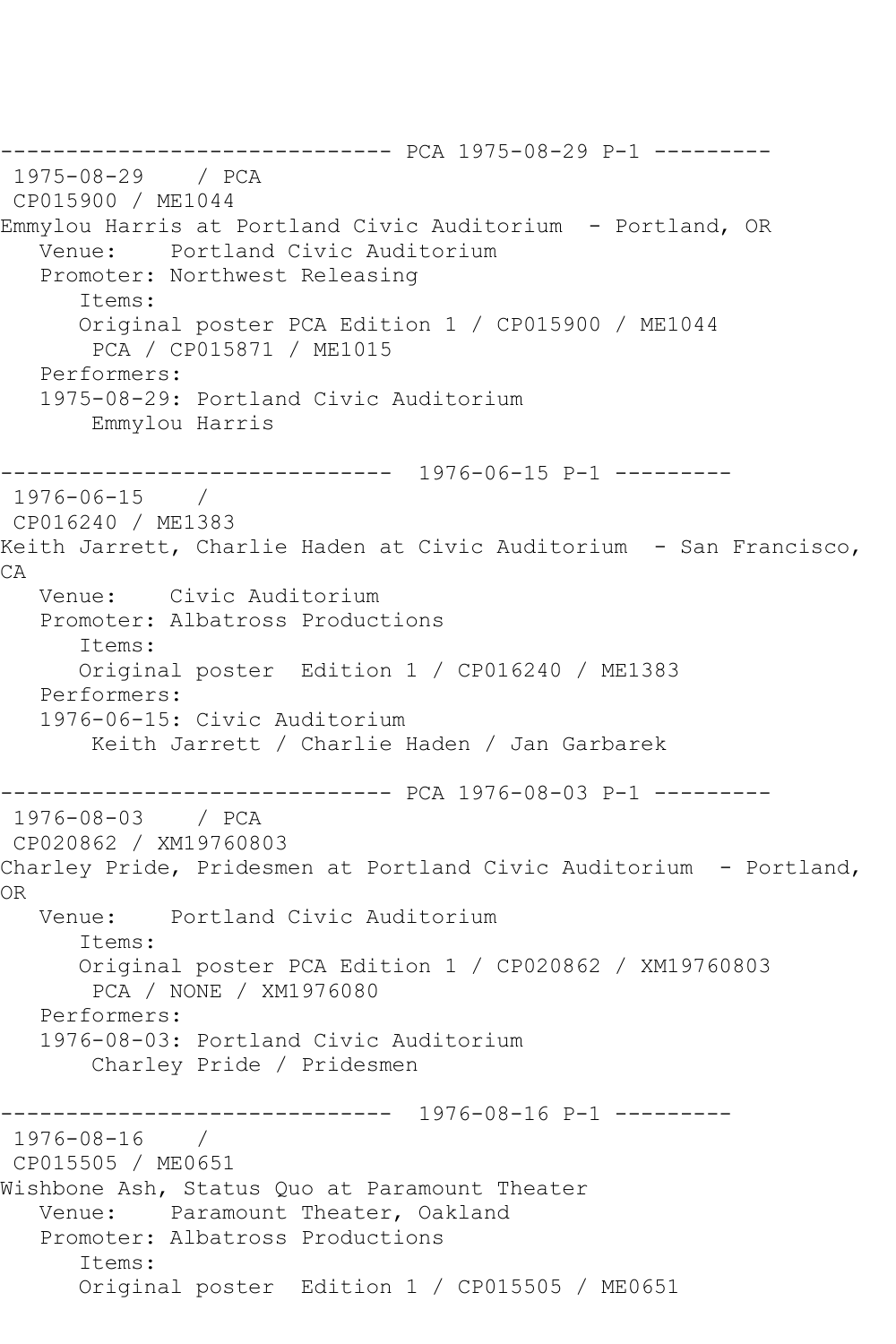/ CP016206 / ME1349 Performers: 1976-08-16: Paramount Theater, Oakland Wishbone Ash / Status Quo 1976-08-18: Civic Auditorium Return To Forever / Stanley Clarke / Lenny White / Al Dimeola / Chick Corea 1976-08-26: Paramount Theater, Oakland Neil Sedaka ------------------------------ 1977-02-05 P-1 --------- 1977-02-05 / CP016271 / ME1414 Irish Rovers at Civic Auditorium - San Francisco, CA Venue: Civic Auditorium Promoter: Northwest Releasing Items: Original poster Edition 1 / CP016271 / ME1414 Performers: 1977-02-05: Civic Auditorium Irish Rovers ------------------------------ STCA 1977-02-14 P-1 --------- 1977-02-14 / STCA CP020878 / XM19770214 Tubes at Stockton Memorial Civic - Stockton, CA<br>Venue: Stockton Civic Auditorium Stockton Civic Auditorium Items: Original poster STCA Edition 1 / CP020878 / XM19770214 STCA / NONE / XM1977021 Performers: 1977-02-14: Stockton Civic Auditorium Tubes --------- STCA 1977-02-14 P-1 ---------1977-02-14 / STCA CP015246 / ME0393 Tubes at Stockton Civic Auditorium - Stockton, CA Artist: Randy Tuten Venue: Stockton Civic Auditorium Promoter: Bill Graham Presents Items: Original poster STCA Edition 1 / CP015246 / ME0393 Performers: 1977-02-14: Stockton Civic Auditorium Tubes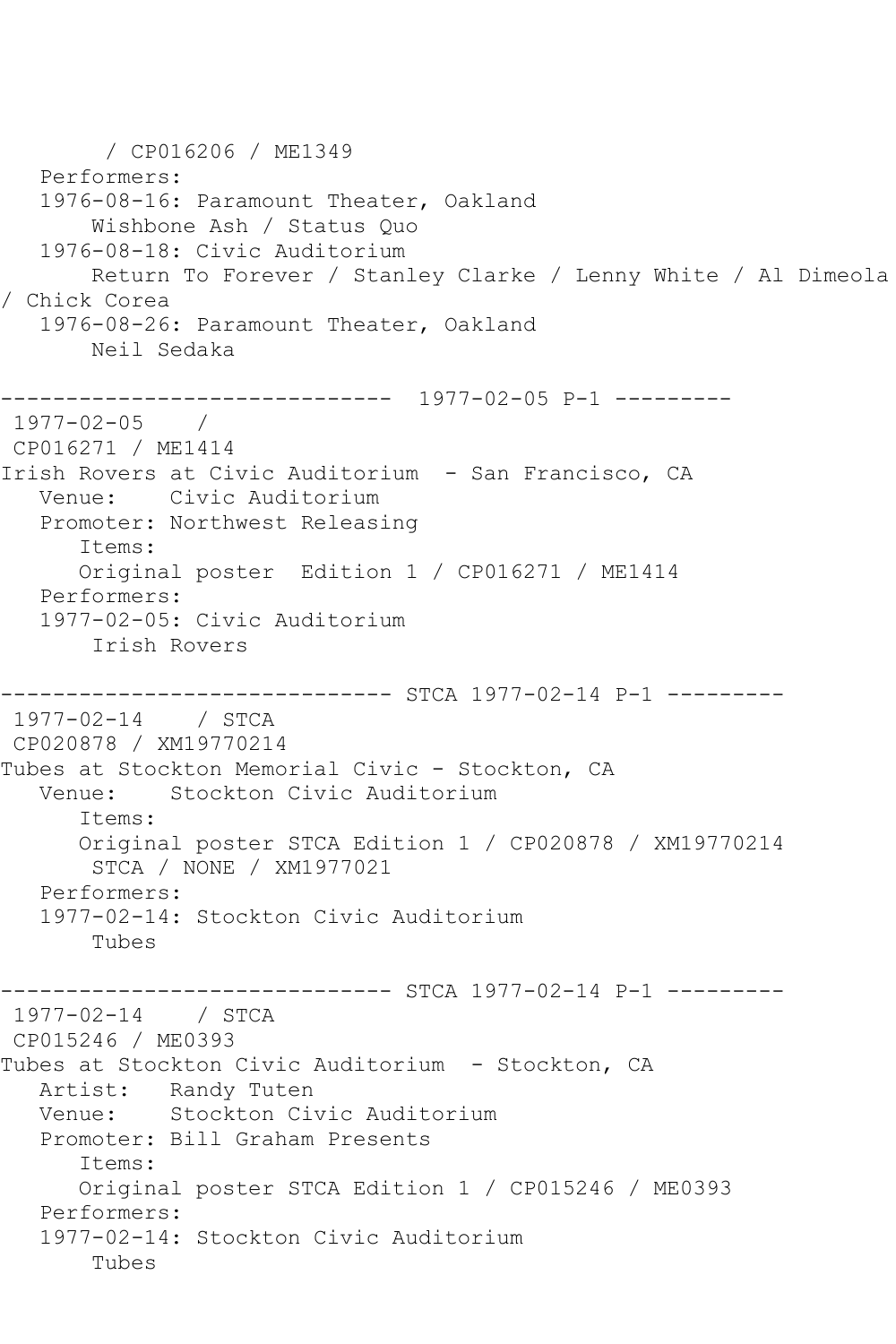------------------------------ 1977-03-11 P-1 --------- 1977-03-11 / CP020880 / XM19770311 Freddy Fender, Del Reeves at Civic Auditorium - San Francisco, CA Venue: Civic Auditorium Items: Original poster Edition 1 / CP020880 / XM19770311 / CP016048 / ME1192 Performers: 1977-03-11: Civic Auditorium Freddy Fender / Del Reeves  $--------------1977-03-17 P-1--------$ 1977-03-17 / CP020881 / XM19770317 Janis Ian, Tom Chapin at Civic Auditorium - San Francisco, CA Venue: Civic Auditorium Items: Original poster Edition 1 / CP020881 / XM19770317 Original poster Edition 1 / CP015949 / ME1093 / NONE / XM1977031 Performers: 1977-03-17: Civic Auditorium Janis Ian / Tom Chapin ------------------------------ STCA 1977-04-20 P --------- 1977-04-20 / STCA CP031249 / NM11199 Dolly Parton at Stockton Civic Auditorium - Stockton, CA Artist: Randy Tuten Venue: Stockton Civic Auditorium Items: Original poster STCA / CP031249 / NM11199 Performers: 1977-04-20: Stockton Civic Auditorium Dolly Parton ----- SCCA-4.105 1977-06-12 P-1 ---------1977-06-12 / SCCA 4.105 CP004409 / CD05580 Tubes at Santa Cruz Civic Auditorium - Santa Cruz, CA Notes: Tubes.... Then They asked me to do a Tubes poster for June 12 1977. I knocked myself out on this one with giant letters coming out of the civic auditorium with the crown running and screaming. This poster was later published in the Art of Rock. -- Jim Phillips This item appears in the Art of Rock book, plate no. 4.105 Artist: Jim Phillips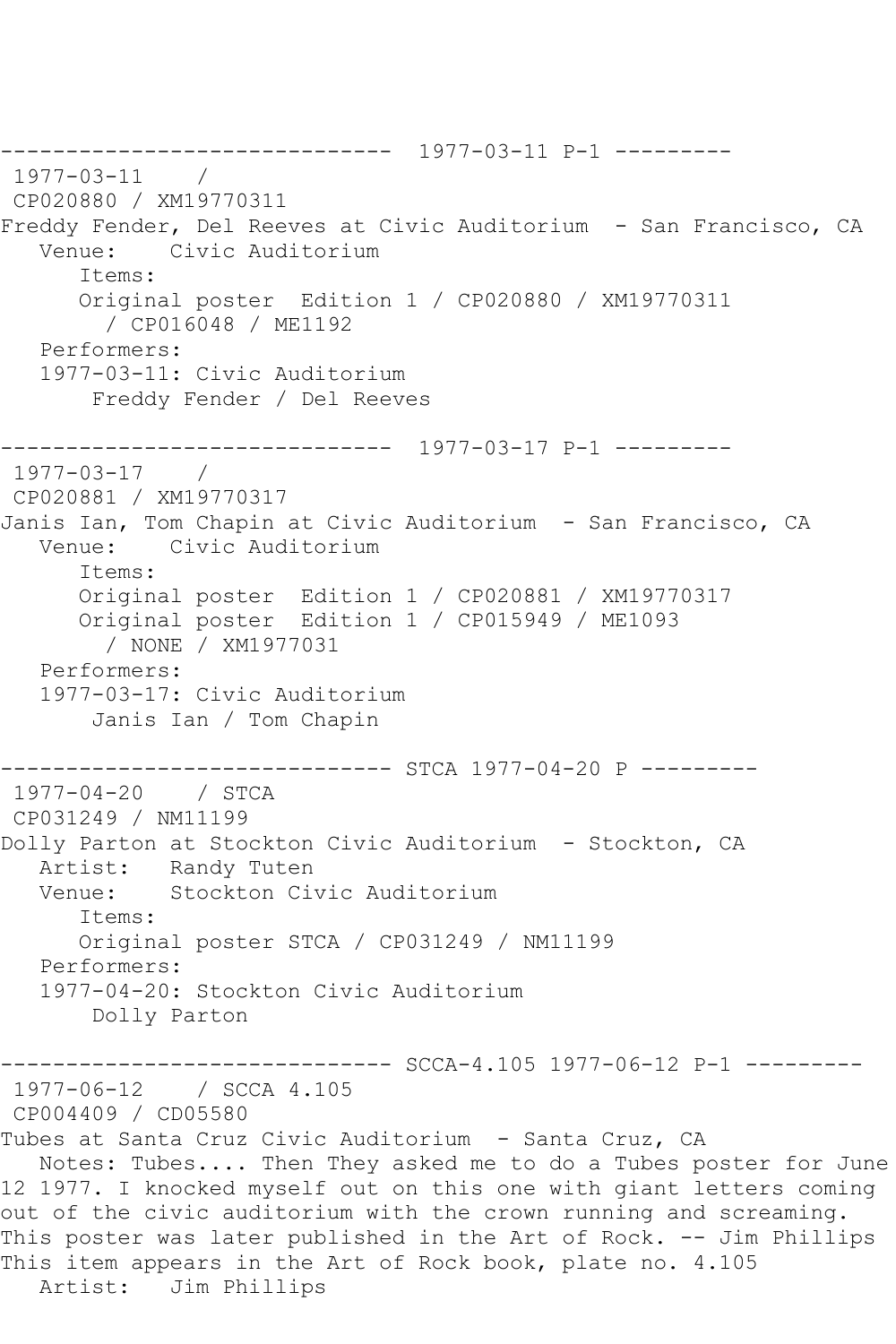Venue: Santa Cruz Civic Auditorium Promoter: Yea Productions Items: Original poster SCCA-4.105 Edition 1 / CP004409 / CD05580 AORPlate: 4.105 Original poster SCCA-4.105 Edition 1 / CP000633 / 0637 AORPlate: 4.105 Performers: 1977-06-12: Santa Cruz Civic Auditorium Tubes ------------------------------ SCCA 1977-07-08 P-1 --------- 1977-07-08 / SCCA Hot Tuna, Al Strahalwy at Santa Cruz Civic Auditorium - Santa Cruz, CA Artist: Wild West Venue: Santa Cruz Civic Auditorium Items: Original poster SCCA Edition 1 / (10-5/8 x 16-1/8) Performers: 1977-07-08: Santa Cruz Civic Auditorium Hot Tuna / Al Strahalwy ------------------------------ 1977-10-28 P-1 --------- 1977-10-28 / CP001277 / 1293 4th Annual Hooker's Ball: Human Rights for Hookers and Other People Benefit: Human Rights for Hookers and Other People Series: 4th Annual Artist: Wible<br>Venue: Civic Civic Auditorium Promoter: Hooker's Ball Items: Original poster Edition 1 / CP001277 / 1293 (21-1/2 x 30) Performers: 1977-10-28: Civic Auditorium ------------------------------ STCA 1977-11-02 P --------- 1977-11-02 / STCA CP031238 / NM11188 Outlaws, Point Blank at Stockton Civic Auditorium - Stockton, CA Artist: Randy Tuten Venue: Stockton Civic Auditorium Items: Original poster STCA / CP031238 / NM11188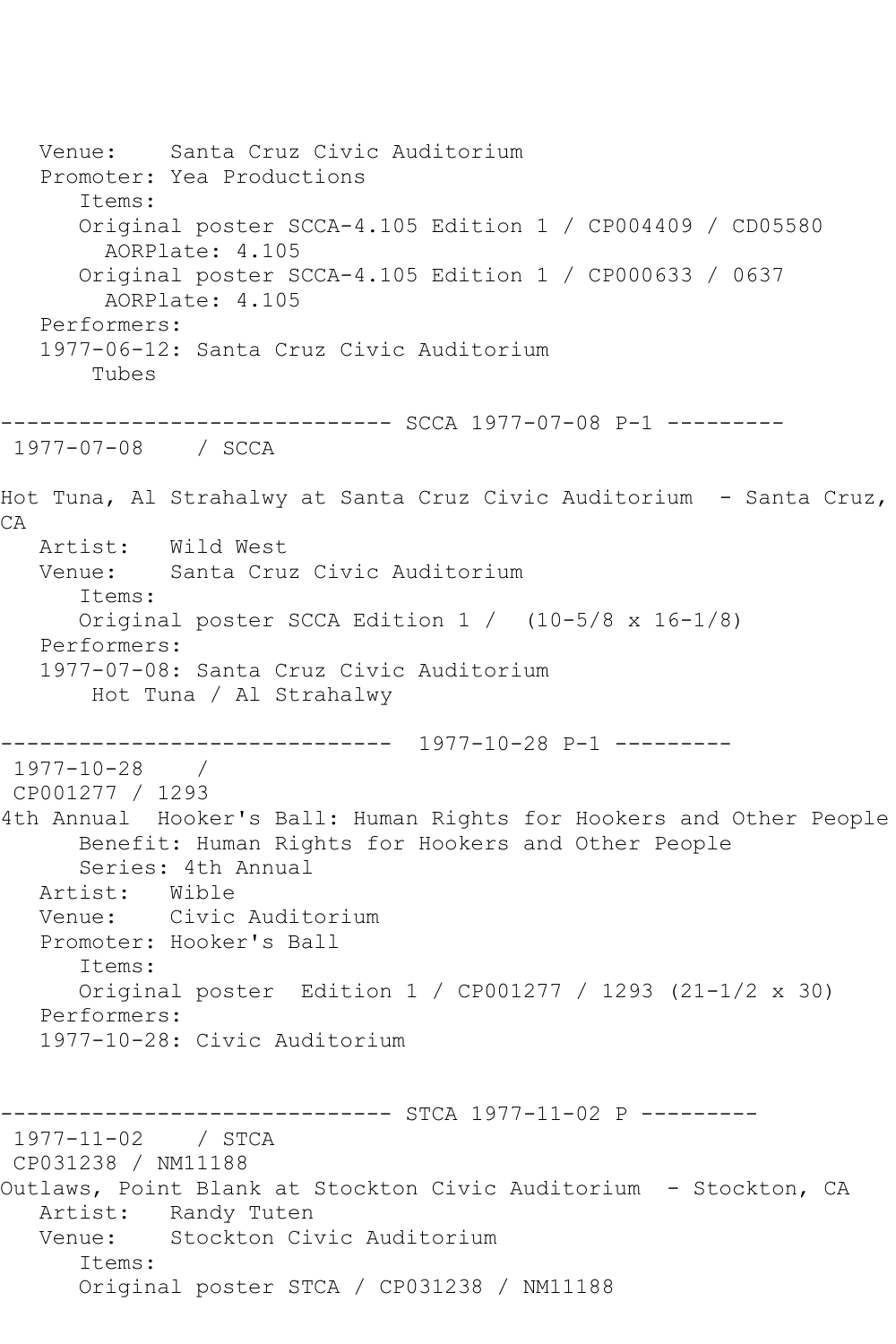Notes: I tired to give this a western feel to this with the photo with a cow skull, but it kind of looks like a whale's tale instead. Performers: 1977-11-02: Stockton Civic Auditorium Outlaws / Point Blank ------------------------------ 1978-02-14 P-1 --------- 1978-02-14 / CP015458 / ME0604 Ella Fitzgerald, Oscar Peterson at Civic Auditorium - San Francisco, CA Venue: Civic Auditorium Items: Original poster Edition 1 / CP015458 / ME0604 Performers: 1978-02-14: Civic Auditorium Ella Fitzgerald / Oscar Peterson ------------------------------ 1978-12-01 P-1 --------- 1978-12-01 / CP001567 / 1588 Talking Heads at Civic Auditorium - San Francisco, CA Artist: Su Suttle (aka Susan Taggart)<br>Venue: Civic Auditorium Civic Auditorium Items: Original poster Edition 1 / CP001567 / 1588 (11 x 17) Performers: 1978-12-01: Civic Auditorium Talking Heads ------------------------------ 1979-01-23 P-1 --------- 1979-01-23 / CP015961 / ME1105 Andres Segovia at Civic Auditorium - San Francisco, CA<br>Venue: Civic Auditorium Civic Auditorium Items: Original poster Edition 1 / CP015961 / ME1105 Performers: 1979-01-23: Civic Auditorium Andres Segovia ------------------------------ 1979-06-09 P-1 --------- 1979-06-09 / CP015850 / ME0994 Mell Tillis Show at Civic Auditorium - San Francisco, CA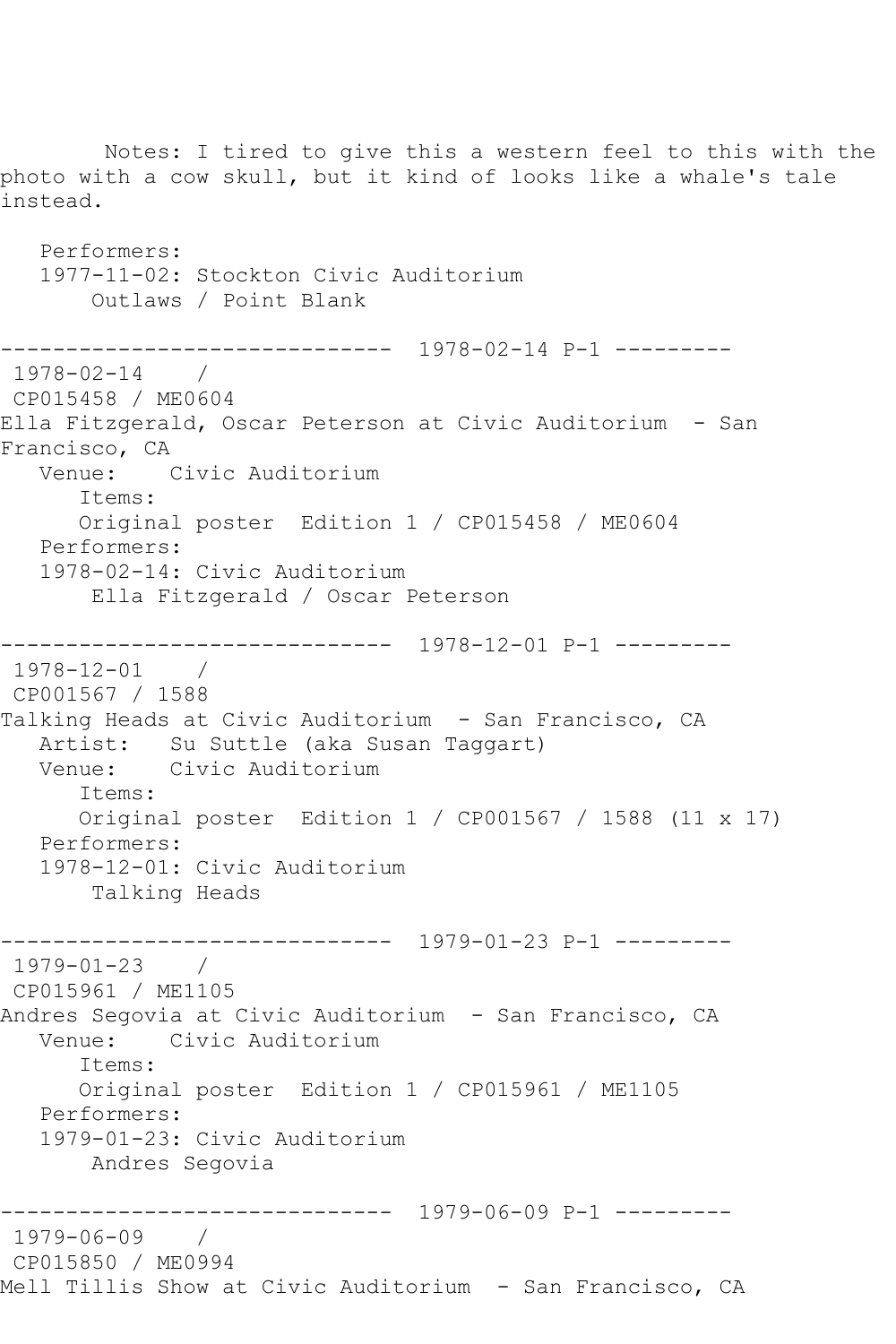Venue: Civic Auditorium Items: Original poster Edition 1 / CP015850 / ME0994 Performers: 1979-06-09: Civic Auditorium Mell Tillis Show ------------------------------ PCA 1979-07-30 P-1 --------- 1979-07-30 / PCA CP016418 / ME1561 Blackstone Magic Show at Portland Civic Auditorium Venue: Portland Civic Auditorium Items: Original poster PCA Edition 1 / CP016418 / ME1561 Performers: 1979-07-30: Portland Civic Auditorium Blackstone --------- HPA-4.060 1979-10-16 P-1 ---------1979-10-16 / HPA 4.060 CP005919 / CP01168 S.F. Masquerade Ball at Roseland Dance City Notes: This item appears in the Art of Rock book, plate no. 4.060 Private Notes: \* PP A/A- 60, B+/B 60@ Series: 6th Annual Margo St. James Masquerade Ball Artist: Randy Tuten Venue: Hollywood Paladium Promoter: Seen Sal Inc. Items: Original poster HPA-4.060 Edition 1 / CP005919 / CP01168 (20-  $1/4 \times 28 - 1/4$  AORPlate: 4.060 Price: 60.00 HPA-4.060 / CP001387 / 1403 AORPlate: 4.060 HPA-4.060 / CP009946 / CS05041 AORPlate: 4.060 Performers: 1979-10-16: Hollywood Paladium 1979-10-28: Roseland Ballroom 1979-10-30: San Francisco Civic Auditorium ------------------------------ 1979-10-16 P ---------

1979-10-16 /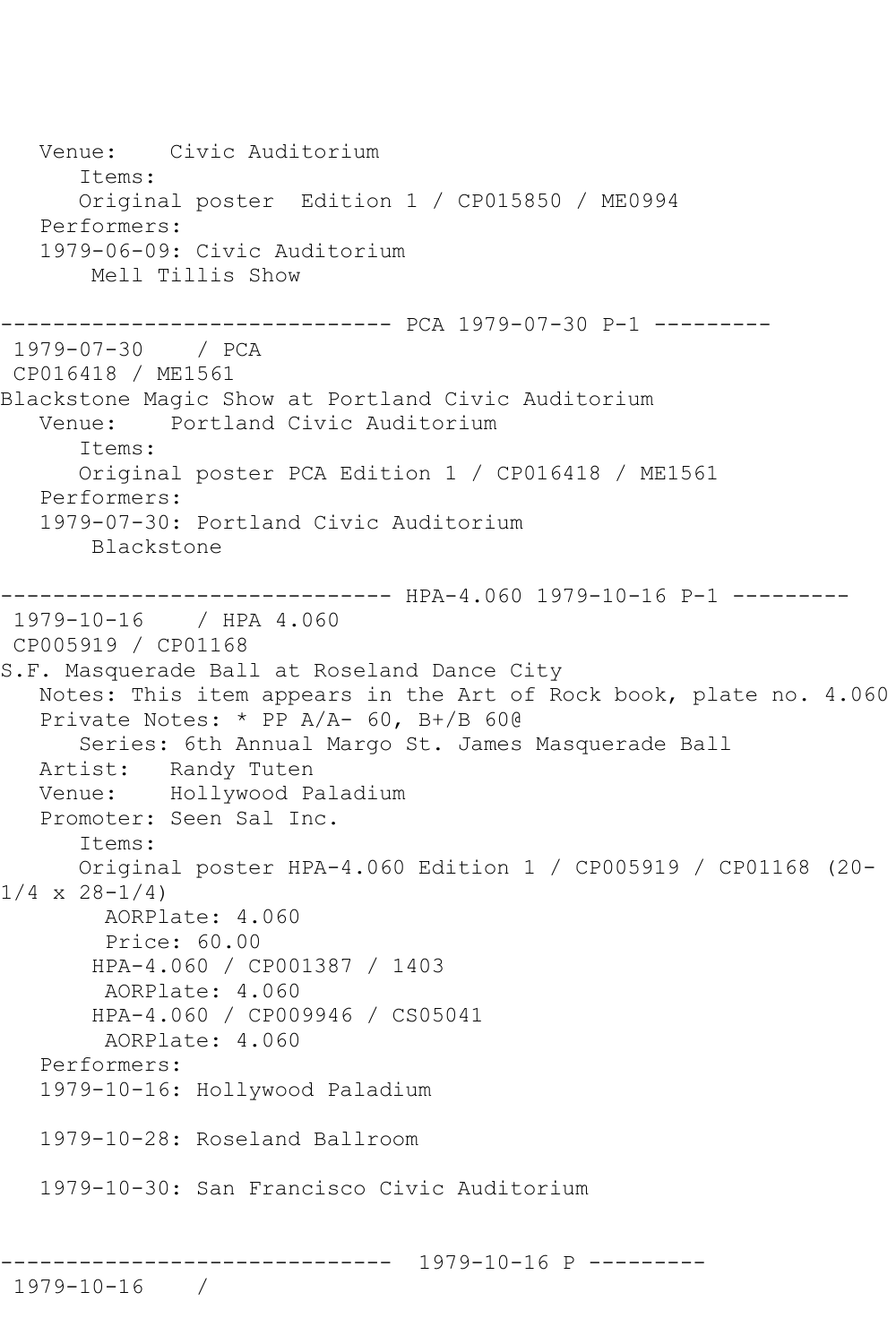CP031202 / NM11152 S.F. Masquerade Ball at Roseland Dance City - Los Angeles, CA Event: America's Most renowned Fancy Dress party Artist: Randy Tuten<br>Venue: Roseland Day Roseland Dance City Items: Original poster / CP031202 / NM11152 Notes: REPLACE EXISTING IMAGE This was supposed to be the Masquerade Hookers Ball but because they were trying to operate in San Francisco, New York and Los Angeles they changed the name to Masquerade Ball and then they ended up cancelling the other two shows and just having the San Francisco one anyway, so they should have left it Masquerade Hookers Ball it wood have been even better than it is.The second image is the way it was supposed to be they shorten the ends as to fit on handbill, the bottom image is the billboard it was on the Sunset Stripe up from the Whisky-A-Go Go night club.there was supposed to be a billboard in Time Square,N.Y. as well. Original poster / CP000357 / 0361 Performers: 1979-10-16: Roseland Dance City S.F. Masquerade Ball 1979-10-28: San Francisco Civic Auditorium 1979-10-30: Hollywood Paladium ------------------------------ HPA 1979-10-30 P --------- 1979-10-30 / HPA CP046559 / CP046559 Margo St. James San Francisco Masquerade Ball at Hollywood Paladium - Los Angeles, Private Notes: Misc \*@ CHECK?

Benefit: Margo St. James San Francisco Masquerade Ball

Artist: Dread<br>Venue: Hollv

Hollywood Paladium

Items:

 Original poster HPA / CP046559 / CP046559 Performers:

1979-10-30: Hollywood Paladium

1979-10-16: Roseland Dance City

1979-10-28: Civic Auditorium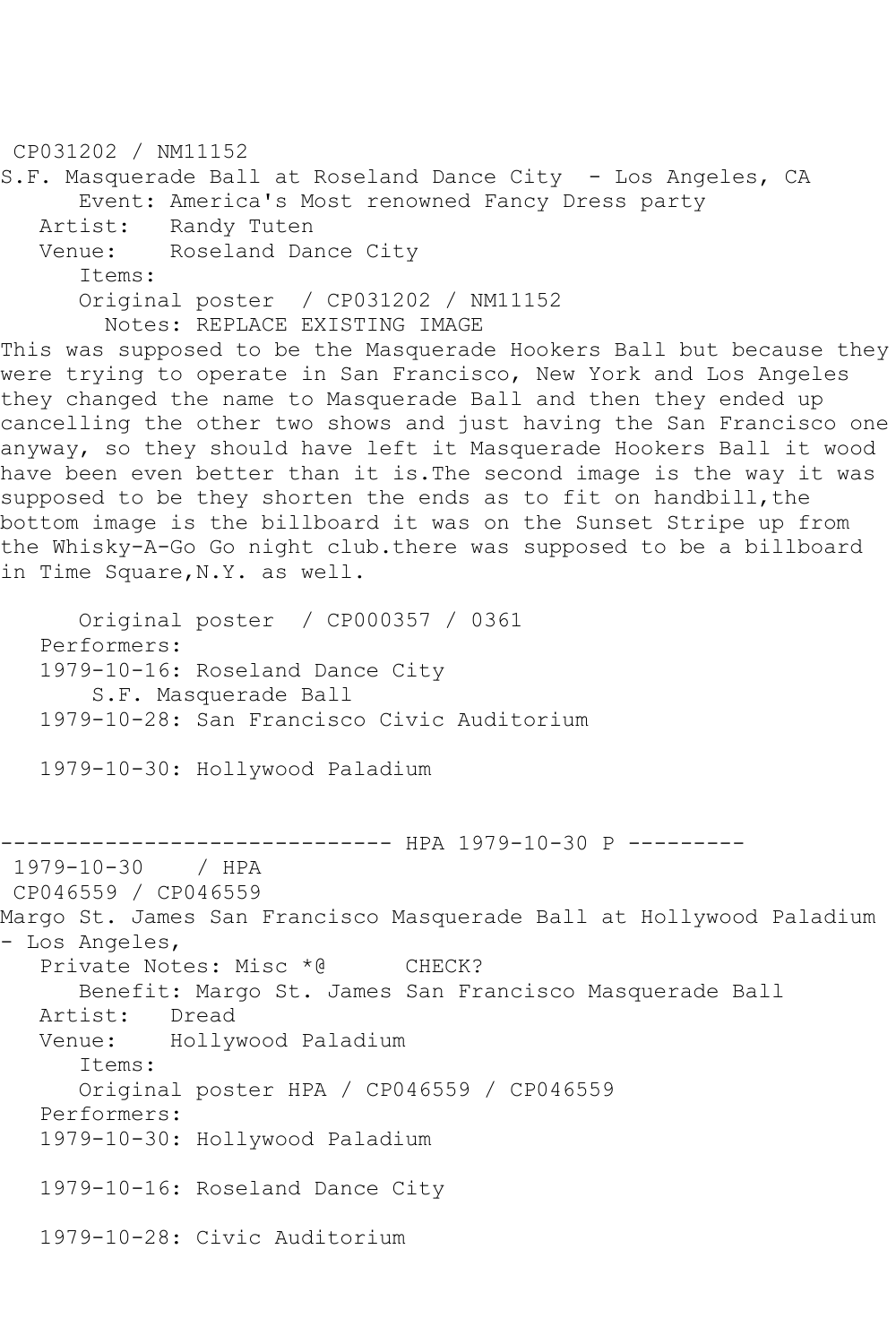------------------------------ SFC 197?-12-27 P-1 --------- 197?-12-27 / SFC CP000508 / 0513 Ray Charles, Raelets at San Francisco Civic Auditorium - San Francisco, CA<br>Venue: San Francisco Civic Auditorium Items: Original poster SFC Edition 1 / CP000508 / 0513 Performers: 197?-12-27: San Francisco Civic Auditorium Ray Charles / Raelets ------------------------------ -5.041 1980-04-11 P-1 --------- 1980-04-11 / 5.041 CP001564 / 1585 Ramones at Civic Auditorium - San Francisco, CA Notes: This item appears in the Art of Rock book, plate no. 5.041 Artist: Su Suttle (aka Susan Taggart) Venue: Civic Auditorium Promoter: Book: Art of Rock Items: Original poster -5.041 Edition 1 / CP001564 / 1585 (11 x 17) AORPlate: 5.041 Performers: 1980-04-11: Civic Auditorium Ramones ------------------------------ 1980-10-18 P-1 --------- 1980-10-18 / CP015464 / ME0610 Merle Haggard at Civic Auditorium - San Francisco, CA Venue: Civic Auditorium Promoter: Jack Roberts Items: Original poster Edition 1 / CP015464 / ME0610 Performers: 1980-10-18: Civic Auditorium Merle Haggard ------------------------------ 1982-01-20 P-1 --------- 1982-01-20 / CP016272 / ME1415 Joan Armatrading at Civic Auditorium - San Francisco, CA Venue: Civic Auditorium Promoter: Kink Items: Original poster Edition 1 / CP016272 / ME1415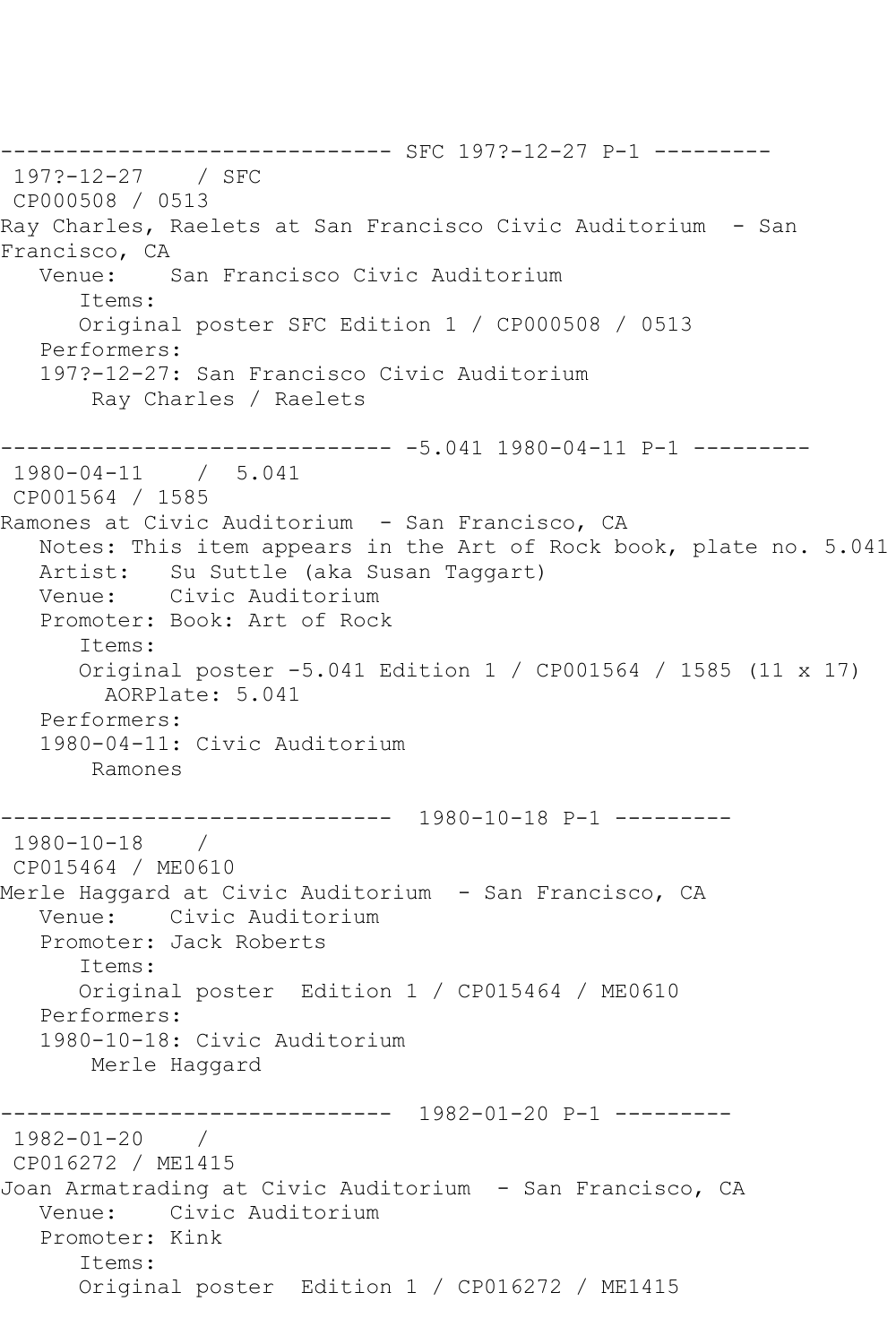Performers: 1982-01-20: Civic Auditorium Joan Armatrading ------------------------------ 1982-02-06 P-1 --------- 1982-02-06 / CP015990 / ME1134 Box Car Willie, Murrell Counts at Civic Auditorium - San Francisco, CA Venue: Civic Auditorium Promoter: Jack Roberts Items: Original poster Edition 1 / CP015990 / ME1134 Performers: 1982-02-06: Civic Auditorium Box Car Willie / Murrell Counts ------------------------------ SMA 1982-03-20 P-1 --------- 1982-03-20 / SMA CP021953 / XP036 Singout for Sight: Jackson Browne, Graham Nash at Santa Monica Civic Auditorium Artist: Rick Griffin Venue: Santa Monica Civic Auditorium Items: Original poster SMA Edition 1 / CP021953 / XP036 (8-1/2 x 14) Price: 30.00 Performers: 1982-03-20: Santa Monica Civic Auditorium Jackson Browne / Graham Nash / Robert Hunter / Country Joe Mcdonald / Holly Near / Odetta / Kate Wolf / Two Male Mystery Startts / Mc Wavy Gravy ------------------------------ 1982-04-16 P-1 --------- 1982-04-16 / CP016445 / ME1588 Merle Haggard at Civic Auditorium - San Francisco, CA Venue: Civic Auditorium Promoter: Jack Roberts Items: Original poster Edition 1 / CP016445 / ME1588 Performers: 1982-04-16: Civic Auditorium Merle Haggard ------------------------------ SJC-4.019 1982-05-18 P-1 ---------

1982-05-18 / SJC 4.019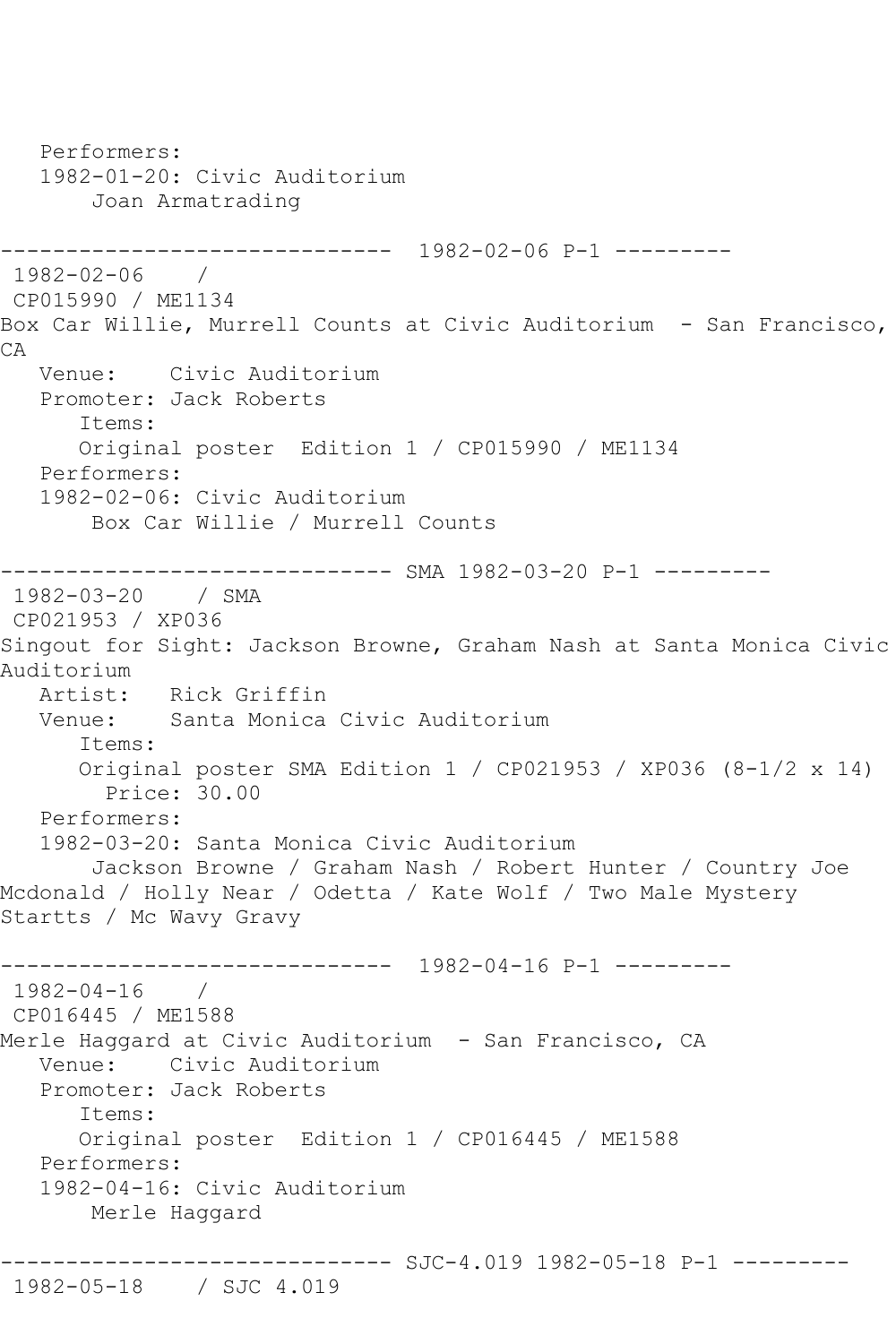```
CP001036 / 1053
Joan Jett at San Jose Civic Auditorium - San Jose, CA
   Notes: This item appears in the Art of Rock book, plate no. 4.019
      Event: Rock 'n Roll On Tour 1982
   Artist: MicK Rock
   Venue: San Jose Civic Auditorium
   Promoter: Book: Art of Rock
      Items:
      Original poster SJC-4.019 Edition 1 / CP001036 / 1053 (13 x 
20-1/4)
        AORPlate: 4.019 
   Performers:
   1982-05-18: San Jose Civic Auditorium
       Joan Jett
------------------------------ 1982-08-20 P-1 ---------
1982-08-20 / 
CP021016 / XM19820820
Toto and the Rooms at Morris Civic Auditorium
   Venue: Morris Civic Auditorium
      Items:
      Original poster Edition 1 / CP021016 / XM19820820
   Performers:
   1982-08-20: Morris Civic Auditorium
       Toto and the Rooms
------------------------------ PCA 1982-10-21 P-1 ---------
1982-10-21 / PCA 
CP016068 / ME1212
Marty Robbins, Eddy Raven at Portland Civic Auditorium - Portland, 
OR
   Venue: Portland Civic Auditorium
   Promoter: Jack Roberts
      Items:
      Original poster PCA Edition 1 / CP016068 / ME1212
   Performers:
   1982-10-21: Portland Civic Auditorium
       Marty Robbins / Eddy Raven
------------------------------ 1982-12-07 P-1 ---------
1982-12-07 / 
CP016304 / ME1447
Juice Newton at Civic Auditorium - San Francisco, CA
   Venue: Civic Auditorium
   Promoter: Jim Garner
      Items:
      Original poster Edition 1 / CP016304 / ME1447
```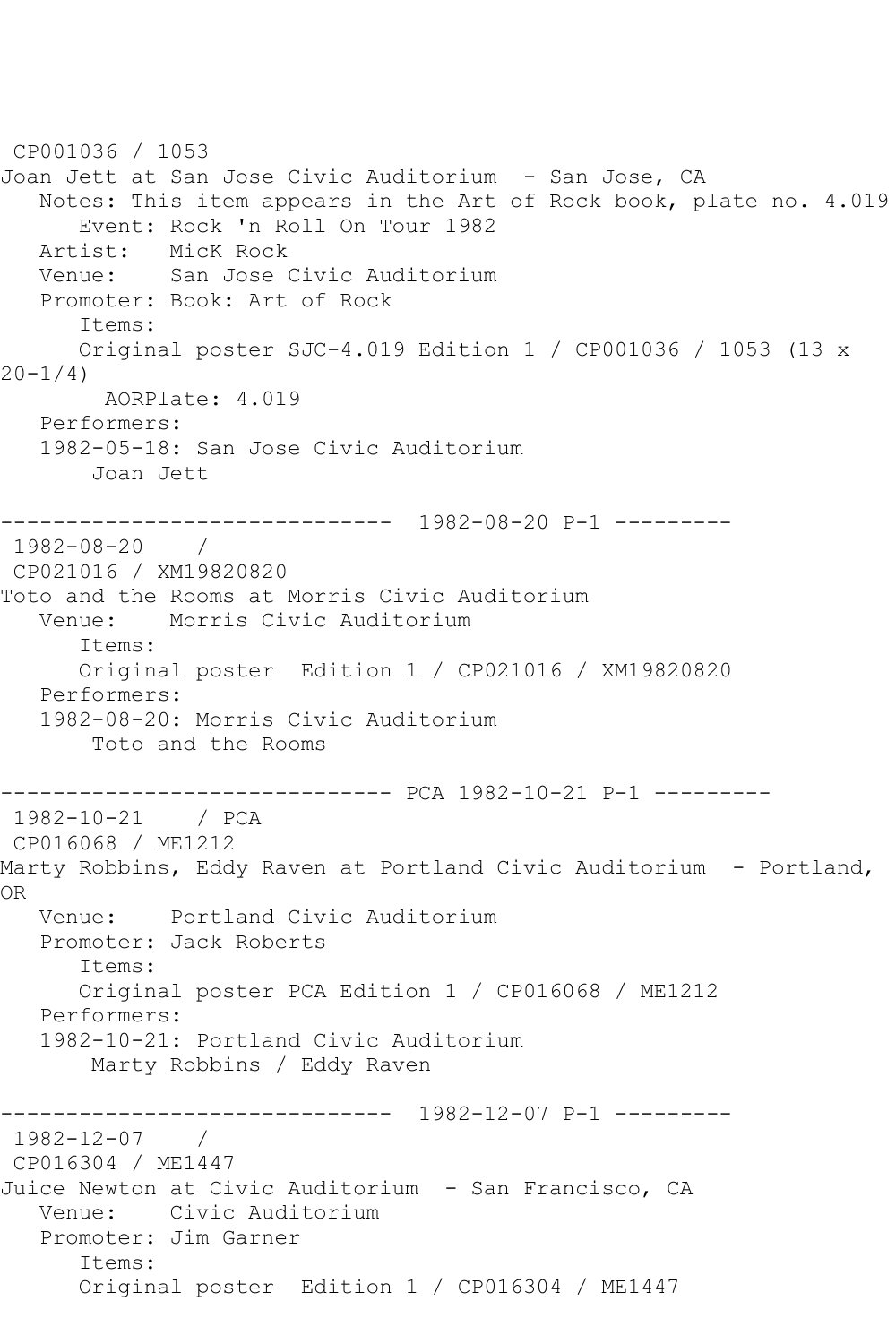```
 Performers:
   1982-12-07: Civic Auditorium
       Juice Newton
------------------------------ 1983-06- P-1 ---------
1983-06- / 
CP021055 / XM198306
Rick Springfield at Civic Auditorium - San Francisco, CA
   Venue: Civic Auditorium
       Items:
       Original poster Edition 1 / CP021055 / XM198306
   Performers:
   1983-06-: Civic Auditorium
       Rick Springfield
------------------------------ SCCA 1983-10-21 P-1 ---------
1983-10-21 / SCCA 
CP004426 / CD05597
Surfaris at Santa Cruz Civic Auditorium - Santa Cruz, CA
  Artist: Jim Phillips<br>Venue: Santa Cruz C
           Santa Cruz Civic Auditorium
       Items:
      Original poster SCCA Edition 1 / CP004426 / CD05597
   Performers:
   1983-10-21: Santa Cruz Civic Auditorium
       Surfaris
                    ----------- SFC 1983-12-27 BP-1 ---------
1983-12-27 / SFC 
CP001702 / 1726
Grateful Dead at San Francisco Civic Auditorium - San Francisco, CA
   Venue: San Francisco Civic Auditorium
       Items:
      Backstage Pass SFC Edition 1 / CP001702 / 1726
   Performers:
   1983-12-27 1983-12-31: San Francisco Civic Auditorium
       Grateful Dead
------------------------------ 1984-02-25 P-1 ---------
1984-02-25 / 
CP016422 / ME1565
Liberace at Civic Auditorium - San Francisco, CA
   Venue: Civic Auditorium
       Items:
      Original poster Edition 1 / CP016422 / ME1565
   Performers:
   1984-02-25 1984-02-27: Civic Auditorium
```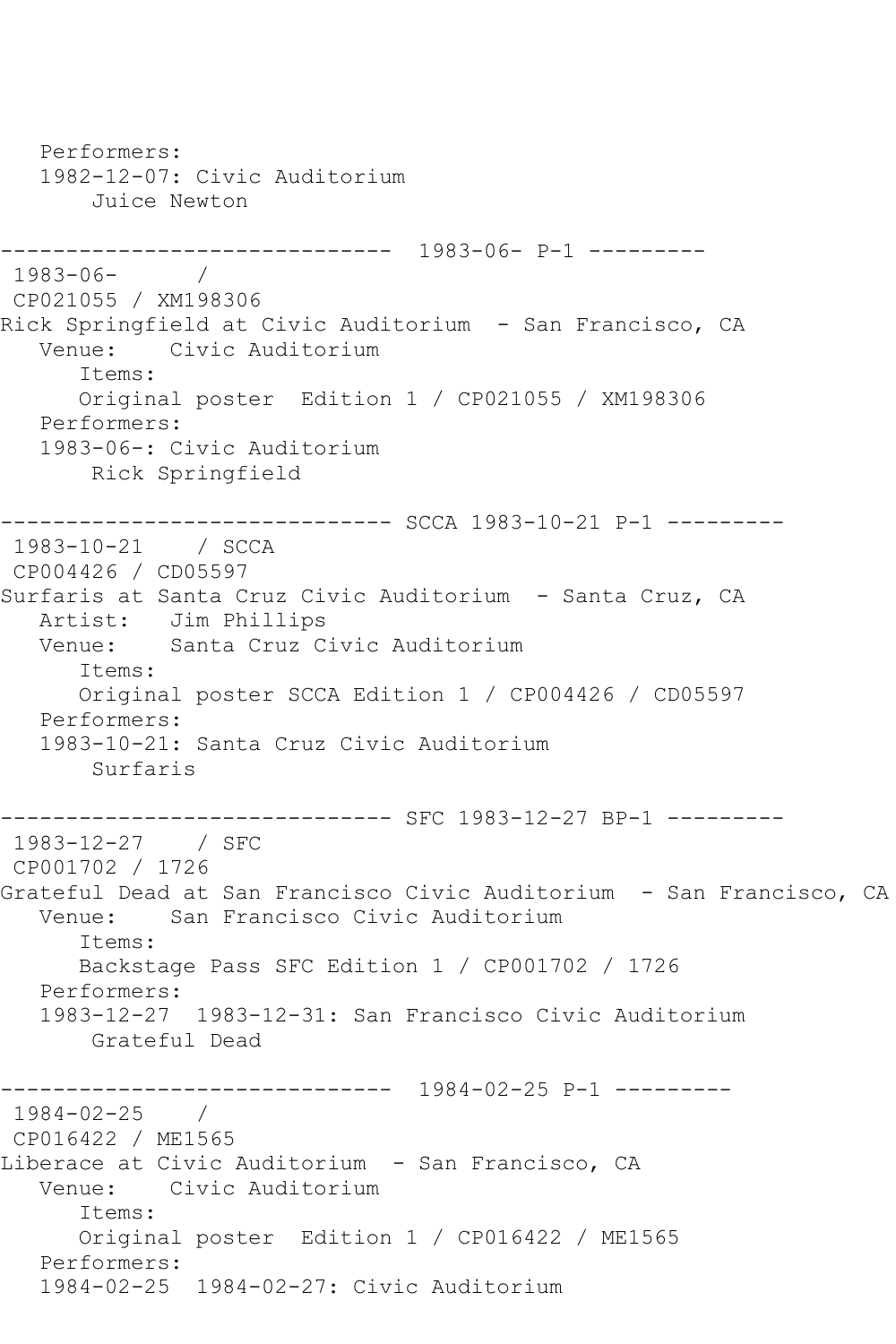Liberace

```
------------------------------ SFC 1984-03-02 BP-1 ---------
1984-03-02 / SFC 
CP001689 / 1713
Bammies at San Francisco Civic Auditorium - San Francisco, CA
   Artist: Lee Ann Nelson
   Venue: San Francisco Civic Auditorium
      Items:
      Backstage Pass SFC Edition 1 / CP001689 / 1713
   Performers:
   1984-03-02: San Francisco Civic Auditorium
       Bammies
      ------------------------------ SFC 1984-11-02 P ---------
1984-11-02 / SFC 
CP023326 / CP023326
I-Threes, Wailers at San Francisco Civic Auditorium - San Francisco,
   Venue: San Francisco Civic Auditorium
      Items:
      Original poster SFC / CP023326 / CP023326 (8-1/2 x 11)
   Performers:
   1984-11-02: San Francisco Civic Auditorium
        I-Threes / Wailers / DJ Doug Wendt / Tony Moses
------------------------------ SFC 1984-12-28 BP-1 ---------
1984-12-28 / SFC 
CP001691 / 1715
Grateful Dead at San Francisco Civic Auditorium - San Francisco, CA
   Artist: Rick Griffin
   Venue: San Francisco Civic Auditorium
      Items:
      Backstage Pass SFC Edition 1 / CP001691 / 1715
   Performers:
   1984-12-28: San Francisco Civic Auditorium
       Grateful Dead
                     --------------1.321 1984-12-31 T-1 --------1984-12-31 / 4.321
CP001346 / 1362
Grateful Dead at Civic Auditorium - San Francisco, CA
   Notes: from Steve Marcus
This item appears in the Art of Rock book, plate no. 4.321
   Artist: Susie Reed
   Venue: Civic Auditorium
   Promoter: Bill Graham Presents
      Items:
```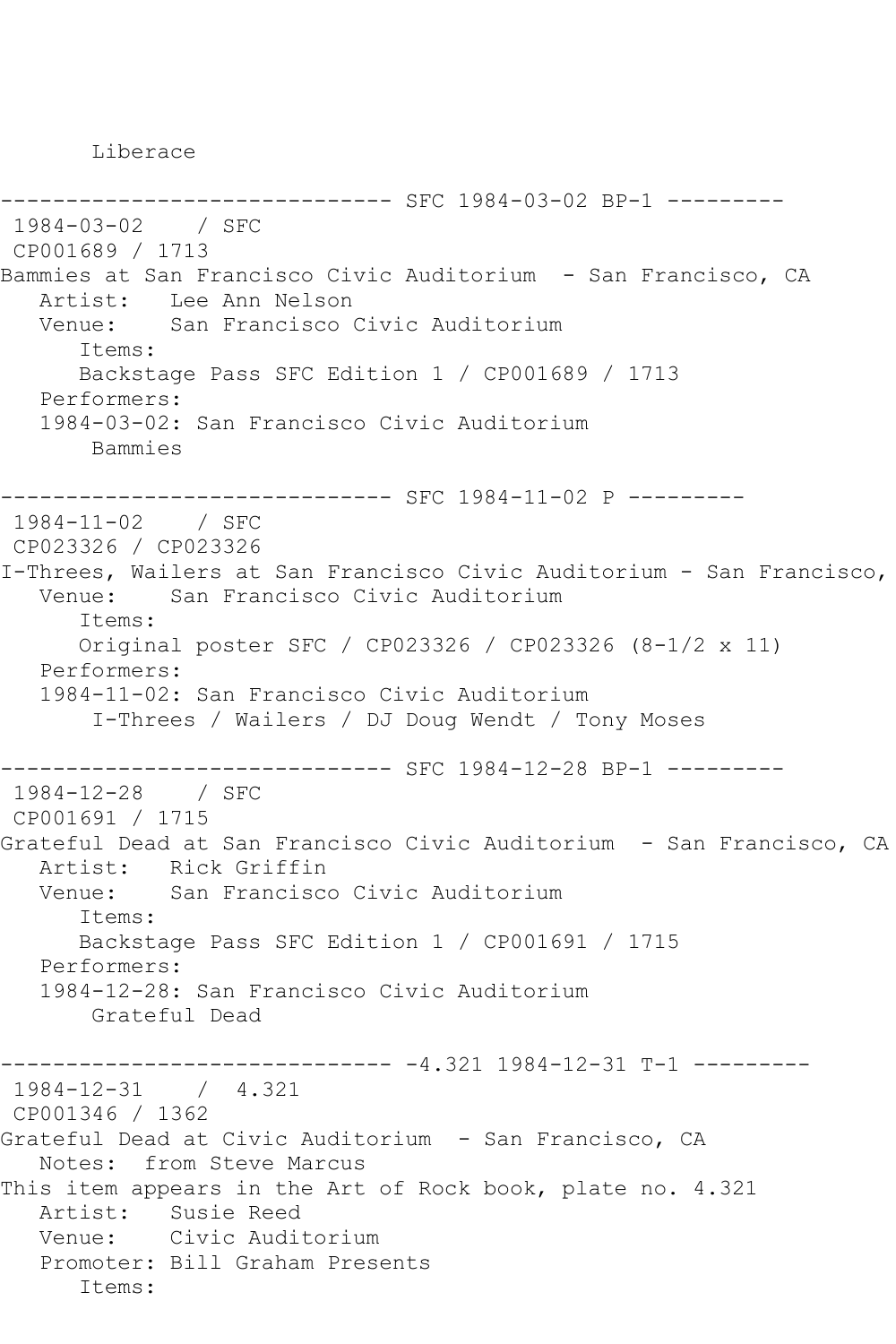Ticket -4.321 Edition 1 / CP001346 / 1362 AORPlate: 4.321 Performers: 1984-12-31: Civic Auditorium Grateful Dead ------------------------------ SFC 1984-12-31 BP-1 --------- 1984-12-31 / SFC CP001690 / 1714 Grateful Dead at San Francisco Civic Auditorium - San Francisco, CA Artist: Susie Reed<br>Venue: San Francis San Francisco Civic Auditorium Items: Backstage Pass SFC Edition 1 / CP001690 / 1714 Performers: 1984-12-31: San Francisco Civic Auditorium Grateful Dead ------------------------------ SCCA 1984-12-31 P-1 --------- 1984-12-31 / SCCA CP004429 / CD05600 Special Fun, Rush Hour Rhythm Section at Santa Cruz Civic Auditorium - Santa Cruz, CA Artist: Jim Phillips Venue: Santa Cruz Civic Auditorium Items: Original poster SCCA Edition 1 / CP004429 / CD05600 Performers: 1984-12-31: Santa Cruz Civic Auditorium Special Fun / Rush Hour Rhythm Section ------------------------------ SCCA 1984-12-31 P-1 --------- 1984-12-31 / SCCA CP004428 / CD05599 Sustitutes, Hepsters at Santa Cruz Civic Auditorium - Santa Cruz, CA Artist: Jim Phillips Venue: Santa Cruz Civic Auditorium Items: Original poster SCCA Edition 1 / CP004428 / CD05599 Performers: 1984-12-31: Santa Cruz Civic Auditorium Sustitutes / Hepsters ------------------------------ OCA 1985-01-26 P-1 --------- 1985-01-26 / OCA CP021091 / XM19850126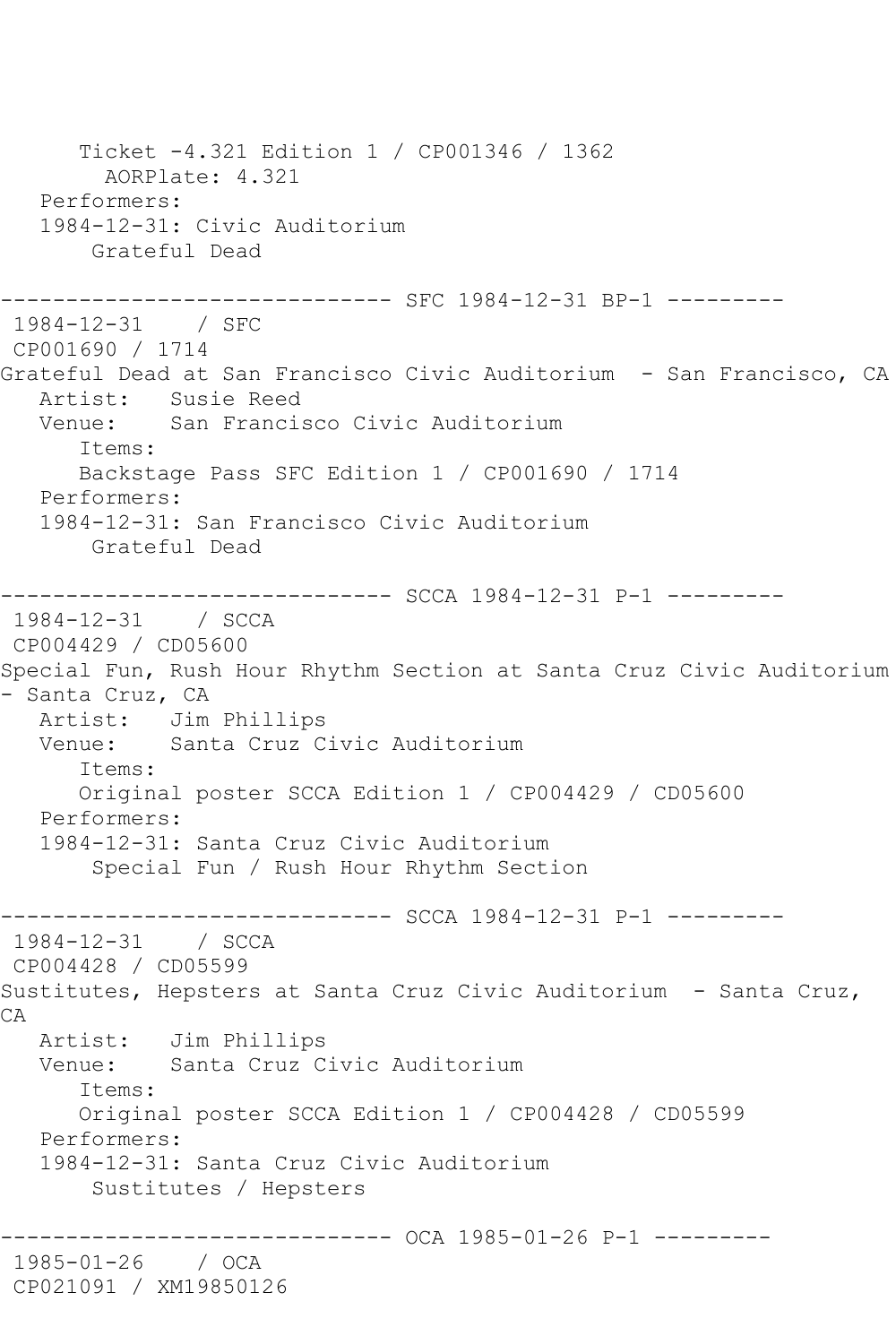Dio, Dokken at Omaha Civic Auditorium - Omaha, NE Venue: Omaha Civic Auditorium Items: Original poster OCA Edition 1 / CP021091 / XM19850126 OCA / NONE / XM1985012 Performers: 1985-01-26: Omaha Civic Auditorium Dio / Dokken ------------------------------ BCA 1985-02-21 P-1 --------- 1985-02-21 / BCA CP021095 / XM19850221 Kiss, Queensryche at Bakersfield Civic Auditorium - Bakersfield, CA Venue: Bakersfield Civic Auditorium Items: Original poster BCA Edition 1 / CP021095 / XM19850221 BCA / NONE / XM1985022 Performers: 1985-02-21: Bakersfield Civic Auditorium Kiss / Queensryche ------------------------------ 1985-03-23 BP-1 --------- 1985-03-23 / CP002123 / 2114 Bammies at Civic Auditorium - San Francisco, CA Series: 8th Annual Bay Area Artist: Lee Ann Nelson Venue: Civic Auditorium Items: Backstage Pass Edition 1 / CP002123 / 2114 Performers: 1985-03-23: Civic Auditorium Bammies --------- OCA 1985-10-14 P-1 ---------1985-10-14 / OCA CP021127 / XM19851014 Dio at Omaha Civic Center - Omaha, NE Venue: Omaha Civic Auditorium Items: Original poster OCA Edition 1 / CP021127 / XM19851014 OCA / NONE / XM1985101 Performers: 1985-10-14: Omaha Civic Auditorium Dio

------------------------------ SFC-BGP-002 1986-07-02 P-1 ---------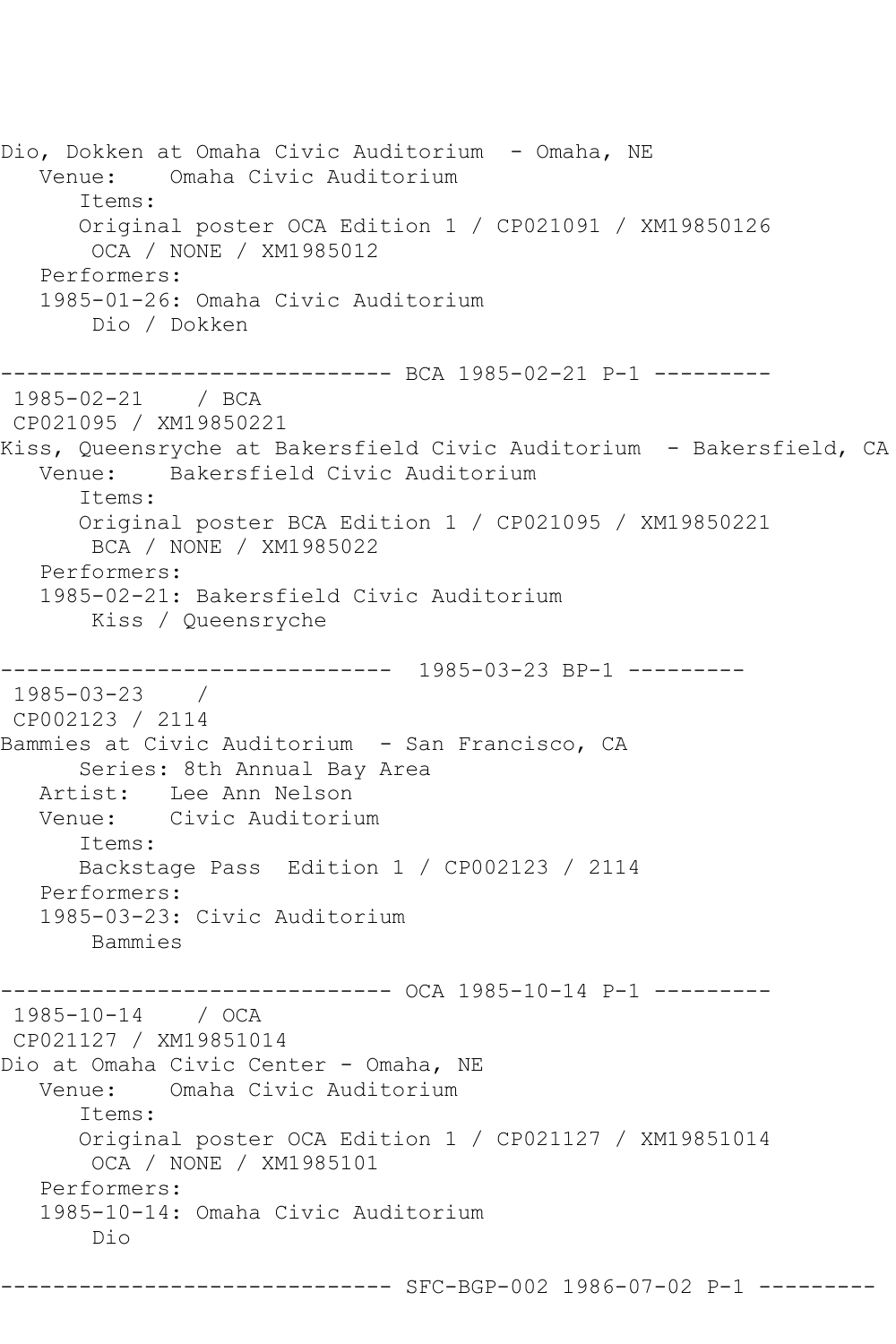```
1986-07-02 / SFC BGP-002
CP006488 / CP01738
Pil at San Francisco Civic Auditorium - San Francisco, CA
   Notes: This poster has no number
   Private Notes: BGP-002
      Event: Cheese Crackers
   Artist: Heirographics (Arlene Owseichik) - Art Director
   Venue: San Francisco Civic Auditorium
   Promoter: Bill Graham Presents BGP
      Items:
      Original poster SFC-BGP-002 Edition 1 / CP006488 / CP01738 
(12-38 x 18-3/8)
        Price: 105.00
   Performers:
   1986-07-02: San Francisco Civic Auditorium
       Pil
------------------------------ PCA 1989-01-13 P-1 ---------
1989-01-13 / PCA 
CP016472 / ME1615
B-52's, Love Tractor at Portland Civic Auditorium - Portland, OR
   Venue: Portland Civic Auditorium
      Items:
      Original poster PCA Edition 1 / CP016472 / ME1615
   Performers:
   1989-01-13: Portland Civic Auditorium
       B-52's / Love Tractor
------------------------------ BGCA-BGP-067 1992-12-31 P-1 ---------
1992-12-31 / BGCA BGP-067
CP006542 / CP01792
Primus, MR. Bungle at Bill Graham Civic Auditorium - San Francisco, 
CA
   Private Notes: BGP-067
   Artist: Dan Perkins (Tom Tomorrow)
   Venue: Bill Graham Civic Auditorium
   Promoter: Bill Graham Presents BGP
      Items:
      Original poster BGCA-BGP-067 Edition 1 / CP006542 / CP01792 
(13 \times 19 - 1/4) Price: 105.00
   Performers:
   1992-12-31: Bill Graham Civic Auditorium
        Primus / MR. Bungle / Melvins
  ------------------------------ BGCA-BGP-070 1993-01-21 P-1 ---------
1993-01-21 / BGCA BGP-070
```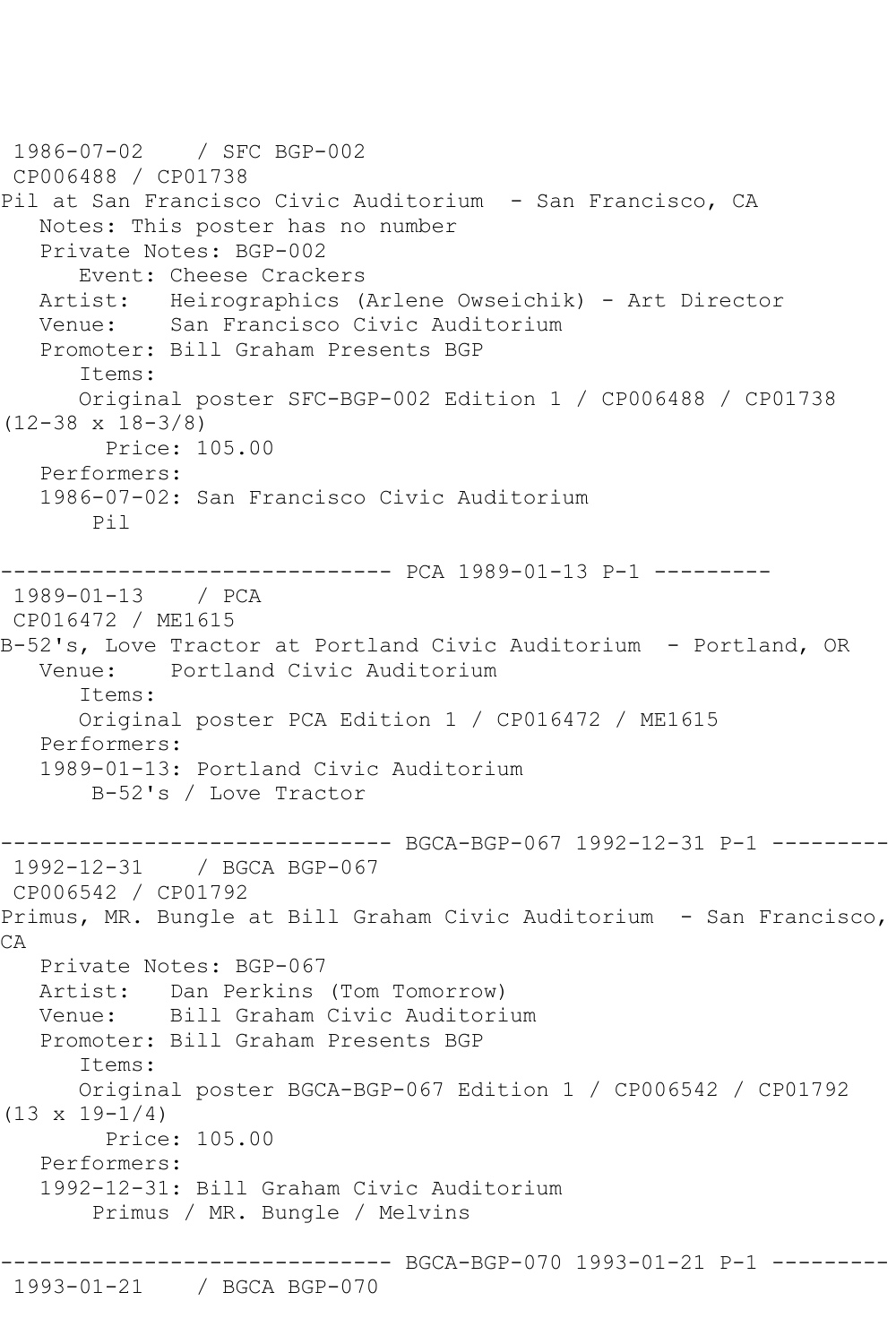```
CP006545 / CP01795
Keith Richards and the X-Pensive Winos, Izzy Stradlin and the Juju 
Hounds at Bill Graham Civic Auditorium - San Francisc
    Private Notes: BGP-070
   Artist: Harry Rossit
   Venue: Bill Graham Civic Auditorium
   Promoter: Bill Graham Presents BGP
       Items:
       Original poster BGCA-BGP-070 Edition 1 / CP006545 / CP01795 
(13 x 19-1/2)
         Price: 79.00
   Performers:
    1993-01-21: Bill Graham Civic Auditorium
        Keith Richards / Izzy Stradlin and the Juju Hounds
------------------------------ BGCA-BGP-073 1993-04-10 P-1 ---------
1993-04-10 / BGCA BGP-073
CP006548 / CP01798
Prince and the New Power Generation at Bill Graham Civic Auditorium 
- San Francisco, CA
   Private Notes: BGP-073
   Artist: Arlene Owseichick -- Artist
   Venue: Bill Graham Civic Auditorium
   Promoter: Bill Graham Presents BGP
       Items:
       Original poster BGCA-BGP-073 Edition 1 / CP006548 / CP01798 
(13 x 19)
         Price: 105.00
   Performers:
   1993-04-10 1993-04-11: Bill Graham Civic Auditorium
        Prince and the New Power Generation
------------------------------ BGCA-BGP-086 1993-12-29 P-1 ---------
1993-12-29 / BGCA BGP-086
CP006561 / CP01811
Bette Midler at Bill Graham Civic Auditorium - San Francisco, CA
    Private Notes: BGP-086
       Event: Experience the Divine
  Artist: Arlene Owseichick -- Artist<br>Venue: Bill Graham Civic Auditoriu
            Bill Graham Civic Auditorium
   Promoter: Bill Graham Presents BGP
       Items:
       Original poster BGCA-BGP-086 Edition 1 / CP006561 / CP01811 
(13 x 15-1/2)
        Price: 53.00
    Performers:
   1993-12-29 1993-12-31: Bill Graham Civic Auditorium
```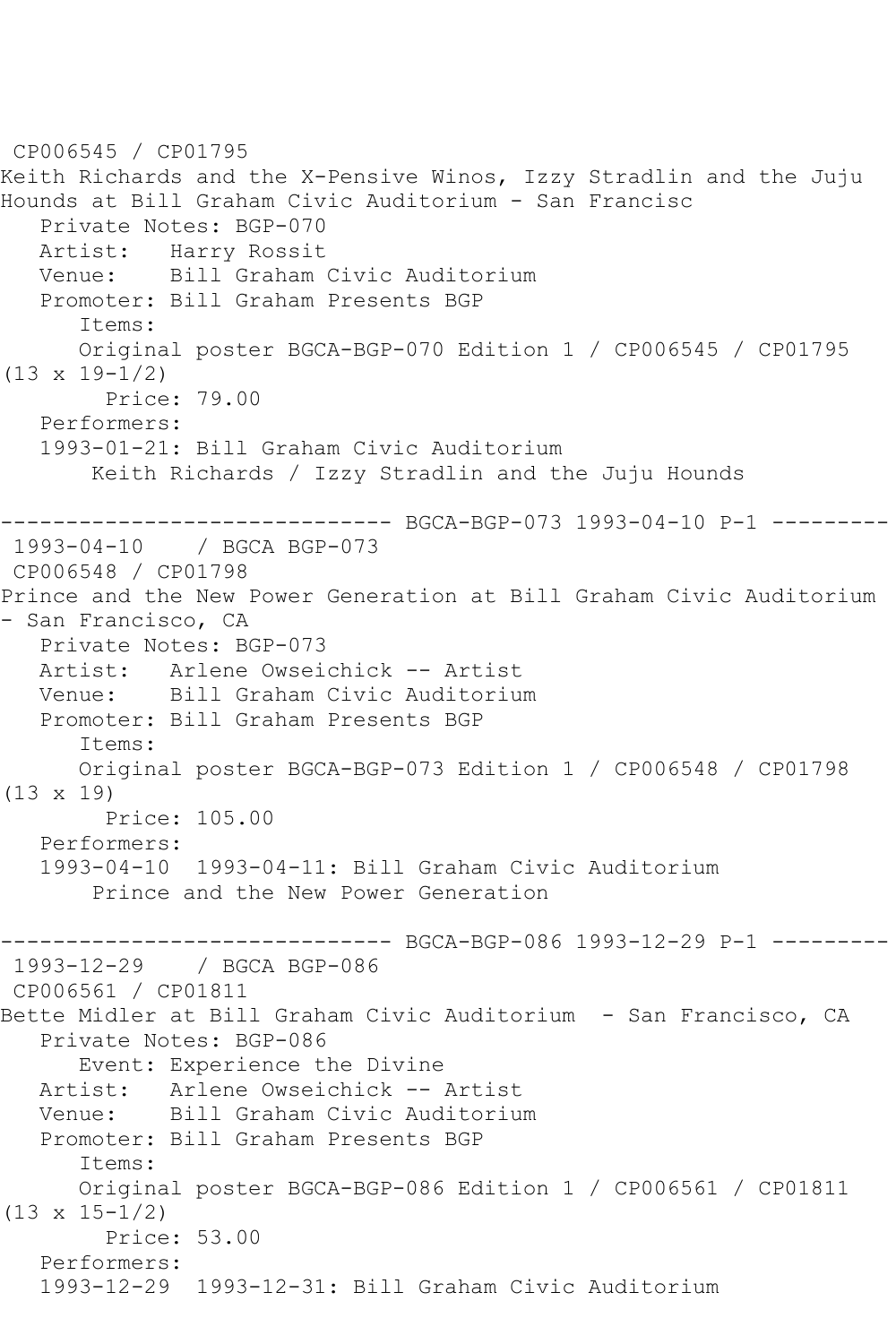Bette Midler

------------------------------ LKCA-PCL-049 1995-04-12 P --------- 1995-04-12 / LKCA PCL-049 CP009295 / CP06463 Belly, Super Chunk Private Notes: PCL-049 Artist: Ken Friedman Venue: Lakewood Civic Auditorium, Cleveland Promoter: Art Rock PCL Series Items: Original poster LKCA-PCL-049 / CP009295 / CP06463 Price: 15.00 Performers: 1995-04-12: Lakewood Civic Auditorium, Cleveland Set: PCL Belly / Super Chunk / Cold Water Flag ------------------------------ 1995-06-29 P --------- 1995-06-29 / CP700281 / CP700281 White Zombie, Melvins at Santa Monica Civic Auditorium [Santa Monica, CA] Notes: Limited Edition of 600 This item appears in the book 'The Art of Modern Rock' as AMR # 043.3 Artist: Coop Venue: Santa Monica Civic Auditorium Promoter: Goldenvoice Items: Original poster / CP700281 / CP700281 (23 x 35) Performers: 1995-06-29 1995-06-30: Santa Monica Civic Auditorium White Zombie / Melvins / Babes In Toyland ------------------------------ 1996-04-10 P-1 --------- 1996-04-10 / CP015830 / ME0974 Pointer Sisters in "Ain't Misbehavin" at Civic Auditorium Venue: Civic Auditorium Items: Original poster Edition 1 / CP015830 / ME0974 Performers: 1996-04-10: Civic Auditorium Pointer Sisters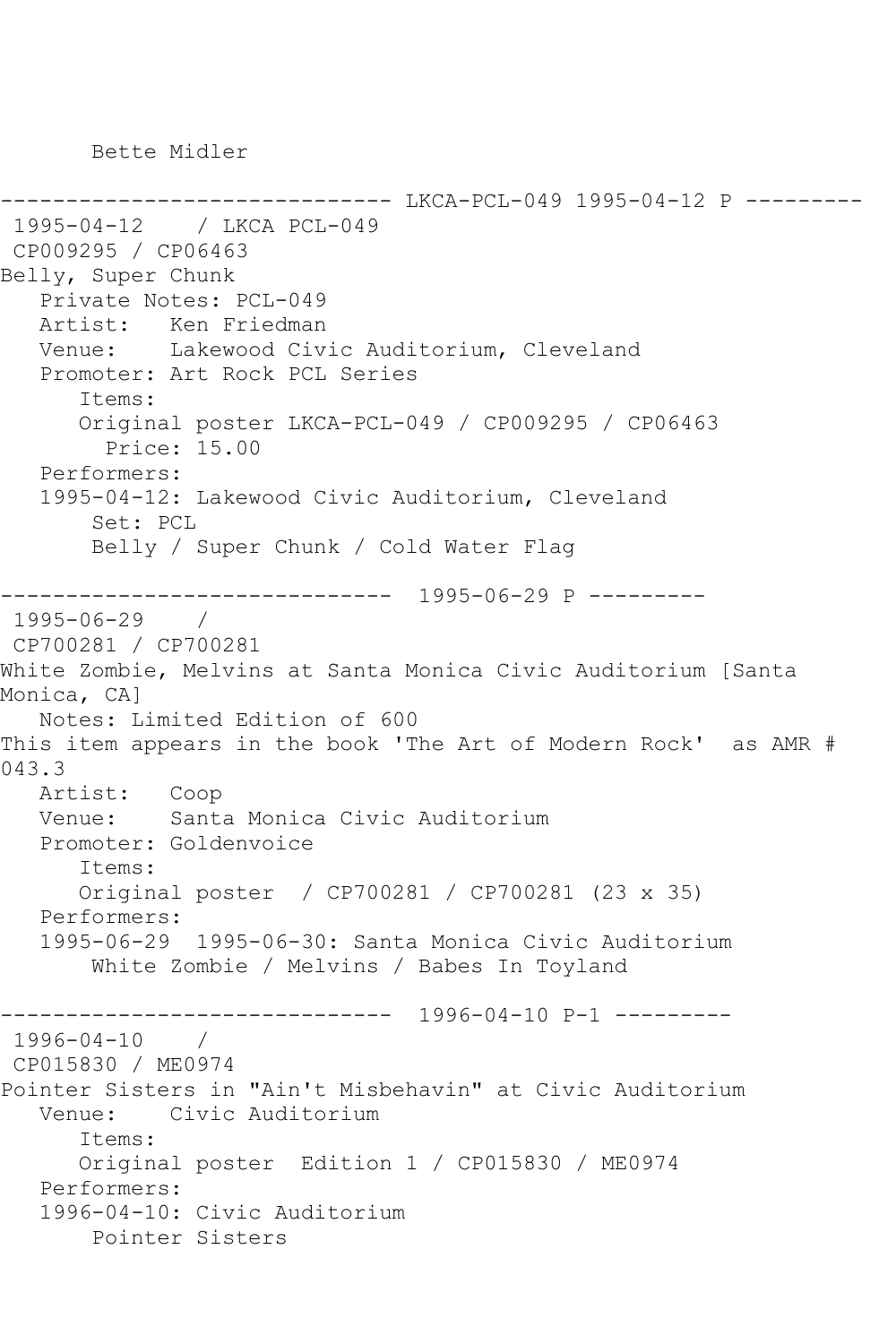------------------------------ BGCA-BGP-141-O 1996-04-13 P-1 ------- -- 1996-04-13 / BGCA BGP-141-O CP005870 / CP01119 Oasis, Third Eye Blind at Bill Graham Civic Auditorium - San Francisco, CA Notes: Oversize Private Notes: BGP-141-O Artist: Rex Ray Venue: Bill Graham Civic Auditorium Promoter: Bill Graham Presents BGP Items: Original poster BGCA-BGP-141-O Edition 1 / CP005870 / CP01119 (21 x 30) Price: 79.00 Performers: 1996-04-13: Bill Graham Civic Auditorium Oasis / Third Eye Blind ------------------------------ PCA 1996-06-11 P-1 --------- 1996-06-11 / PCA CP016423 / ME1566 Who's Tommy at Portland Civic Auditorium Venue: Portland Civic Auditorium Items: Original poster PCA Edition 1 / CP016423 / ME1566 PCA / CP021261 / XM19960611 Performers: 1996-06-11 1996-06-16: Portland Civic Auditorium Who ------------------------------ 1996-09-13 P-1 --------- 1996-09-13 / CP021282 / XM19960913 Tori Amos, Bill Miller at Civic Auditorium - San Francisco, CA Venue: Civic Auditorium Items: Original poster Edition 1 / CP021282 / XM19960913 Performers: 1996-09-13: Civic Auditorium Tori Amos / Bill Miller ---------------- BGCA 1997-03-15 P ---------1997-03-15 / BGCA CP031187 / NM11137 Bay Area Music Awards at Bill Graham Civic Auditorium - San Francisco, CA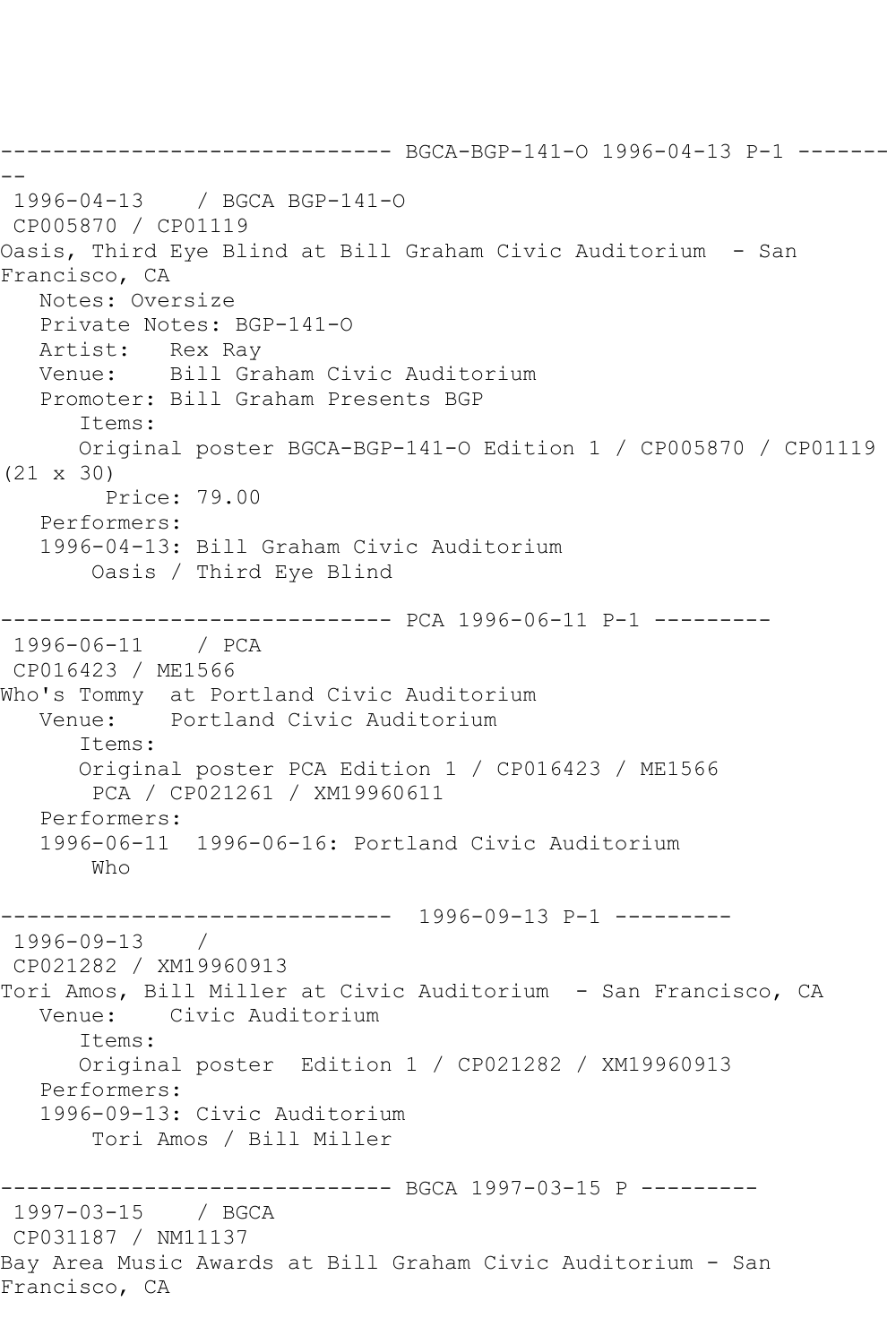```
Artist: Randy Tuten<br>Venue: Bill Graham
            Bill Graham Civic Auditorium
       Items:
      Original poster BGCA / CP031187 / NM11137
         Notes: REPLACE EXISTING IMAGE
This is supposed to represent driving out of the tunnel of the San 
Francisco Bay Bridge on Treasure Island as you approach San 
Francisco, with the Golden Gate Bridge to the right. I took some 
liberties with the painting, e.g., the San Mateo Bridge is on the 
left along with the Stanford University Tower although you can't see 
them from there. This poster would have been a beautiful poster had 
they gotten it color separated the correct way, and printed it 
smaller and on thicker paper, but they persisted with oversized and 
cheap paper - those two things can kill a poster. Still, it's a very 
nice image and it was a killer show. There was a handbill for this 
show but it didn't have the bands on it, that's the second image
   Performers:
   1997-03-15: Bill Graham Civic Auditorium
```
 Bay Area Music Awards / Bammies / Tracy Chapman / Carlos Santana / Huey Lewis and the News / E-40 / Too Short / Cake / Linda Perry / Imperial Teen / Jocelyn Enriquez / Priemiere

------------------------------ SCCA-BGP-162 1997-03-26 P-1 --------- 1997-03-26 / SCCA BGP-162 CP006619 / CP01869 Widespread Panic at Santa Cruz Civic Auditorium - Santa Cruz, CA Private Notes: BGP-162 Artist: Joel Elrod Venue: Santa Cruz Civic Auditorium Promoter: Bill Graham Presents BGP Items: Original poster SCCA-BGP-162 Edition 1 / CP006619 / CP01869  $(13 \times 19 - 1/4)$  Price: 41.00 Performers: 1997-03-26: Santa Cruz Civic Auditorium Widespread Panic 1997-03-27: Santa Cruz Civic Auditorium Widespread Panic 1997-03-28 97-03-29: Warfield Theater Widespread Panic ------- BGCA-BGP-181 1997-11-21 P-1 -------1997-11-21 / BGCA BGP-181

CP006632 / CP01882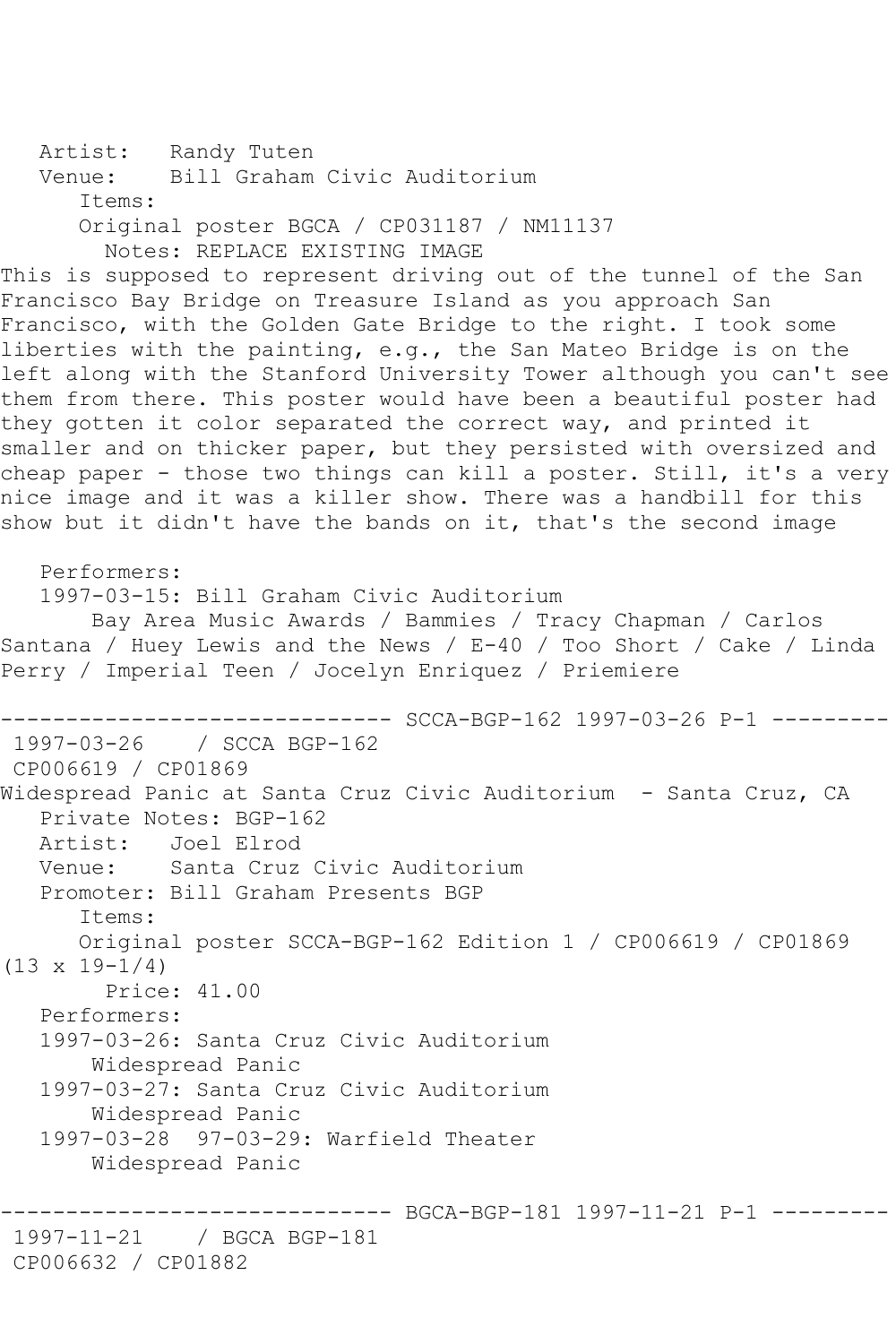Jane's Addiction, Ken Kesey at Bill Graham Civic Auditorium - San Francisco, CA Private Notes: BGP-181 Event: Enit Festival Artist: Joel Elrod Venue: Bill Graham Civic Auditorium Promoter: Bill Graham Presents BGP Items: Original poster BGCA-BGP-181 Edition 1 / CP006632 / CP01882  $(13 \times 19 - 1/4)$  Price: 79.00 Performers: 1997-11-21: Bill Graham Civic Auditorium Jane's Addiction / Ken Kesey / Merry Pranksters / Funky Techno Tribe 1997-11-22: Sacramento Memorial Auditorium 1997-12-07: Portland Rose Garden 1997-12-08: Bill Graham Civic Auditorium Key Arena, Seattle ------------------------------ BGCA-BGP WHAT 1997-12-31 P-1 -------- - 1997-12-31 / BGCA BGP WHAT CP006636 / CP01886 Boz Scaggs, Chris Isaak Private Notes: Misc \* Venue: Bill Graham Civic Auditorium Items: Original poster BGCA-BGP WHAT Edition 1 / CP006636 / CP01886 Price: 40.00 Performers: 1997-12-31: Bill Graham Civic Auditorium Boz Scaggs / Chris Isaak / Robert Cray Band / Memphis Horns / Wilco / Los Van Van / Buckwheat Zydeco / Hank Ballard / Midnighters / Big Blues Hearts / R.L. Burnside / Syd Straw / George Lopez / Finocchio's / Jim Phillips ------------------------------ BGCA-BGP ? 1997-12-31 P-1 --------- 1997-12-31 / BGCA BGP ? CP018429 / RT19971231 Boz Scaggs, Chris Isaak at Bill Graham Civic Auditorium - San Francisco, CA Private Notes: BGP-? Artist: Randy Tuten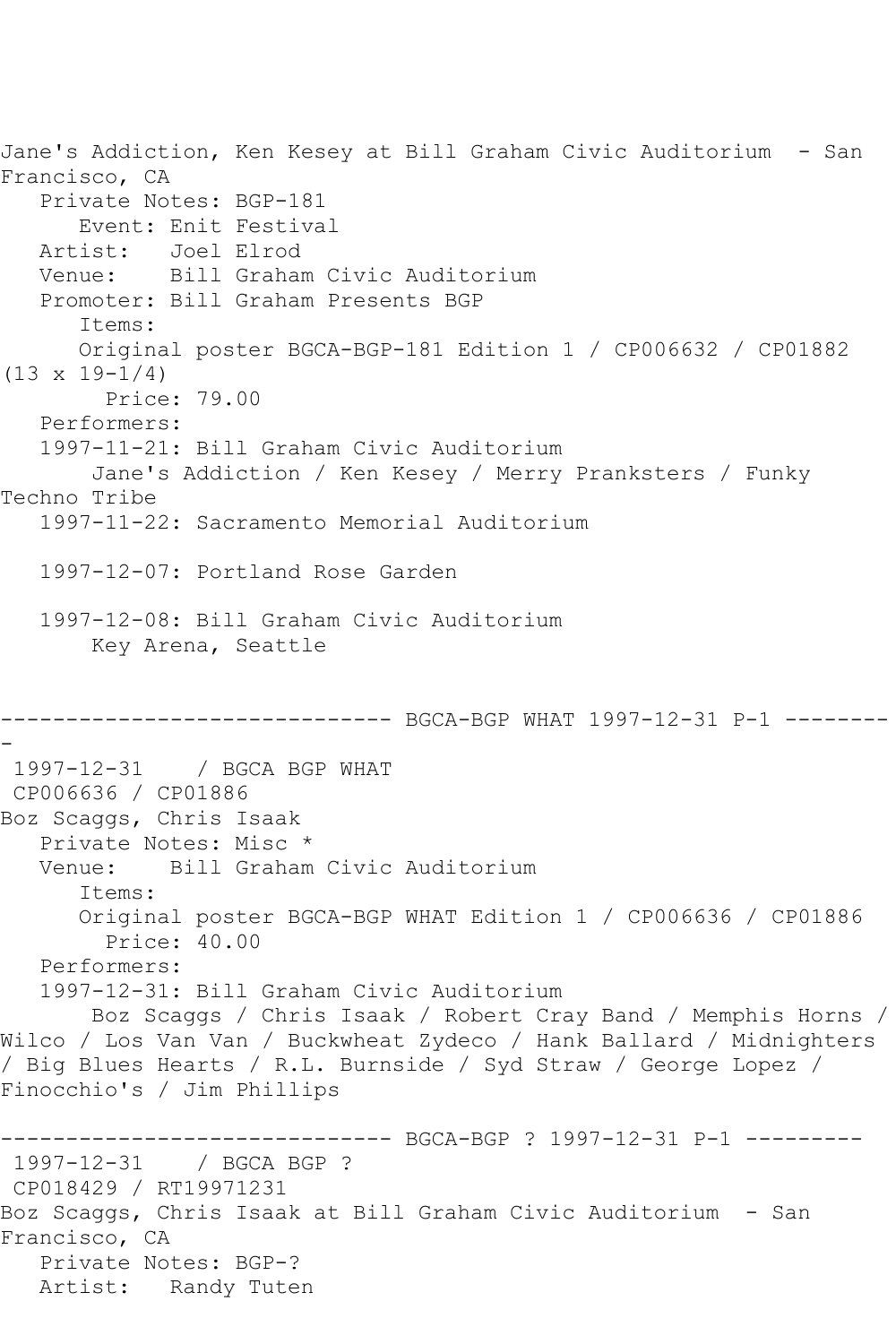Venue: Bill Graham Civic Auditorium Promoter: Bill Graham BGP-CC Items: Original poster BGCA-BGP ? Edition 1 / CP018429 / RT19971231 (13 x 19-1/4) BGCA-BGP ? / NONE / RT1997123 (13 x 19-1/4) Performers: 1997-12-31: Bill Graham Civic Auditorium Bill Graham Civic Auditorium Boz Scaggs / Chris Isaak / Robert Cray Band / Wilco / Los Van Van / Buckwheat Zydeco / Midnighters / Big Blue Hearts / R.L. Burnside / Syd Straw / George Lopez / Finocchio's ------------------------------ BGCA-BGP-189 1998-04-02 P-1 --------- 1998-04-02 / BGCA BGP-189 CP006643 / CP01893 Radiohead at Bill Graham Civic Auditorium - San Francisco, CA Private Notes: BGP-189 \* 60, A- Event: Spiritualized Artist: Arlene Owseichik -- Art Director Venue: Bill Graham Civic Auditorium Promoter: Bill Graham Presents BGP Items: Original poster BGCA-BGP-189 Edition 1 / CP006643 / CP01893 (11 x 19) Price: 63.00 Performers: 1998-04-02: Bill Graham Civic Auditorium Radiohead 1998-04-04: Salem Armory 1998-04-05: Paramount Northwest Theater ------ MEC-BGP-198 1998-08-11 P-1 ---------1998-08-11 / MEC BGP-198 CP006648 / CP01898 Verve at Mammoth Events Center, Denver - Denver, CO Private Notes: BGP-198 Artist: Arlene Owseichik -- Art Director Venue: Mammoth Events Center, Denver Promoter: Bill Graham Presents BGP Items: Original poster MEC-BGP-198 Edition 1 / CP006648 / CP01898 (13 x 19-1/4) Price: 53.00 Performers: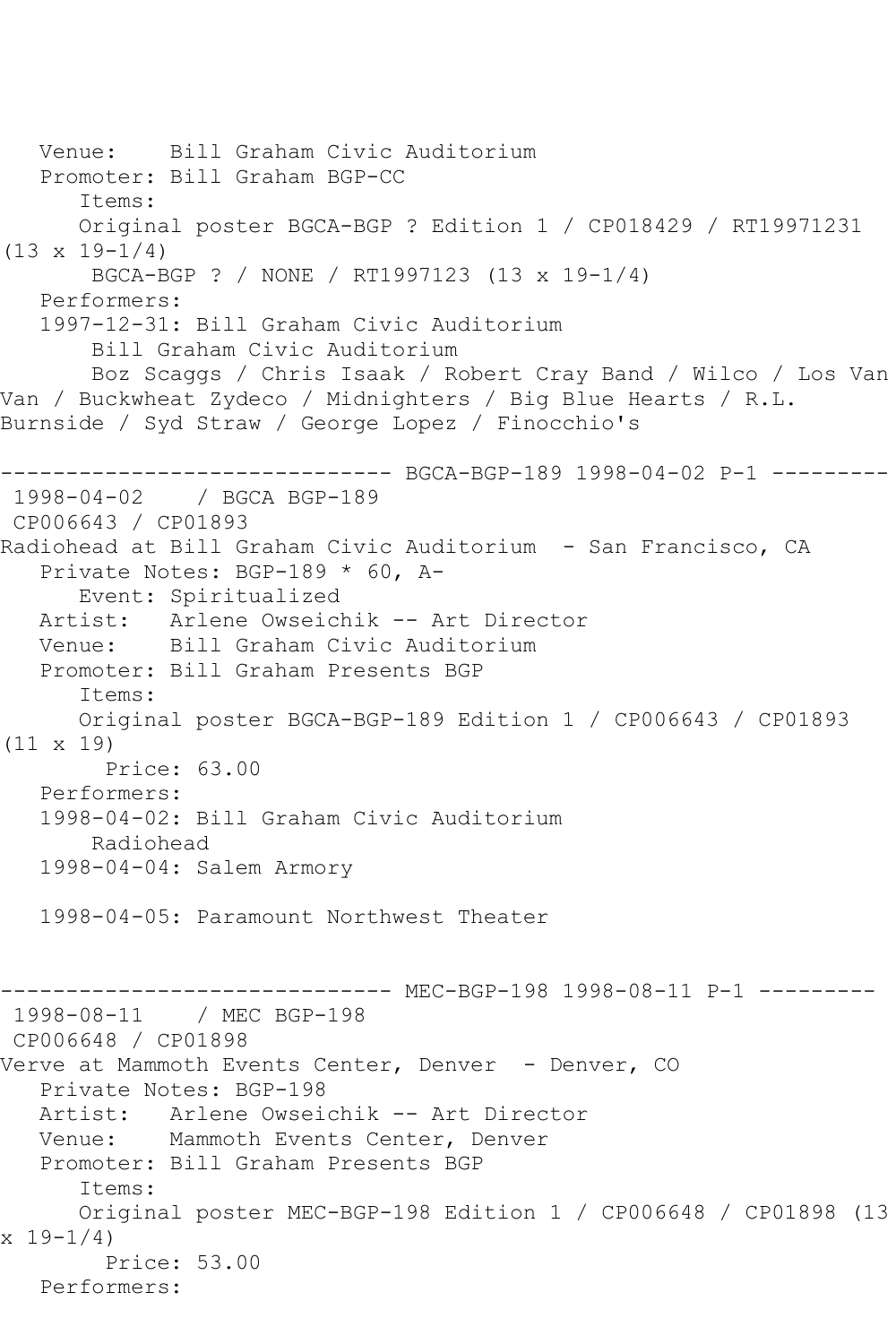1998-08-11: Mammoth Events Center, Denver Verve 1998-08-15: Bill Graham Civic Auditorium ------------------------------ 1998-08-11 P --------- 1998-08-11 / CP051827 / CP051827 Verve at Mammoth Events Center Artist: Emek Venue: Mammoth Events Center, Denver Items: Original poster / CP051827 / CP051827 Performers: 1998-08-11: Mammoth Events Center, Denver Verve 1998-08-15: Bill Graham Civic Auditorium Verve ------------------------------ BGCA-BGP-220 1999-10-08 P-1 --------- 1999-10-08 / BGCA BGP-220 CP005453 / CP00702 Chemical Brothers, Underworld at Bill Graham Civic Auditorium - San Francisco, CA Private Notes: BGP-220 Artist: Chris Shaw Venue: Bill Graham Civic Auditorium Promoter: Bill Graham Presents BGP Items: Original poster BGCA-BGP-220 Edition 1 / CP005453 / CP00702  $(13 \times 19 - 1/4)$  Price: 46.00 Performers: 1999-10-08: Bill Graham Civic Auditorium Chemical Brothers / Underworld / DJ Shadow ------------------------------ SMA 19zz-01-02 P-1 --------- 19zz-01-02 / SMA CP021669 / XNTAZ16 Bad Religion, Offspring at Santa Monica Civic Auditorium - Santa Monica, CA Artist: TazTaTaz - Jim Evans Venue: Santa Monica Civic Auditorium Items: Original poster SMA Edition 1 / CP021669 / XNTAZ16 Performers: 19zz-01-02: Santa Monica Civic Auditorium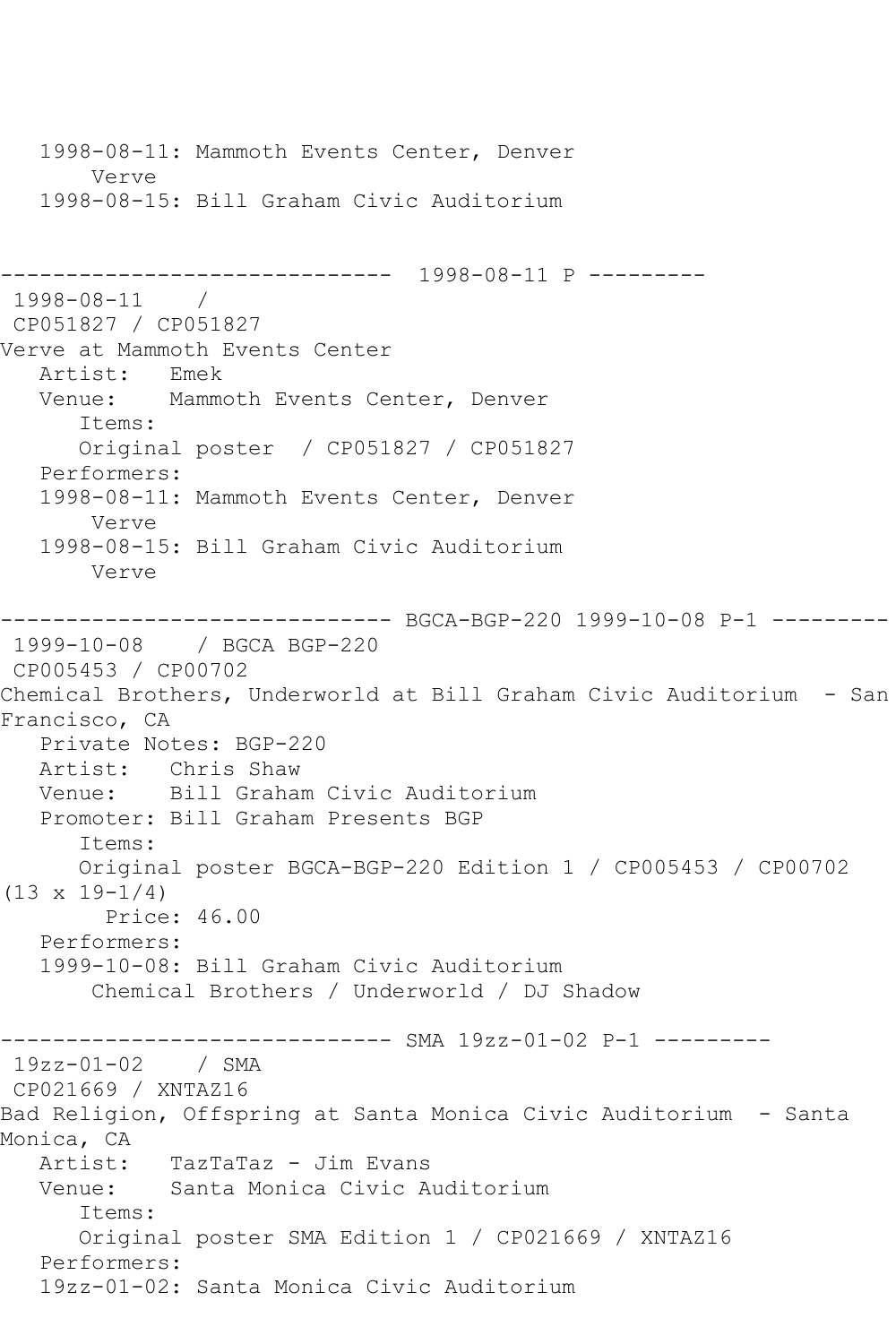```
 Bad Religion / Offspring / Big Drill Car
------------------------------ 19zz-01-06 P-1 ---------
19zz-01-06 / 
CP016057 / ME1201
Tammy Wynette, Larry Gatlin at Civic Auditorium - San Francisco, CA
   Venue: Civic Auditorium
      Items:
      Original poster Edition 1 / CP016057 / ME1201
   Performers:
   19zz-01-06: Civic Auditorium
       Tammy Wynette / Larry Gatlin
------------------------------ 19zz-01-08 P-1 ---------
19zz-01-08 / 
CP015459 / ME0605
B.B. King, Mike Russo at Civic Auditorium - San Francisco, CA
   Venue: Civic Auditorium
      Items:
      Original poster Edition 1 / CP015459 / ME0605
   Performers:
   19zz-01-08: Civic Auditorium
       B.B. King / Mike Russo
     ------------------------------ PCA 19zz-01-20 P-1 ---------
19zz-01-20 / PCA 
CP015515 / ME0661
Merle Haggard, Marty Robbins at Portland Civic Auditorium -
Portland, OR
   Venue: Portland Civic Auditorium
      Items:
      Original poster PCA Edition 1 / CP015515 / ME0661
   Performers:
   19zz-01-20: Portland Civic Auditorium
       Merle Haggard / Marty Robbins
------------------------------ 19zz-02-02 P-1 ---------
19zz-02-02 / 
CP015485 / ME0631
John Prine, Steve Goodman at Civic Auditorium - San Francisco, CA
   Venue: Civic Auditorium
   Promoter: Kink
      Items:
      Original poster Edition 1 / CP015485 / ME0631
   Performers:
   19zz-02-02: Civic Auditorium
       John Prine / Steve Goodman
```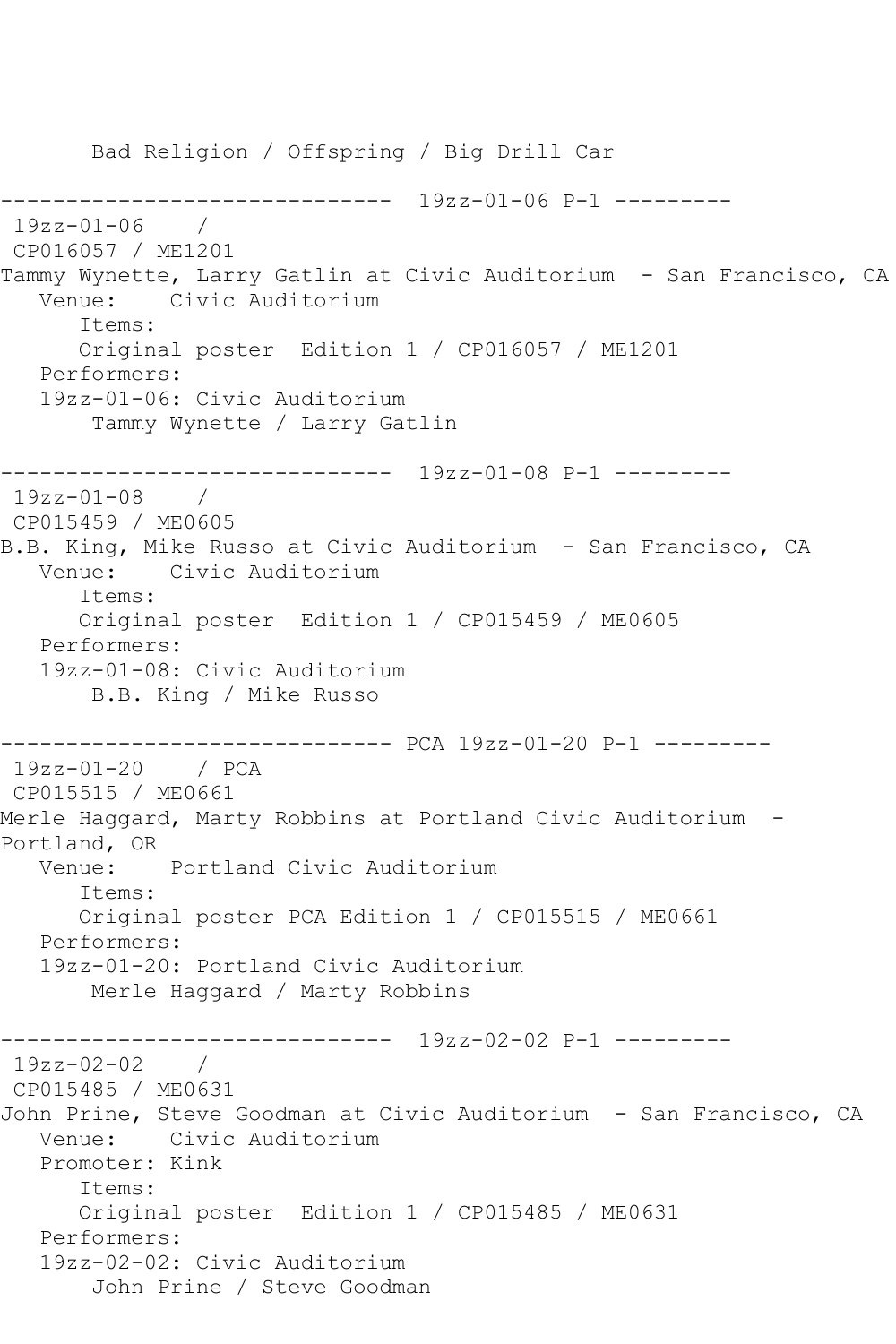------------------------------ 19zz-02-02 P-1 --------- 19zz-02-02 / CP016274 / ME1417 Bonnie Raitt, Buddy Guy at Civic Auditorium - San Francisco, CA Venue: Civic Auditorium Promoter: Kink Items: Original poster Edition 1 / CP016274 / ME1417 Performers: 19zz-02-02: Civic Auditorium Bonnie Raitt / Buddy Guy / Junior Wells ------------------------------ 19zz-02-03 P-1 --------- 19zz-02-03 / CP015541 / ME0687 Bobby Goldsboro at Civic Auditorium - San Francisco, CA Venue: Civic Auditorium Items: Original poster Edition 1 / CP015541 / ME0687 Performers: 19zz-02-03: Civic Auditorium Bobby Goldsboro ------------------------------ PCA 19zz-02-16 P-1 --------- 19zz-02-16 / PCA CP015846 / ME0990 Loretta Lynn, Conway Twitty at Portland Civic Auditorium - Portland, OR Venue: Portland Civic Auditorium Items: Original poster PCA Edition 1 / CP015846 / ME0990 Performers: 19zz-02-16: Portland Civic Auditorium Loretta Lynn / Conway Twitty / Coal Miners / Kenny Starr / Randy and Sandu Burnett / Twitty Birds ------------------------------ PCA 19zz-02-20 P-1 --------- 19zz-02-20 / PCA CP016328 / ME1471 Stan Kenton at Portland Civic Auditorium - Portland, OR Venue: Portland Civic Auditorium Items: Original poster PCA Edition 1 / CP016328 / ME1471 Performers: 19zz-02-20: Portland Civic Auditorium Stan Kenton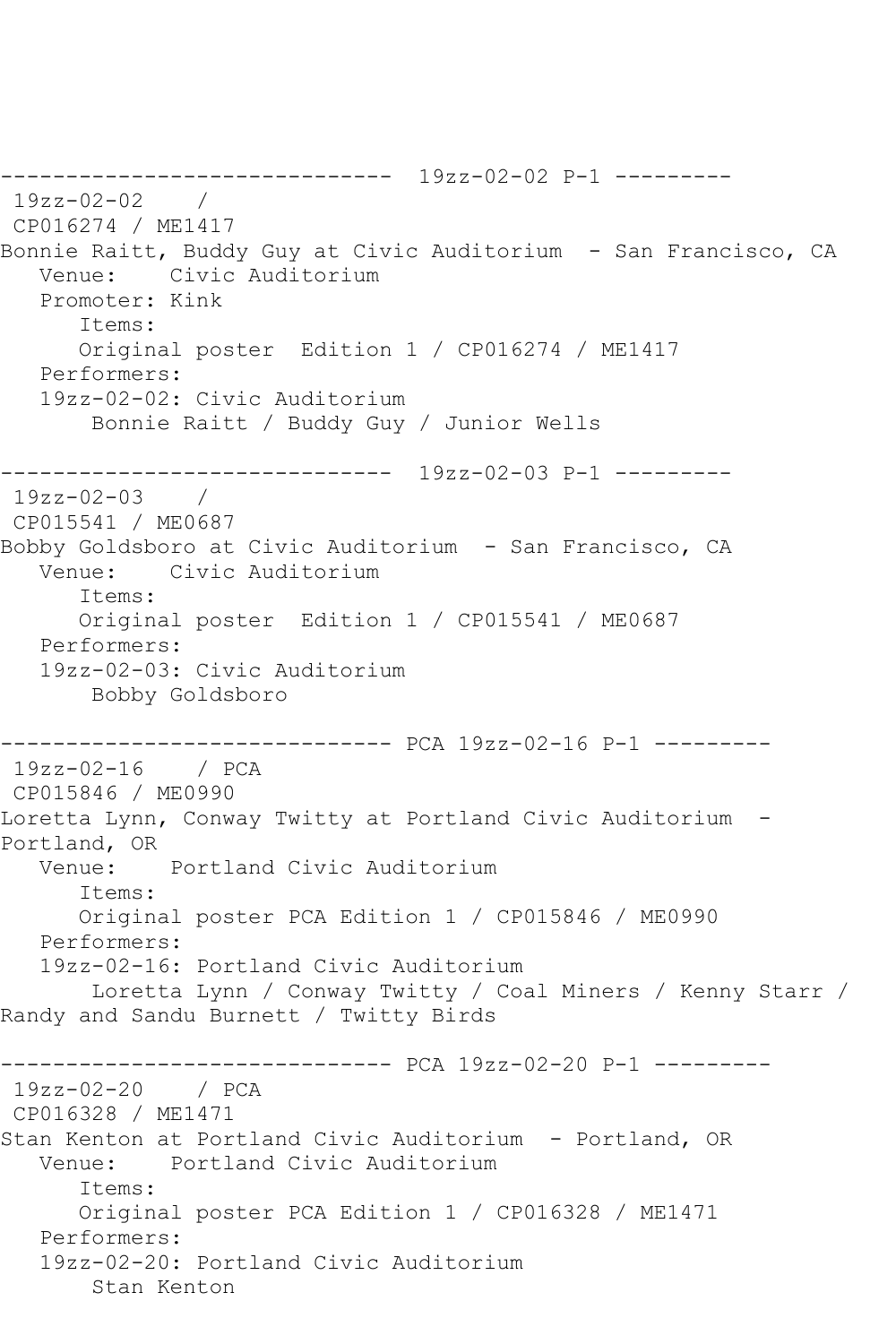------------------------------ PCA 19zz-02-21 P-1 --------- 19zz-02-21 / PCA CP015470 / ME0616 Waylon Jennings, Mel Tillis at Portland Civic Auditorium - Portland, OR Venue: Portland Civic Auditorium Promoter: KWJJ Items: Original poster PCA Edition 1 / CP015470 / ME0616 Performers: 19zz-02-21: Portland Civic Auditorium Waylon Jennings / Mel Tillis ------------------------------ SMA 19zz-03-28 P-1 --------- 19zz-03-28 / SMA CP008276 / CP03521 Venom, Hirax at Santa Monica Civic Auditorium - Santa Monica, CA Private Notes: Punk Venue: Santa Monica Civic Auditorium Items: Original poster SMA Edition 1 / CP008276 / CP03521 Performers: 19zz-03-28: Santa Monica Civic Auditorium Venom / Hirax ------------------------------ PCA 19zz-04-01 P-1 --------- 19zz-04-01 / PCA CP015966 / ME1110 Ravi Shankar, Alla Rakha at Portland Civic Auditorium - Portland, OR Venue: Portland Civic Auditorium Promoter: Kink Items: Original poster PCA Edition 1 / CP015966 / ME1110 Performers: 19zz-04-01: Portland Civic Auditorium Ravi Shankar / Alla Rakha ------------------------------ 19zz-04-10 P-1 ---------  $19zz - 04 - 10$  / CP015847 / ME0991 Loretta Lynn, Ray Griff at Civic Auditorium - San Francisco, CA<br>Venue: Civic Auditorium Civic Auditorium Items: Original poster Edition 1 / CP015847 / ME0991 Performers: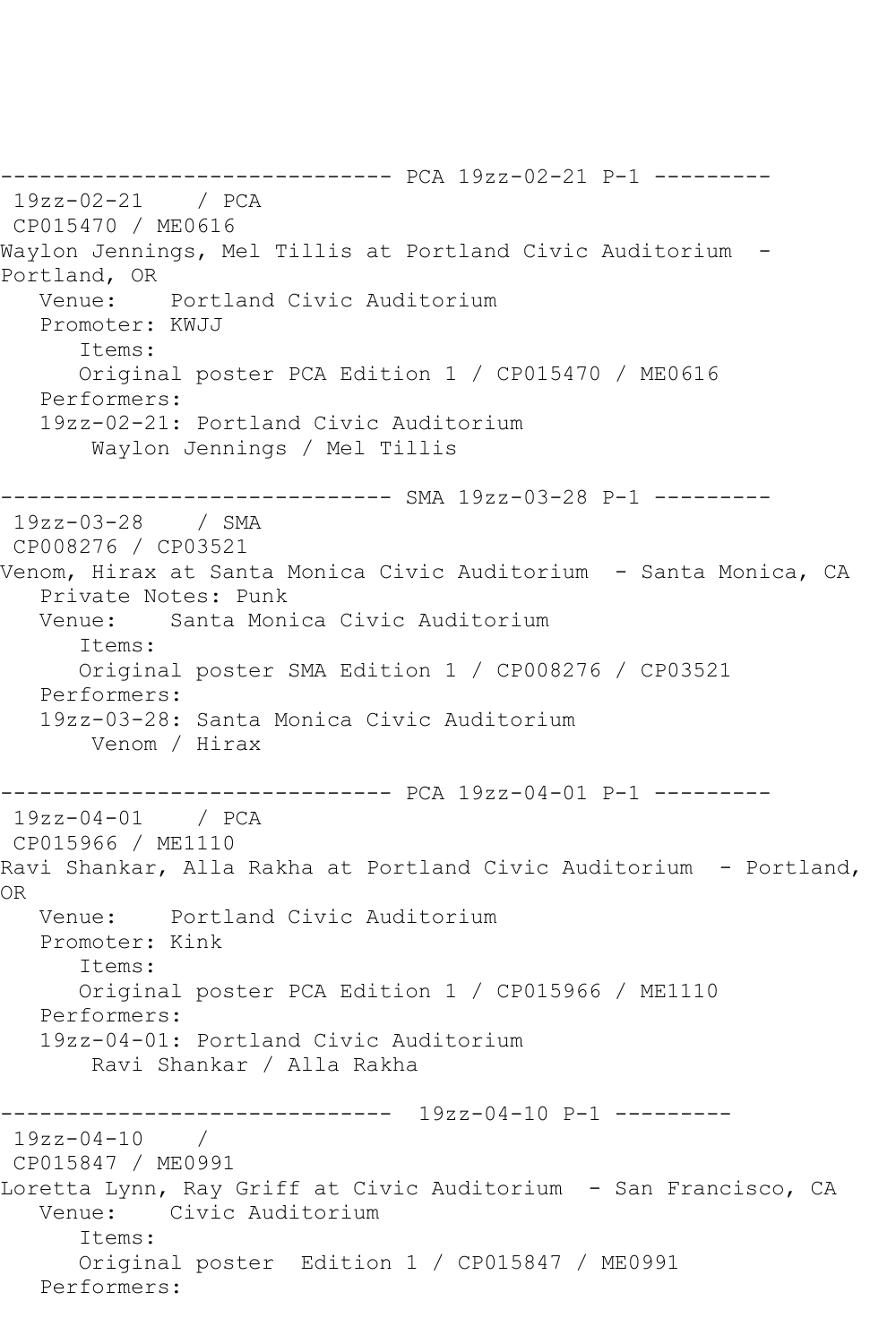19zz-04-10: Civic Auditorium Loretta Lynn / Ray Griff / Kenny Starr / Coal Miners / Cal Smith ------------------------------ 19zz-04-25 P-1 --------- 19zz-04-25 / CP016253 / ME1396 The Great Guitars: Charlie Byrd, Herb Ellis, Barney Kessel at Civic Auditorium Venue: Civic Auditorium Promoter: Jazz de Opus Items: Original poster Edition 1 / CP016253 / ME1396 Performers: 19zz-04-25: Civic Auditorium Charlie Byrd / Herb Ellis / Barney Kessel ------------------------------ PCA 19zz-05-10 P-1 --------- 19zz-05-10 / PCA CP015853 / ME0997 Statler Brothers, Hank Snow at Portland Civic Auditorium - Portland, OR Venue: Portland Civic Auditorium Promoter: Jack Roberts Items: Original poster PCA Edition 1 / CP015853 / ME0997 Performers: 19zz-05-10: Portland Civic Auditorium Statler Brothers / Hank Snow / Rainbow Ranch Boys ------------------------------ PCA 19zz-05-17 P-1 --------- 19zz-05-17 / PCA CP015571 / ME0717 Tom T. Hall, Freddie Hart at Portland Civic Auditorium - Portland, OR Venue: Portland Civic Auditorium Promoter: Jack Roberts Items: Original poster PCA Edition 1 / CP015571 / ME0717 PCA / CP015856 / ME1000 PCA / CP020818 / XM19740517 Performers: 19zz-05-17: Portland Civic Auditorium Tom T. Hall / Freddie Hart ------------------------------ PCA 19zz-06-12 P-1 --------- 19zz-06-12 / PCA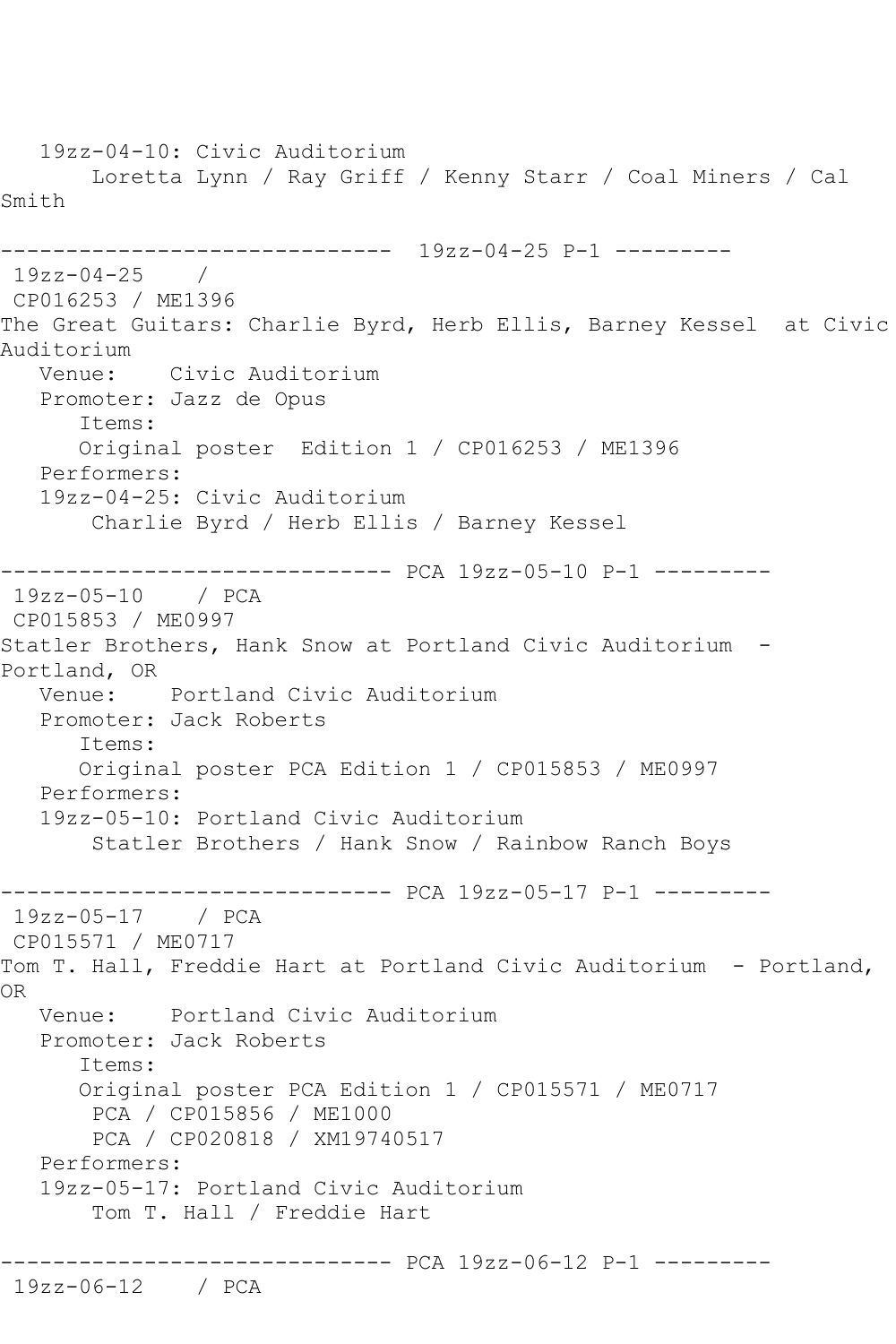CP015870 / ME1014 Ella Fitzgerald, Duke Ellington at Portland Civic Auditorium - Portland, OR<br>Venue: Portland Civic Auditorium Items: Original poster PCA Edition 1 / CP015870 / ME1014 Performers: 19zz-06-12: Portland Civic Auditorium Ella Fitzgerald / Duke Ellington ------------------------------ 19zz-06-29 P-1 --------- 19zz-06-29 / CP016161 / ME1305 Cheech and Chong at Civic Auditorium - San Francisco, CA Venue: Civic Auditorium Promoter: Centre Stage LTD. Items: Original poster Edition 1 / CP016161 / ME1305 Performers: 19zz-06-29: Civic Auditorium Cheech and Chong ------------------------------ PCA 19zz-07-17 P-1 --------- 19zz-07-17 / PCA CP015917 / ME1061 Kenny Rogers, Eddie Rabbitt at Portland Civic Auditorium - Portland, OR Venue: Portland Civic Auditorium Promoter: KWJJ Items: Original poster PCA Edition 1 / CP015917 / ME1061 Performers: 19zz-07-17: Portland Civic Auditorium Kenny Rogers / Eddie Rabbitt ------------------------------ PCA 19zz-07-20 P-1 --------- 19zz-07-20 / PCA CP016179 / ME1323 Charley Pride, Alex Houston at Portland Civic Auditorium - Portland, OR<br>Venue: Portland Civic Auditorium Promoter: Jack Roberts Items: Original poster PCA Edition 1 / CP016179 / ME1323 Performers: 19zz-07-20: Portland Civic Auditorium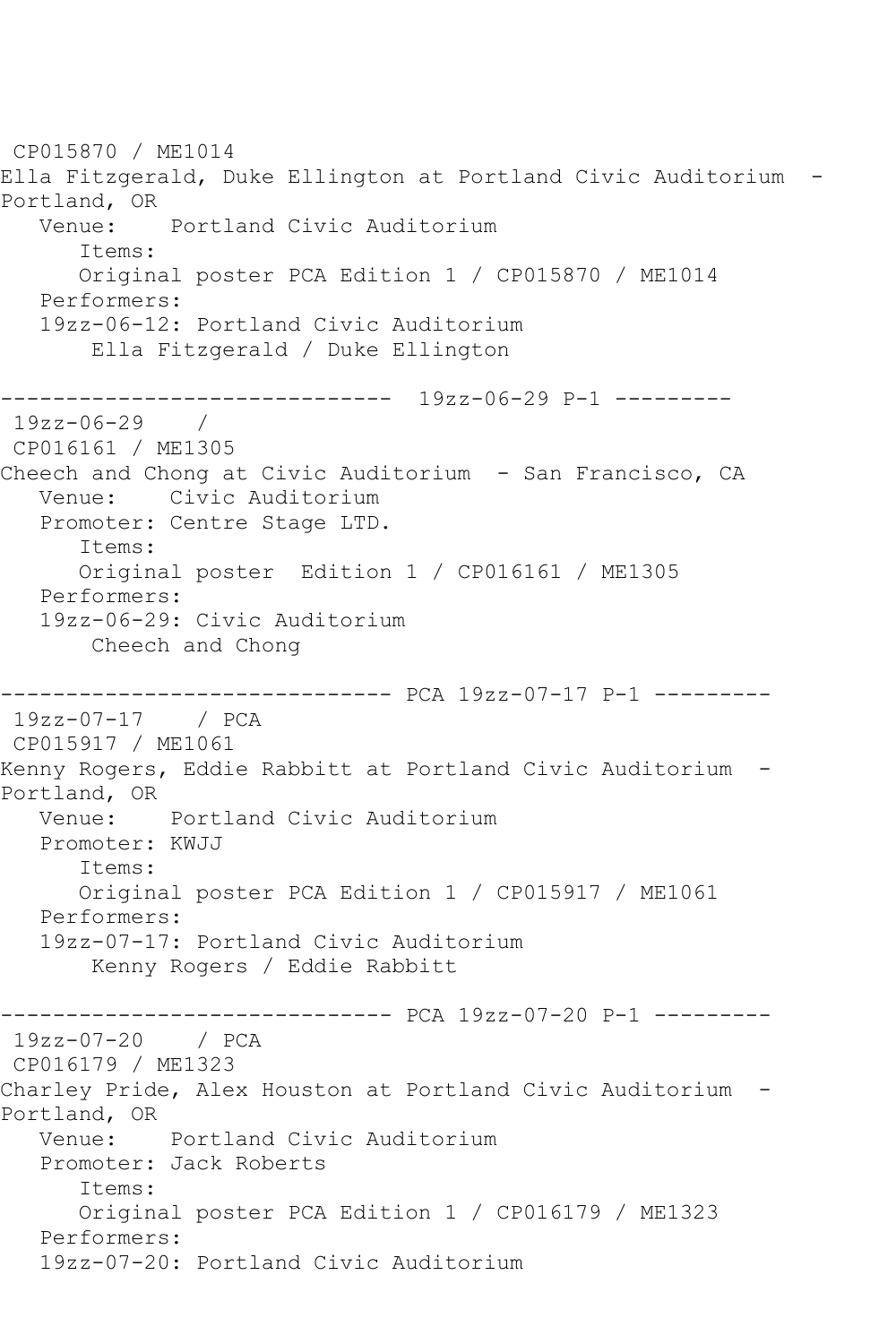Charley Pride / Alex Houston / Johnny Russell / Alex Houston / Elmer ------------------------------ 19zz-08-04 P-1 --------- 19zz-08-04 / CP015824 / ME0968 Tubes at Civic Auditorium - San Francisco, CA Venue: Civic Auditorium Items: Original poster Edition 1 / CP015824 / ME0968 Performers: 19zz-08-04: Civic Auditorium Tubes ------------------------------ PCA 19zz-08-05 P-1 --------- 19zz-08-05 / PCA CP016181 / ME1325 Chuck Berry, Johnny Libo and the Lugnuts at Portland Civic Auditorium - Portland, OR<br>Venue: Portland Civio Portland Civic Auditorium Promoter: White Wolf Entertainment Items: Original poster PCA Edition 1 / CP016181 / ME1325 Performers: 19zz-08-05: Portland Civic Auditorium Chuck Berry / Johnny Libo and the Lugnuts ------------------------------ PCA 19zz-08-13 P-1 --------- 19zz-08-13 / PCA CP016233 / ME1376 Roy Clark, Buck Trent at Portland Civic Auditorium - Portland, OR Venue: Portland Civic Auditorium Promoter: Arts management Associates Items: Original poster PCA Edition 1 / CP016233 / ME1376 Performers: 19zz-08-13: Portland Civic Auditorium Roy Clark / Buck Trent / Touch of Country / Little Jimmy Henley ------------------------------ PCA 19zz-08-20 P-1 --------- 19zz-08-20 / PCA CP016241 / ME1384 Charley Pride and The Pridesmen, Dave Rowlands and Sugar Venue: Portland Civic Auditorium Promoter: Jack Roberts Items: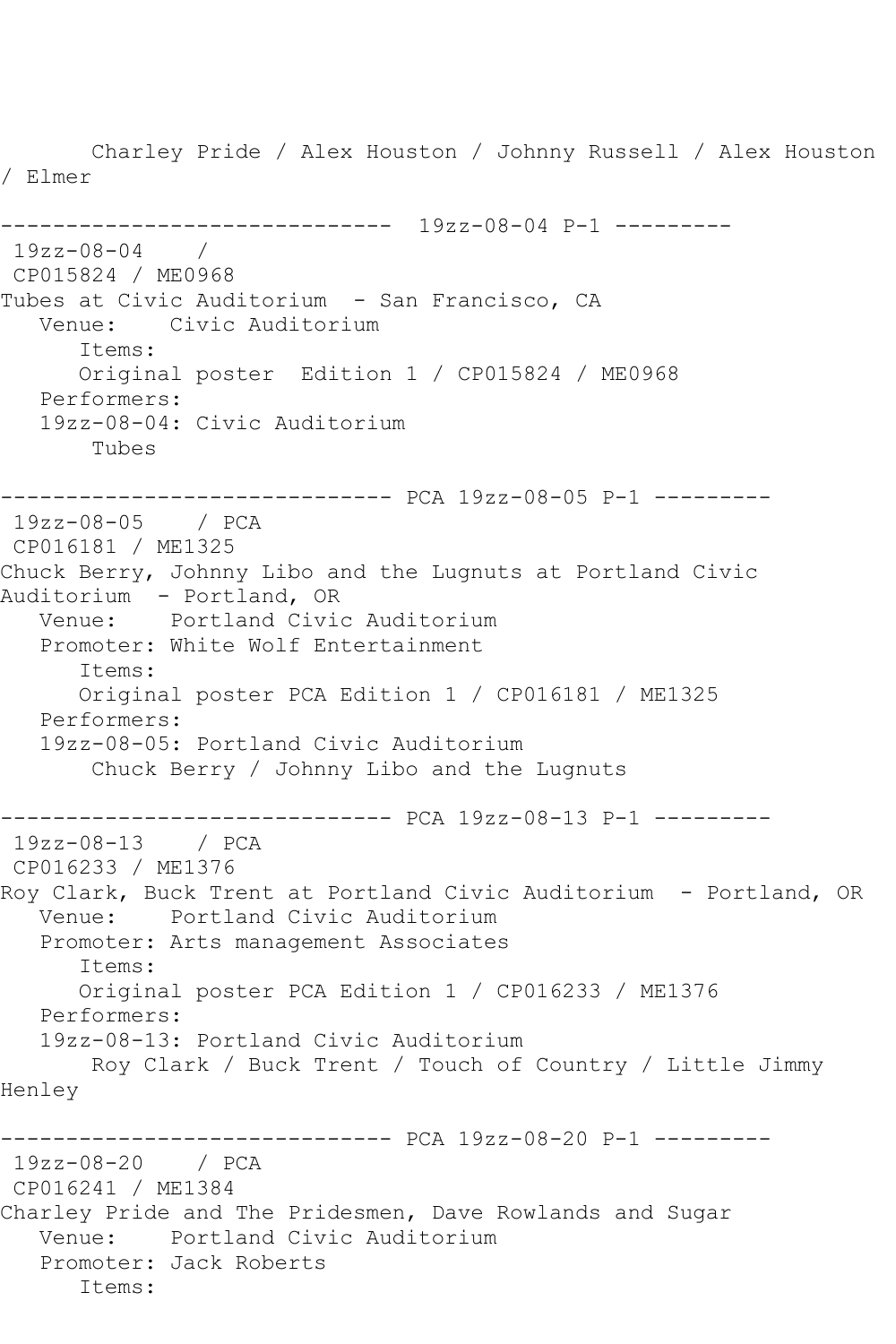Original poster PCA Edition 1 / CP016241 / ME1384 Performers: 19zz-08-20: Portland Civic Auditorium Charley Pride / Dave Rowlands and Sugar ------------------------------ PCA 19zz-08-21 P-1 --------- 19zz-08-21 / PCA CP016362 / ME1505 Roy Orbison at Portland Civic Auditorium - Portland, OR Venue: Portland Civic Auditorium Items: Original poster PCA Edition 1 / CP016362 / ME1505 Performers: 19zz-08-21: Portland Civic Auditorium Roy Orbison ------------------------------ 19zz-08-27 P-1 --------- 19zz-08-27 / CP016432 / ME1575 Joan Armatrading at Civic Auditorium - San Francisco, CA Venue: Civic Auditorium Items: Original poster Edition 1 / CP016432 / ME1575 Performers: 19zz-08-27: Civic Auditorium Joan Armatrading ------------------------------ 19zz-08-28 P-1 --------- 19zz-08-28 / CP016217 / ME1360 Jan and Dean, Seafood Mama at Civic Auditorium - San Francisco, CA Venue: Civic Auditorium Items: Original poster Edition 1 / CP016217 / ME1360 Performers: 19zz-08-28: Civic Auditorium Jan and Dean / Seafood Mama / Papa Do Run Run ------------------------------ 19zz-09-10 P-1 --------- 19zz-09-10 / CP016071 / ME1215 Beatle Mania at Civic Auditorium - San Francisco, CA Venue: Civic Auditorium Promoter: Northwest Releasing Items: Original poster Edition 1 / CP016071 / ME1215 Performers: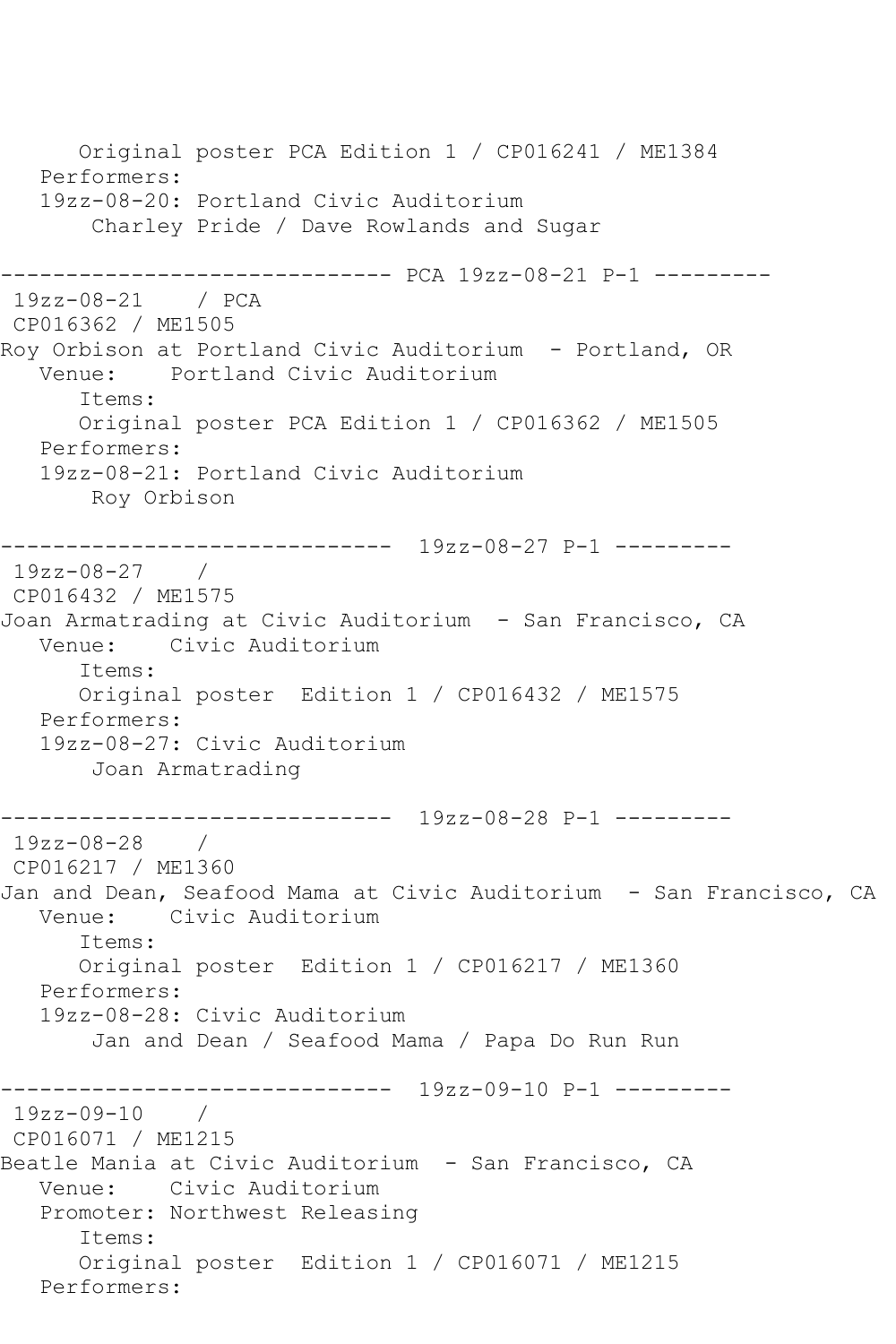19zz-09-10 19zz-09-13: Civic Auditorium Beatle Mania ------------------------------ 19zz-09-10 P-1 --------- 19zz-09-10 / CP016421 / ME1564 Andrew Lloyd Webber at Civic Auditorium Civic Auditorium Items: Original poster Edition 1 / CP016421 / ME1564 Performers: 19zz-09-10 19zz-09-15: Civic Auditorium Andrew Lloyd Webber / Melissa Manchester ------------------------------ 19zz-09-14 P-1 --------- 19zz-09-14 / CP020775 / XM19710914 Ella Fitzgerald, Oscar Peterson at Civic Auditorium - San Francisco, CA Venue: Civic Auditorium Items: Original poster Edition 1 / CP020775 / XM19710914 / NONE / XM1971091 Performers: 19zz-09-14: Civic Auditorium Ella Fitzgerald / Oscar Peterson ------------------------------ PCA 19zz-09-26 P-1 --------- 19zz-09-26 / PCA CP015848 / ME0992 Merle Haggard, Leona Williams at Portland Civic Auditorium - Portland, OR Venue: Portland Civic Auditorium Promoter: KWJJ Items: Original poster PCA Edition 1 / CP015848 / ME0992 Performers: 19zz-09-26: Portland Civic Auditorium Merle Haggard / Leona Williams / Ronnie Reno ------------------------------ PCA 19zz-10-17 P-1 --------- 19zz-10-17 / PCA CP015558 / ME0704 Donna Fargo, Lovemakers at Portland Civic Auditorium - Portland, OR Venue: Portland Civic Auditorium Items: Original poster PCA Edition 1 / CP015558 / ME0704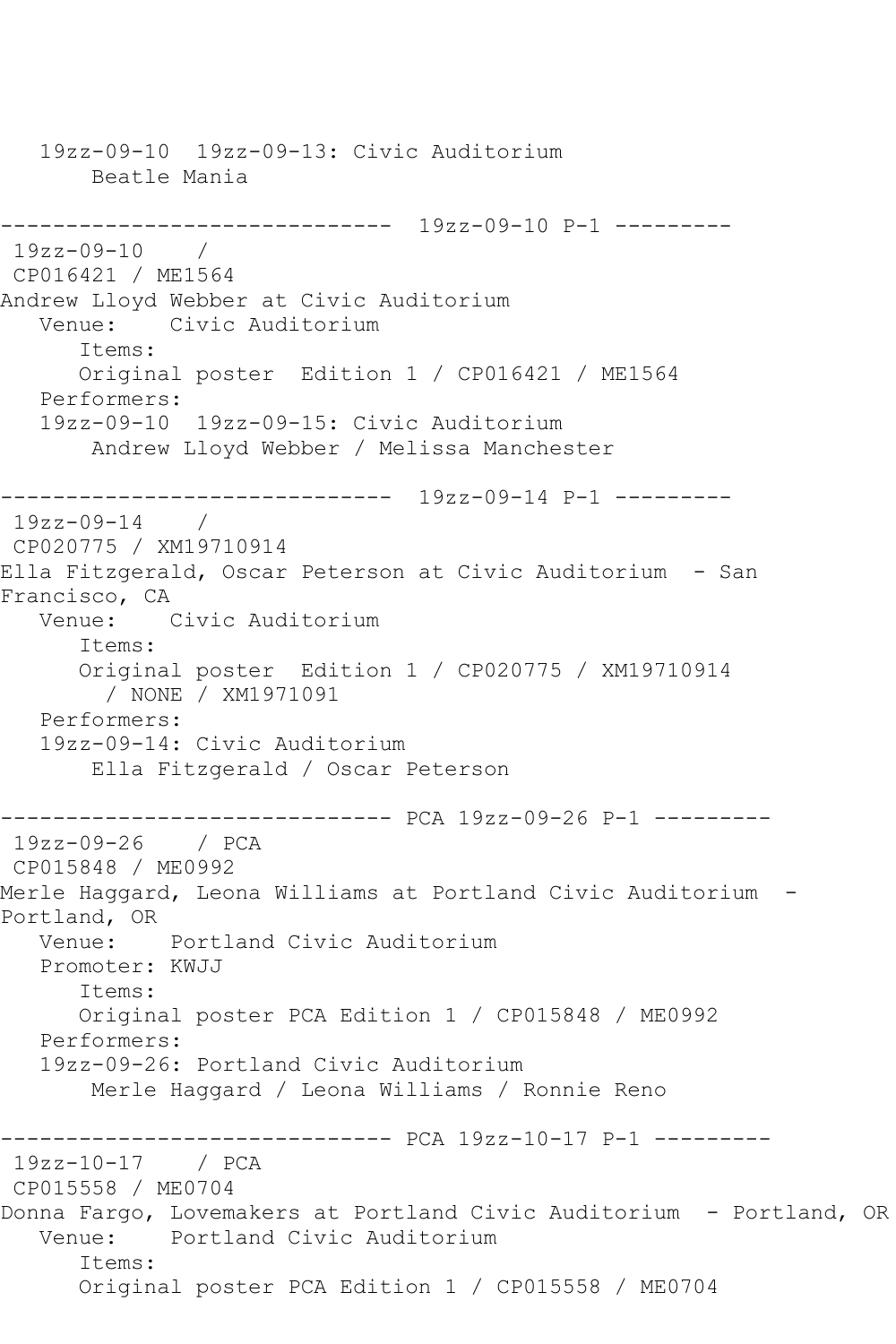```
 Performers:
   19zz-10-17: Portland Civic Auditorium
       Donna Fargo / Lovemakers / Johnny Paycheck / Don Adams / 
Johnny Paycheck / Don Adams
------------------------------ PCA 19zz-10-27 P-1 ---------
19zz-10-27 / PCA 
CP015851 / ME0995
Marty Robbins, Ferlin Husky at Portland Civic Auditorium -
Portland, OR
   Venue: Portland Civic Auditorium
   Promoter: KWJJ
      Items:
      Original poster PCA Edition 1 / CP015851 / ME0995
   Performers:
   19zz-10-27: Portland Civic Auditorium
       Marty Robbins / Ferlin Husky / Don Winters / Bobby Sykes
------------------------------ 19zz-10-28 P-1 ---------
19zz-10-28 / 
CP016087 / ME1231
Marty Robbins, Don Williams at Civic Auditorium - San Francisco, CA
   Venue: Civic Auditorium
      Items:
      Original poster Edition 1 / CP016087 / ME1231
   Performers:
   19zz-10-28: Civic Auditorium
       Marty Robbins / Don Williams
------------------------------ PCA 19zz-11-13 P-1 ---------
19zz-11-13 / PCA 
CP015570 / ME0716
Boots Randolph, Floyd Kramer at Portland Civic Auditorium -
Portland, OR
   Venue: Portland Civic Auditorium
      Items:
      Original poster PCA Edition 1 / CP015570 / ME0716
   Performers:
   19zz-11-13: Portland Civic Auditorium
       Boots Randolph / Floyd Kramer / Brenda Lee
------------------------------ 19zz-11-18 P-1 ---------
19zz-11-18 / 
CP015849 / ME0993
Mel Tillis, Don Williams at Civic Auditorium - San Francisco, CA
   Venue: Civic Auditorium
   Promoter: KWJJ
```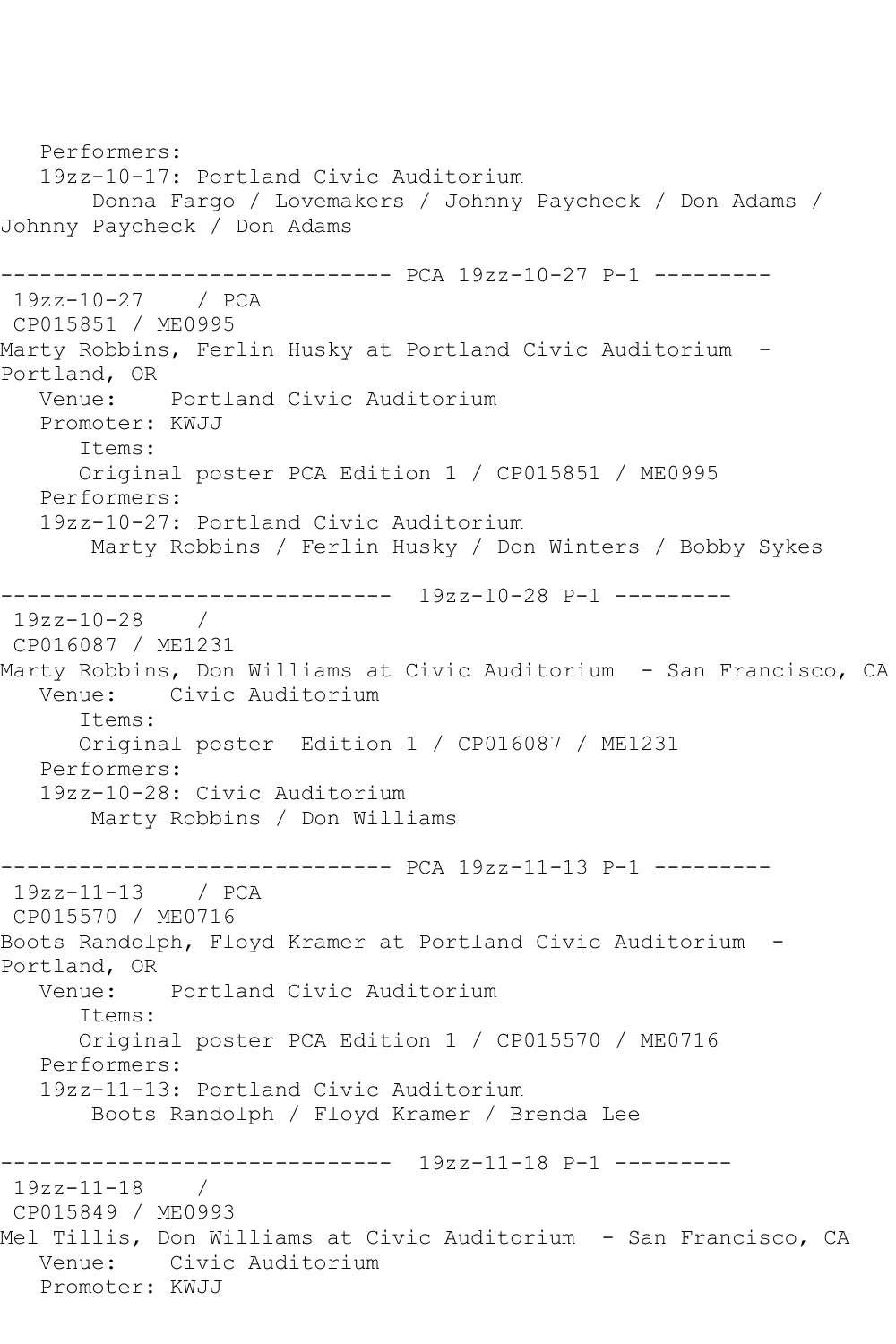Items: Original poster Edition 1 / CP015849 / ME0993 Performers: 19zz-11-18: Civic Auditorium Mel Tillis / Don Williams ------------------------------ SJC 19zz-11-19 P-1 --------- 19zz-11-19 / SJC CP015161 / ME0308 Stray Cats, Fourteen Karat Soul at San Jose Civic Auditorium - San Jose, CA<br>Venue: San Jose Civic Auditorium Promoter: Bill Graham Presents Items: Original poster SJC Edition 1 / CP015161 / ME0308 Performers: 19zz-11-17: San Jose Civic Auditorium Stray Cats / Fourteen Karat Soul / Roman Holliday 19zz-11-18: Sacramento Memorial Auditorium 19zz-11-19: San Francisco Civic Auditorium ------------------------------ BCA 19zz-11-23 P-1 --------- 19zz-11-23 / BCA CP015173 / ME0320 Fleetwood Mac, Z.Z. Top at Bakersfield Civic Auditorium - Bakersfield, CA Venue: Bakersfield Civic Auditorium Items: Original poster BCA Edition 1 / CP015173 / ME0320 Performers: 19zz-11-23: Bakersfield Civic Auditorium Fleetwood Mac / ZZ Top ------------------------------ PCA 19zz-11-24 P-1 --------- 19zz-11-24 / PCA CP015854 / ME0998 Sonny James, Tom T. Hall at Portland Civic Auditorium - Portland, OR Venue: Portland Civic Auditorium Promoter: KWJJ Items: Original poster PCA Edition 1 / CP015854 / ME0998 Performers: 19zz-11-24: Portland Civic Auditorium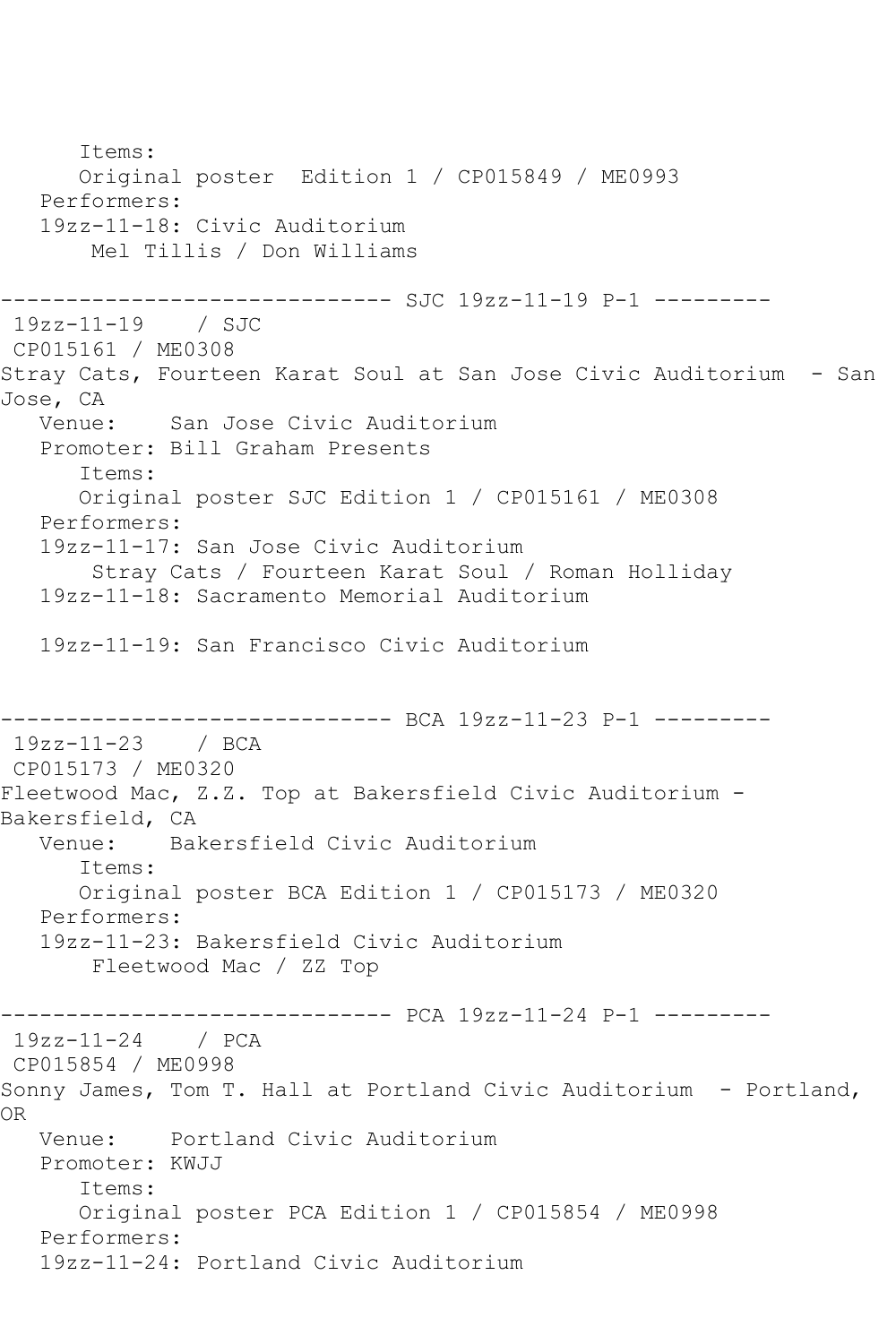Sonny James / Tom T. Hall / Story Tellers / Barbara Mandrell / Johnny Paycheck ------------------------------ 19zz-12-01 P-1 --------- 19zz-12-01 / CP016178 / ME1322 Manhattan Transfer at Civic Auditorium - San Francisco, CA Venue: Civic Auditorium Promoter: Northwest Releasing Items: Original poster Edition 1 / CP016178 / ME1322 Performers: 19zz-12-01: Civic Auditorium Manhattan Transfer ------------------------------ 19zz-12-01 P-1 --------- 19zz-12-01 / CP015855 / ME0999 George Jones, Tammy Wynette at Civic Auditorium - San Francisco, CA Venue: Civic Auditorium Promoter: Jack Roberts Items: Original poster Edition 1 / CP015855 / ME0999 Performers: 19zz-12-01: Civic Auditorium George Jones / Tammy Wynette / Dolly Parton ------------------------------ SMA 19zz-12-12 P-1 --------- 19zz-12-12 / SMA CP008267 / CP03512 Damned, 45 Grave at Santa Monica Civic Auditorium - Santa Monica, CA Private Notes: Punk Venue: Santa Monica Civic Auditorium Items: Original poster SMA Edition 1 / CP008267 / CP03512 Performers: 19zz-12-12: Santa Monica Civic Auditorium Damned / 45 Grave ------------------------------ 19zz-12-16 P-1 --------- 19zz-12-16 / CP015096 / ME0243 Sly and the Family Stone, King Kong at Civic Auditorium - San Francisco, CA Artist: Randy Tuten Venue: Civic Auditorium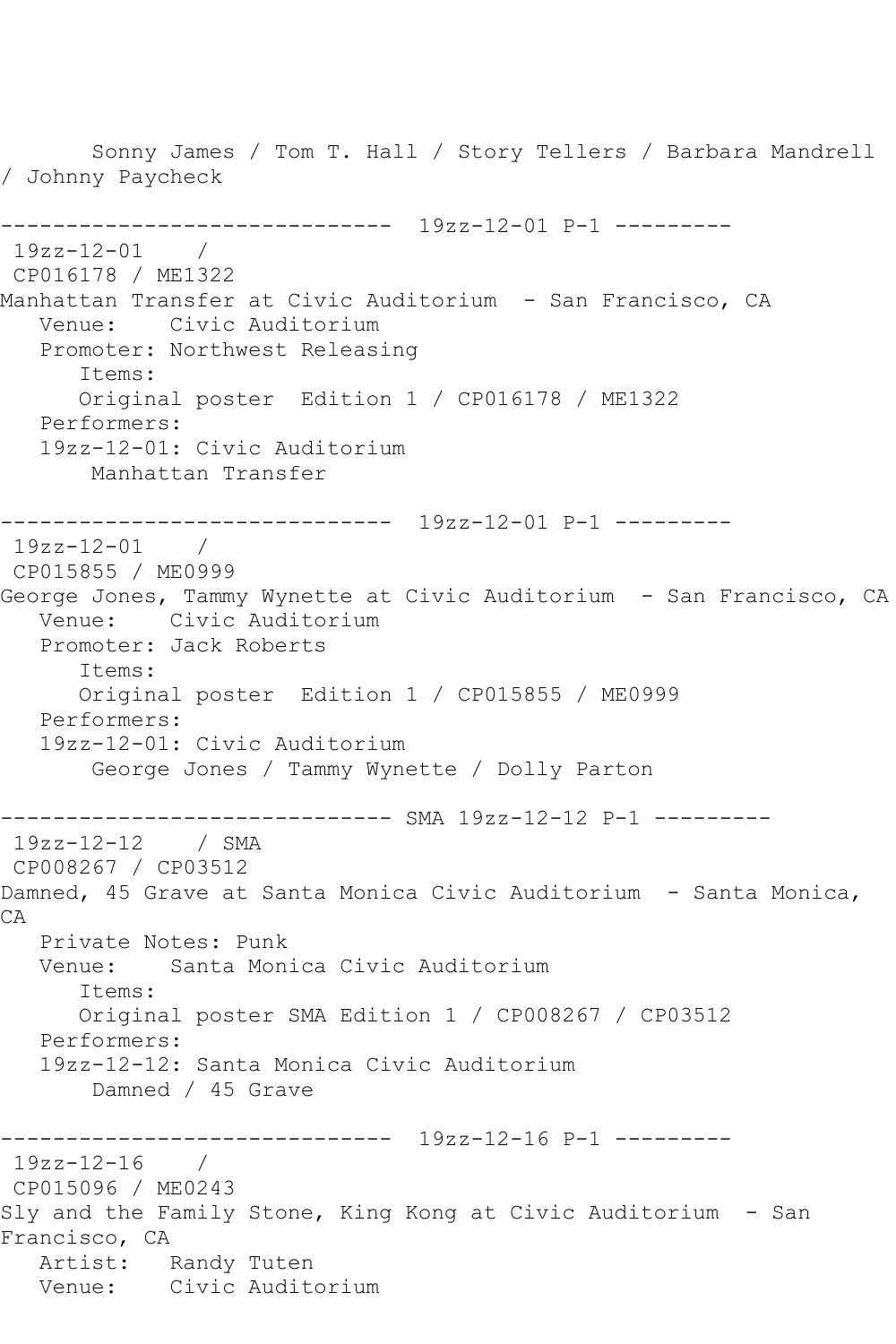Promoter: Explosion Productions Items: Original poster / CP031407 / NM11357 Original poster Edition 1 / CP015096 / ME0243 Performers: 19zz-12-16: Civic Auditorium Sly and the Family Stone / King Kong ------------------------------ SMA 19zz-12-16 P-1 --------- 19zz-12-16 / SMA CP008318 / CP03563 Motorhead, Death Angel at Santa Monica Civic Auditorium - Santa Monica, CA Private Notes: Punk Venue: Santa Monica Civic Auditorium Items: Original poster SMA Edition 1 / CP008318 / CP03563 Performers: 19zz-12-16: Santa Monica Civic Auditorium Motorhead / Death Angel / Holy Terror  $--------BGP-238 2000-05-02 P ------$ 2000-05-02 / BGP-238 CP060270 / CP060270 Beck, Cafe Tacuba at Bill Graham Civic Auditorium - San Francisco, CA Private Notes: BGP-238 Artist: Rex Ray Venue: Bill Graham Civic Auditorium Promoter: Bill Graham Presents Items: Original poster -BGP-238 / CP060270 / CP060270 (21 x 31) Price: 158.00 Performers: 2000-05-02: Bill Graham Civic Auditorium Beck / Cafe Tacuba ------------------------------ BGCA 2001-12-28 P --------- 2001-12-28 / BGCA CP030210 / NM10159 String Cheese Incident at Bill Graham Civic Center Venue: Bill Graham Civic Auditorium Promoter: Bill Graham Presents Items: Original poster BGCA / CP030210 / NM10159 (8-1/2 x 11) Performers: 2001-12-28 2001-12-31: Bill Graham Civic Auditorium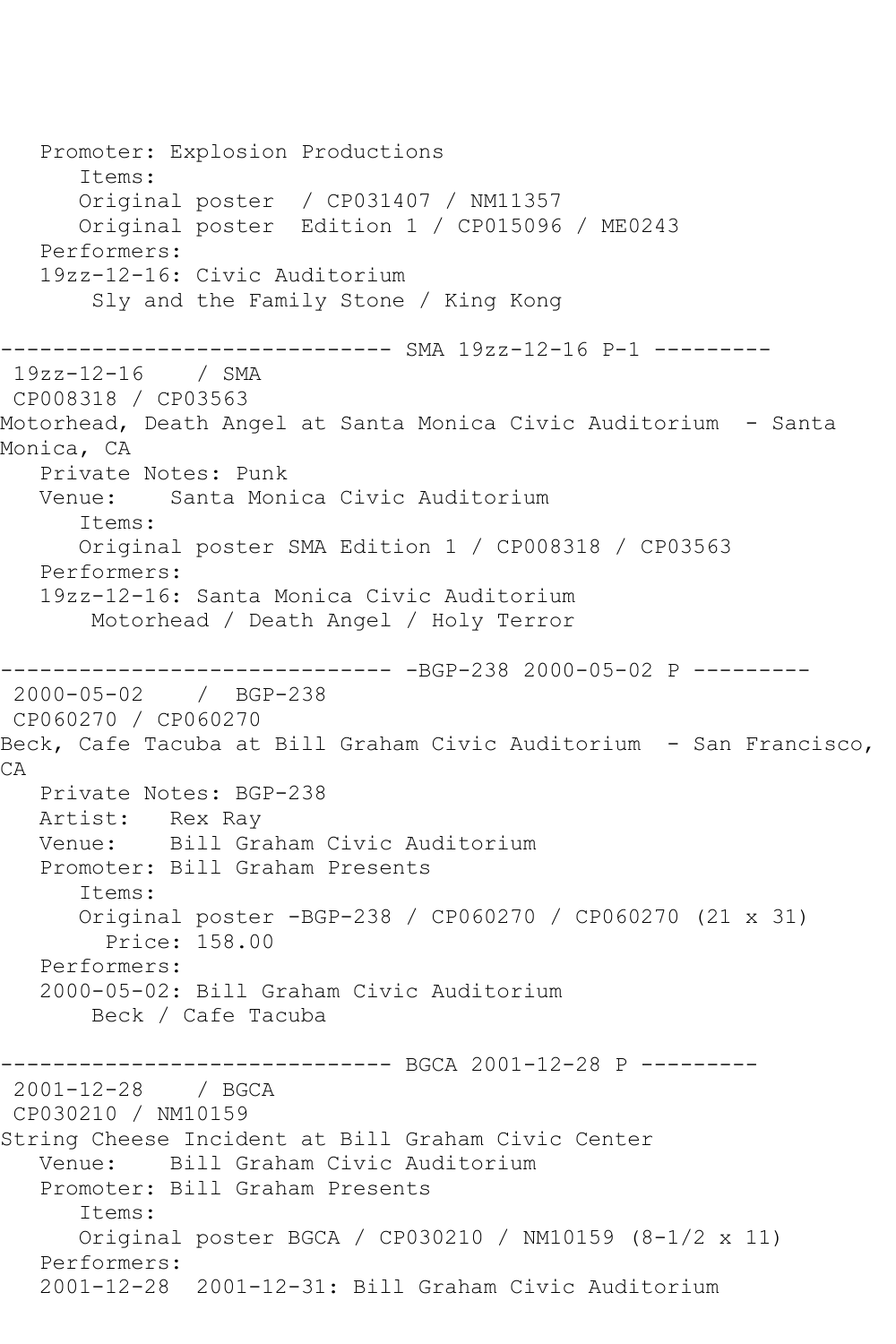String Cheese Incident

```
---------- BGCA 2001-12-28 P ---------
```

```
2001-12-28 / BGCA
```

```
CP043033
```
String Cheese Incident, G. Love and Special Sauce at Bill Graham Civic Auditorium - San Francisco, CA

 Notes: This poster commemorates a series of concerts over the New Year holidays of 2001–2002, at Bill Graham Civic Auditorium, San Francisco, California. The theme of this event, Superheroes Ball, prompted the illustration of a Rock-It superheroine holding the Sun and ushering in the New Year as she sends a beam of cosmic energy down to San Francisco, the symbol in the Sun being the band's SCI logo. The featured bands on the poster, besides String Cheese Incident, are G. Love & Special Sauce, Taj Mahal & the Phantom Blues Band, and Keller Williams, with Magical Adventures by Peak Experience Productions.

```
 Private Notes: * A/A- $100 (6 posters) CHECK
   Artist: David Singer
   Venue: Bill Graham Civic Auditorium
   Promoter: Bill Graham Presents BGP
       Items:
       Original poster BGCA / CP043033 (18 x 24)
         Price: 100.00
       Original poster BGCA / CP030023 / NB10049 (18 x 24)
   Performers:
   2001-12-28: Bill Graham Civic Auditorium
        String Cheese Incident / G. Love and Special Sauce
   2001-12-29: Taj Mahal / Phantom Blues Band
   2001-12-31: Keller Williams
     ------------------------------ zzzz-01-23 P ---------
zzzz-01-23CP051639 / CP051639
Bad Religion, Muffs at Civic Auditorium - San Francisco, CA
   Artist: Coop
   Venue: Civic Auditorium
       Items:
       Original poster / CP051639 / CP051639
   Performers:
   zzzz-01-23: Civic Auditorium
        Bad Religion / Muffs / Offspring
                 ------------------------------ SCCA zzzz-02-29 P-1 ---------
zzzz-02-29 / SCCA 
CP004400 / CD05571
```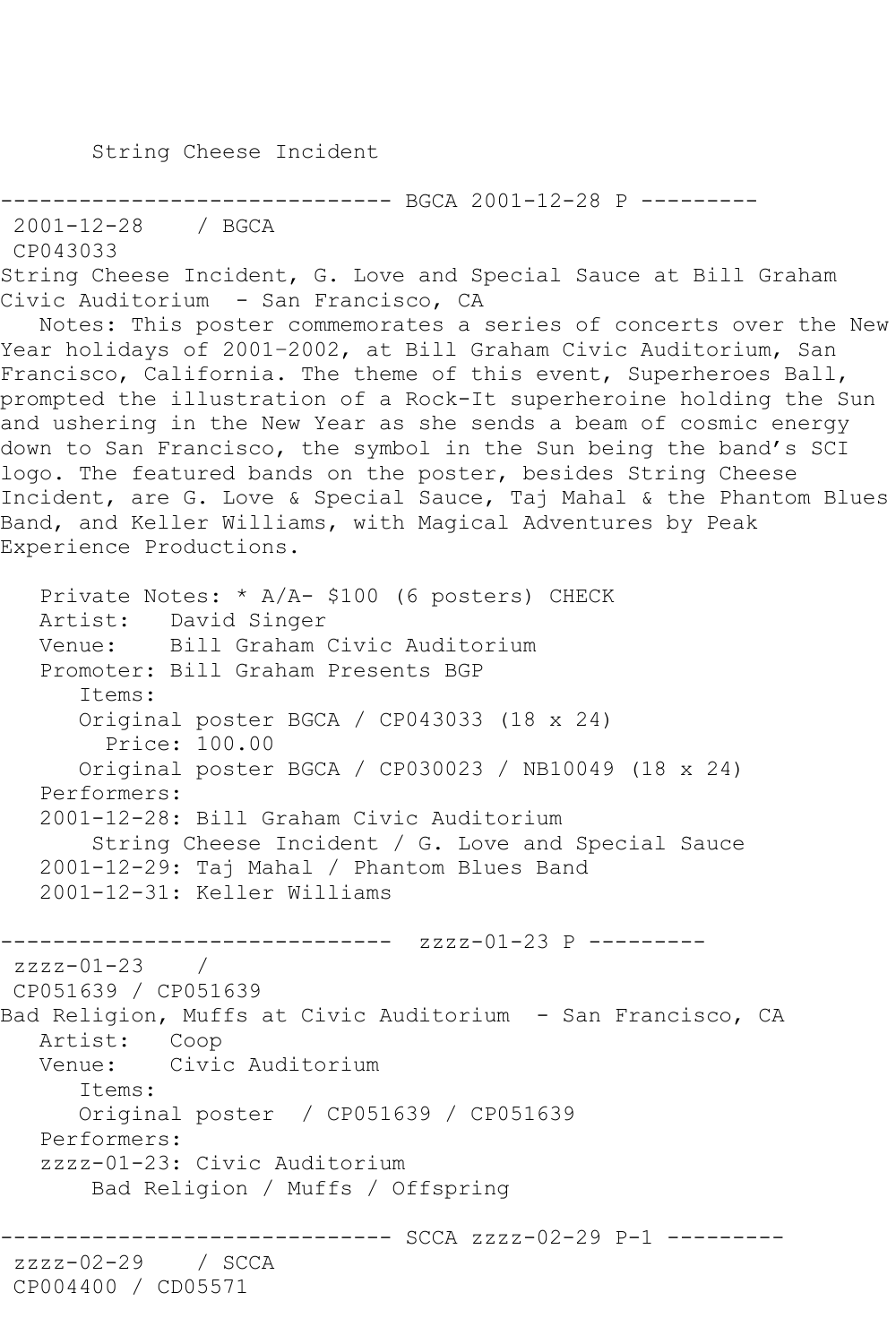Asleep at the Wheel at Santa Cruz Civic Auditorium - Santa Cruz, CA Benefit: KUSP Benefit Artist: Jim Phillips Venue: Santa Cruz Civic Auditorium Items: Original poster SCCA Edition 1 / CP004400 / CD05571 Handbill SCCA Edition 1 / CP000486 / 0491 SCCA / CP002937 / 2896 Performers: zzzz-02-29: Santa Cruz Civic Auditorium Asleep at the Wheel ------------------------------ zzzz-03-25 P -------- zzzz-03-25 s / CP060536 / CP060536 Quicksilver Messenger Service, Blue Cheer at Santa Cruz Civic Auditorium - Santa Cruz, CA Benefit: Headlights<br>ist: Arab Artist: Venue: Santa Cruz Civic Auditorium Items: Original poster / CP060536 / CP060536 (14-1/2 x 19) Performers: zzzz-03-25 sat: Santa Cruz Civic Auditorium Quicksilver Messenger Service / Blue Cheer ------------------------------ zzzz-03-28 P -------- zzzz-03-28 / CP045732 / CP045732 Venom, Exodus at Santa Monica Civic Aud Venue: Santa Monica Civic Auditorium Items: Original poster / CP045732 / CP045732 Performers: zzzz-03-28: Santa Monica Civic Auditorium Venom / Exodus / Private / Airax ------------------------------ PCA zzzz-04-02 P --------  $zzzz-04-02$  s / PCA CP046528 / CP046528 Stan Kenton at Portland Civic Auditorium - Portland, OR Private Notes: \* A/A- CHECK Venue: Portland Civic Auditorium Promoter: KXL Items: Original poster PCA / CP046528 / CP046528 (14 x 22) Performers: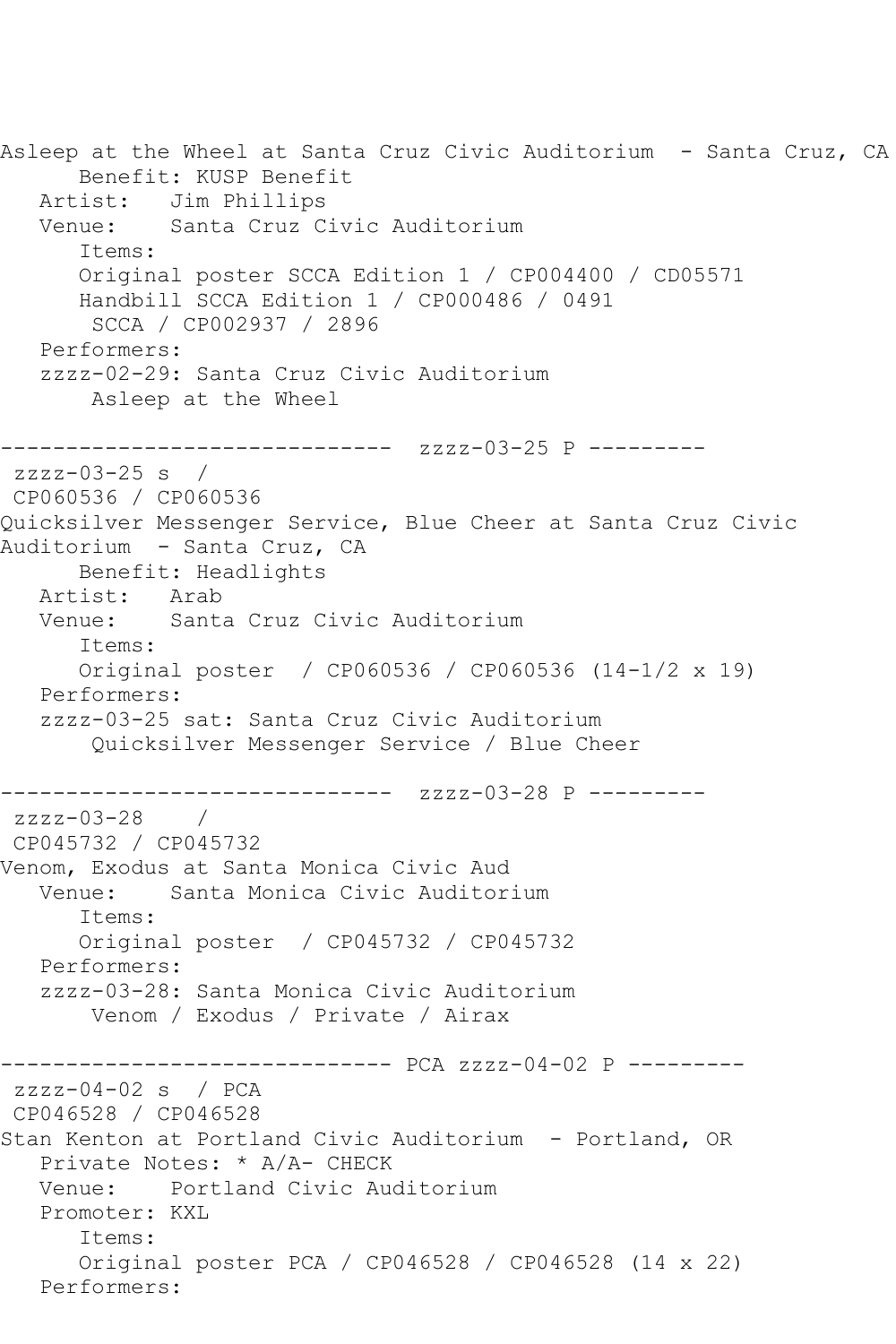zzzz-04-02 sun: Portland Civic Auditorium Stan Kenton ------------------------------ zzzz-04-09 P -------- zzzz-04-09 / CP030169 / NM10118 Wynton Marsalis at Civic Auditorium – San Francisco, CA<br>Venue: Civic Auditorium Civic Auditorium Items: Original poster / CP030169 / NM10118 (11 x 17) Performers: zzzz-04-09: Civic Auditorium Wynton Marsalis ------------------------------ zzzz-04-09 P -------- zzzz-04-09 s / CP046300 / CP046300 Wynton Marsalis, Joshua Redman at Civic Auditorium - San Francisco, CA Venue: Civic Auditorium Promoter: Plymouth Items: Original poster / CP046300 / CP046300 Performers: zzzz-04-09 sun: Civic Auditorium Wynton Marsalis zzzz-04-26 wed: Aladdin Theater Joshua Redman ------------------------------ zzzz-04-16 P -------- zzzz-04-16 s / CP052291 / CP052291 Van Morrison, Delta Wires at Stockton Civic Auditorium - Stockton, CA Artist: Randy Tuten Venue: Stockton Civic Auditorium Items: Original poster / CP052291 / CP052291 Performers: zzzz-04-16 sun: Stockton Civic Auditorium Van Morrison / Delta Wires ------------------------------ zzzz-04-17 P -------- zzzz-04-17 w / CP046524 / CP046524 Anne Murray, Tony Joe White at Civic Auditorium - San Francisco, CA Private Notes: \* A/A- CHECK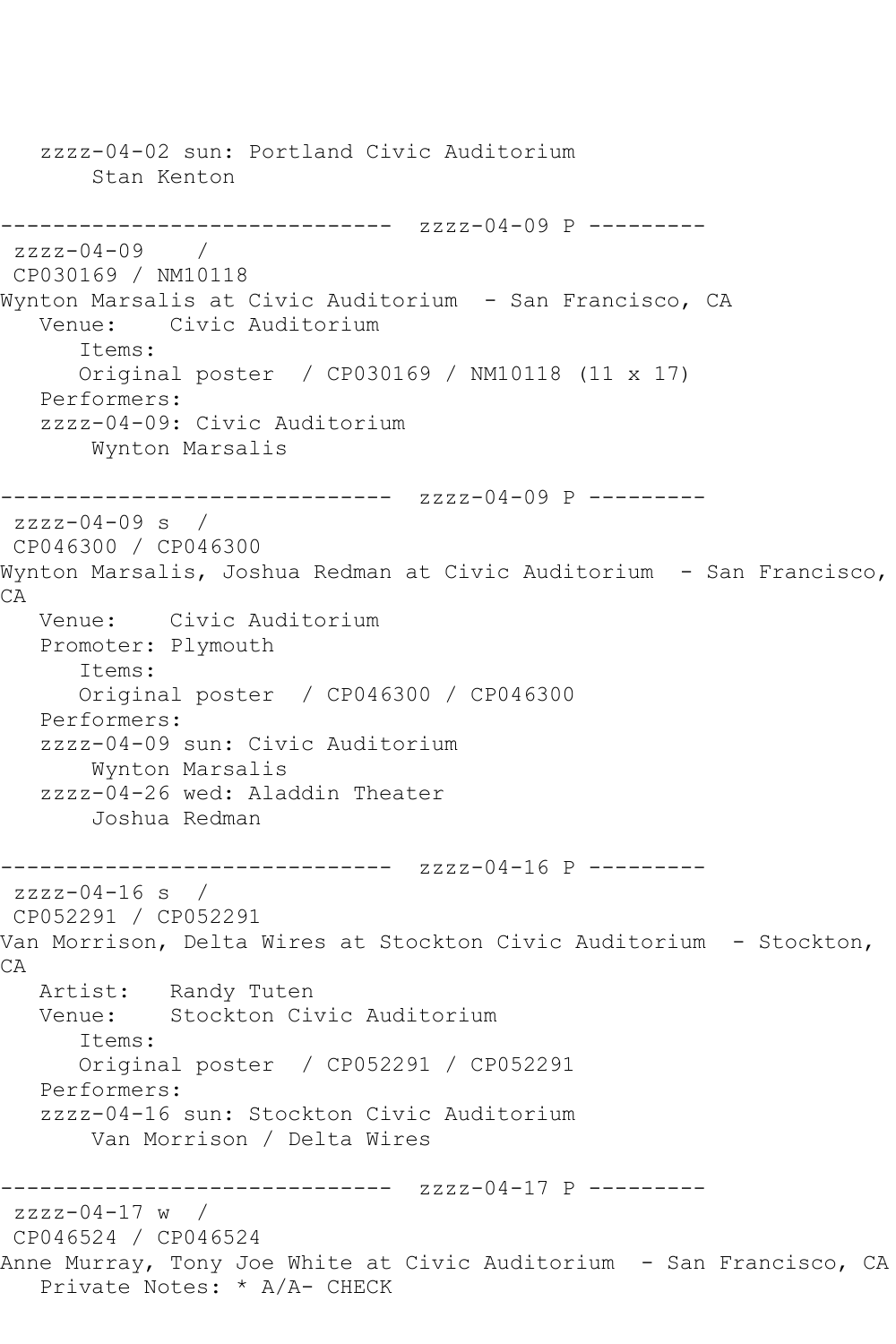Artist: Nova Graphics<br>Venue: Civic Auditor Civic Auditorium Promoter: KYXI Items: Original poster / CP046524 / CP046524 (14-1/4 x 22-1/2) Original poster / CP015943 / ME1087 Performers: zzzz-04-17 wed: Civic Auditorium Anne Murray / Tony Joe White ------------------------------ zzzz-05-14 P -------- zzzz-05-14 / CP046316 / CP046316 UB40 at Civic Auditorium - San Francisco, CA Venue: Civic Auditorium Promoter: Double Tee Items: Original poster / CP046316 / CP046316 Performers: zzzz-05-14: Civic Auditorium UB40 ------------------------------ zzzz-05-22 P -------- zzzz-05-22 m / CP053401 Jesus Christ Superstar at St. Bernard's Civic Auditorium Benefit: No Show Thursday Artist: Dennis Preston Venue: St. Bernard's Civic Auditorium Promoter: KGLA Items: Original poster / CP053401 / CP053401 (11 x 17) Performers: zzzz-05-22 mon zzzz-05-28 sun: St. Bernard's Civic Auditorium Jesus Christ Superstar ------------------------------ zzzz-05-22 P -------- zzzz-05-22 m / CP053402 Jesus Christ Superstar at St. Bernard's Civic Auditorium Benefit: No Show Thursday Artist: Dennis Preston Venue: St. Bernard's Civic Auditorium Promoter: KGLA Items: Original poster / CP053402 / CP053402 (11 x 17) Performers: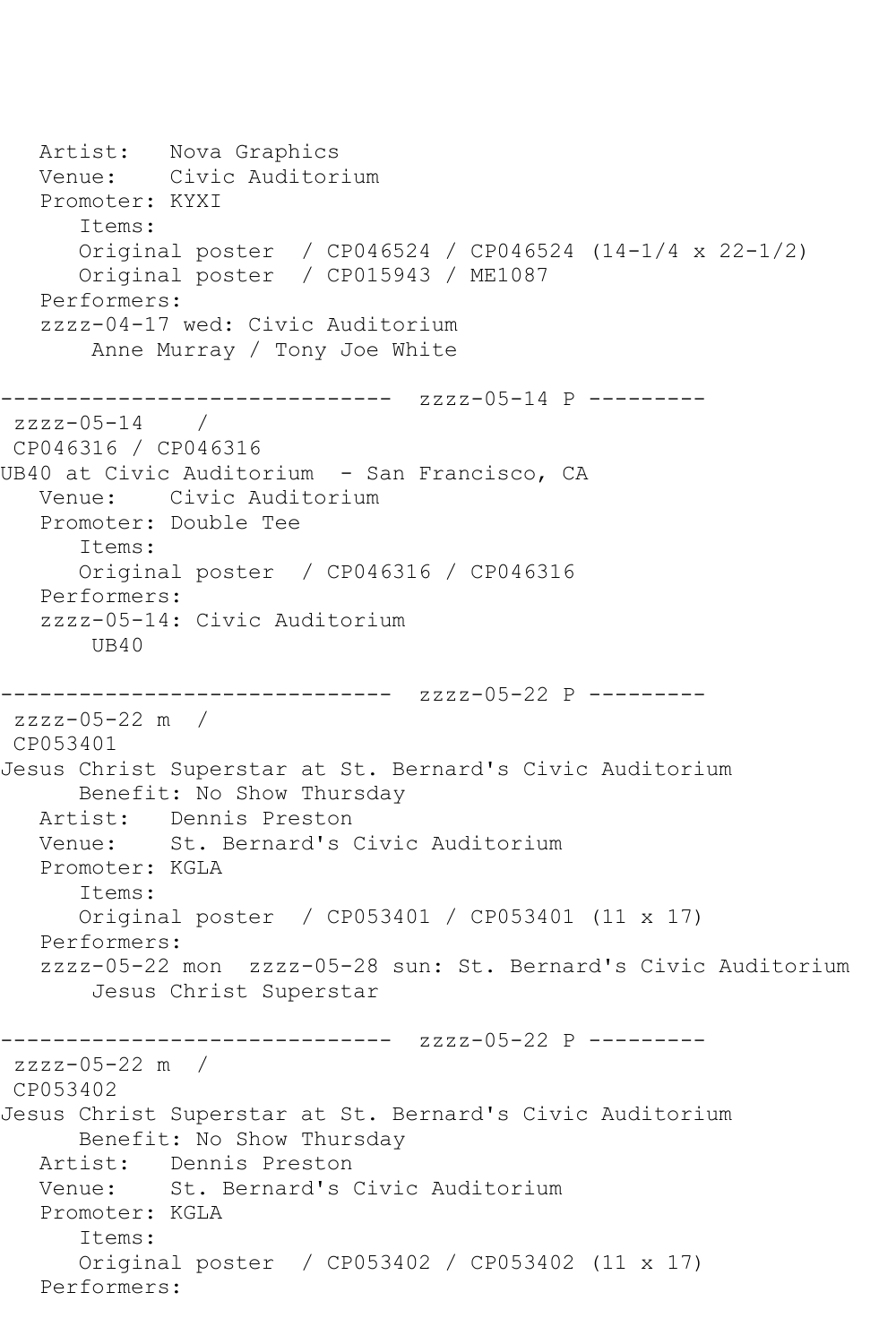zzzz-05-22 mon zzzz-05-28 sun: St. Bernard's Civic Auditorium Jesus Christ Superstar ------------------------------ zzzz-05-26 P -------- zzzz-05-26 f / CP061469 Ravi Shankar at San Francisco Civic Auditorium [San Francisco, CA]<br>Artist: Tom Wilkes Tom Wilkes Venue: San Francisco Civic Auditorium Items: Original poster / CP061469 / CP061469 (11-5/8 x 20-5/8) Performers: zzzz-05-26 fri: San Francisco Civic Auditorium Ravi Shankar ------------------------------ zzzz-08-03 P -------- zzzz-08-03 / CP046488 / CP046488 Blues Traveler, Big Head Todd and the Monsters at Civic Auditorium - San Francisco, CA Venue: Civic Auditorium Promoter: Double Tee Items: Original poster / CP046488 / CP046488 Performers: zzzz-08-03: Civic Auditorium Blues Traveler / Big Head Todd and the Monsters / Ugly Americans ------------------------------ zzzz-08-28 P -------- zzzz-08-28 / CP046369 / CP046369 Public Enemy, Afros at Paramount - Philadelphia, PA Artist: Crash Design (Mike King) Venue: Paramount Promoter: Monqui Presents Items: Original poster / CP046369 / CP046369 Performers: zzzz-08-28: Paramount Public Enemy / Afros / Sea zzzz-08-29: Civic Auditorium Public Enemy / Afros / PDX ------------------------------ zzzz-09-13 P -------- zzzz-09-13 / CP046324 / CP046324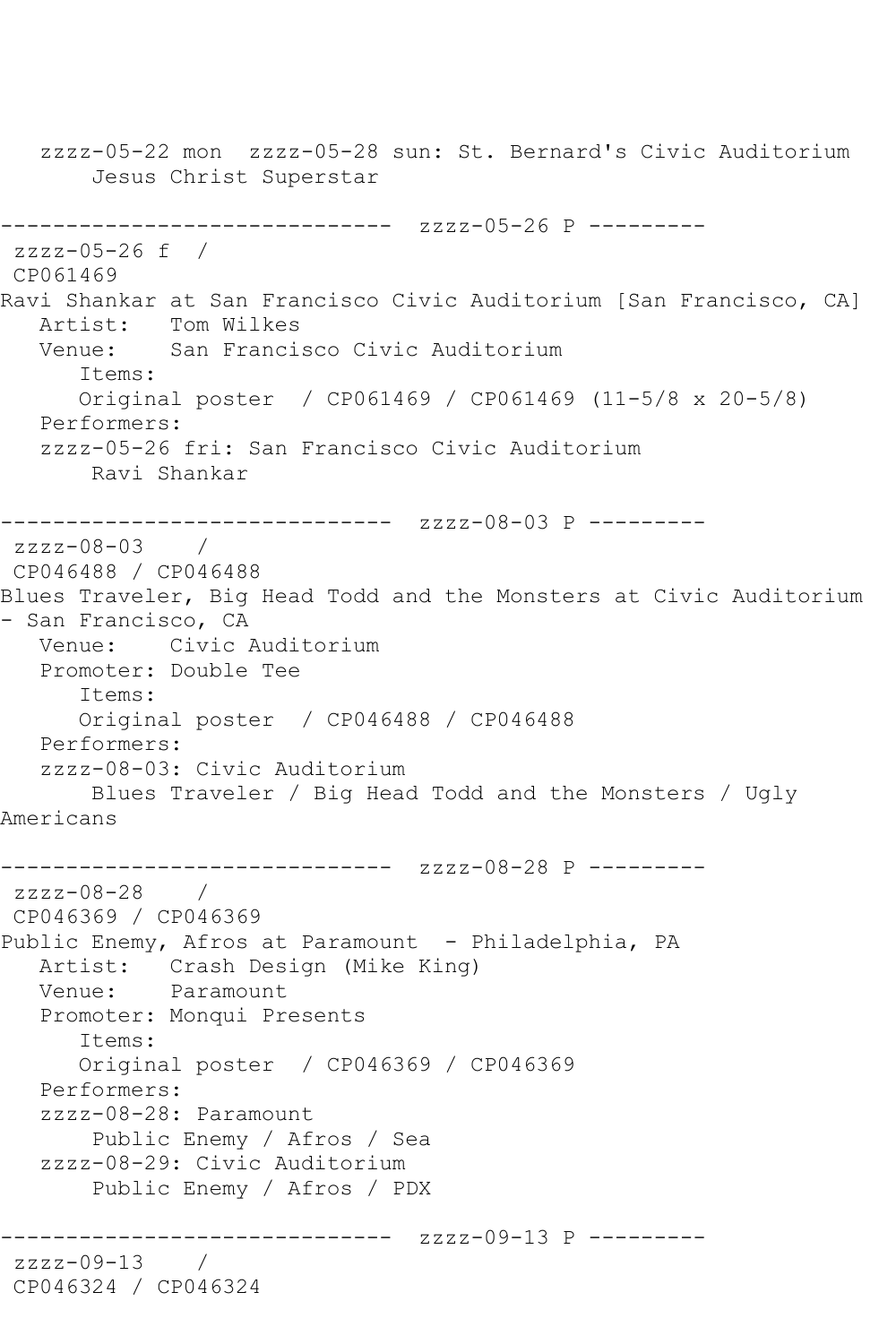Tori Amos, Bill Miller at Civic Auditorium - San Francisco, CA Venue: Civic Auditorium Promoter: Double Tee Items: Original poster / CP046324 / CP046324 Performers: zzzz-09-13: Civic Auditorium Tori Amos / Bill Miller ------------------------------ zzzz-12-16 P -------- zzzz-12-16 / CP045689 / CP045689 Motorhead, Goldenvoice at Santa Monica Civic Auditorium - Santa Monica, CA Venue: Santa Monica Civic Auditorium Items: Original poster / CP045689 / CP045689 Performers: zzzz-12-16: Santa Monica Civic Auditorium Motorhead / Goldenvoice ------------------------------ zzzz-12-17 P --------  $zzzz-12-17$  t / CP061762 / CP061762 Cyndi Lauper at Lakewood Civic Auditorium Artist: Sean Carroll - Sandusky Bay Poster Works Venue: Lakewood Civic Auditorium Promoter: Clear Channel Items: Original poster / CP061762 / CP061762 Notes: Signed Limited Edition of 55 Performers: zzzz-12-17 tue: Lakewood Civic Auditorium Cyndi Lauper ------------------------------ zzzz-12-28 P -------- zzzz-12-28 / CP051760 String Cheese Incident at Bill Graham Civic Auditorium - San Francisco, CA Benefit: New Years 2002 Artist: Emek Venue: Bill Graham Civic Auditorium Items: Original poster / CP051760 / CP051760 Performers: zzzz-12-28 zzzz-12-31: Bill Graham Civic Auditorium